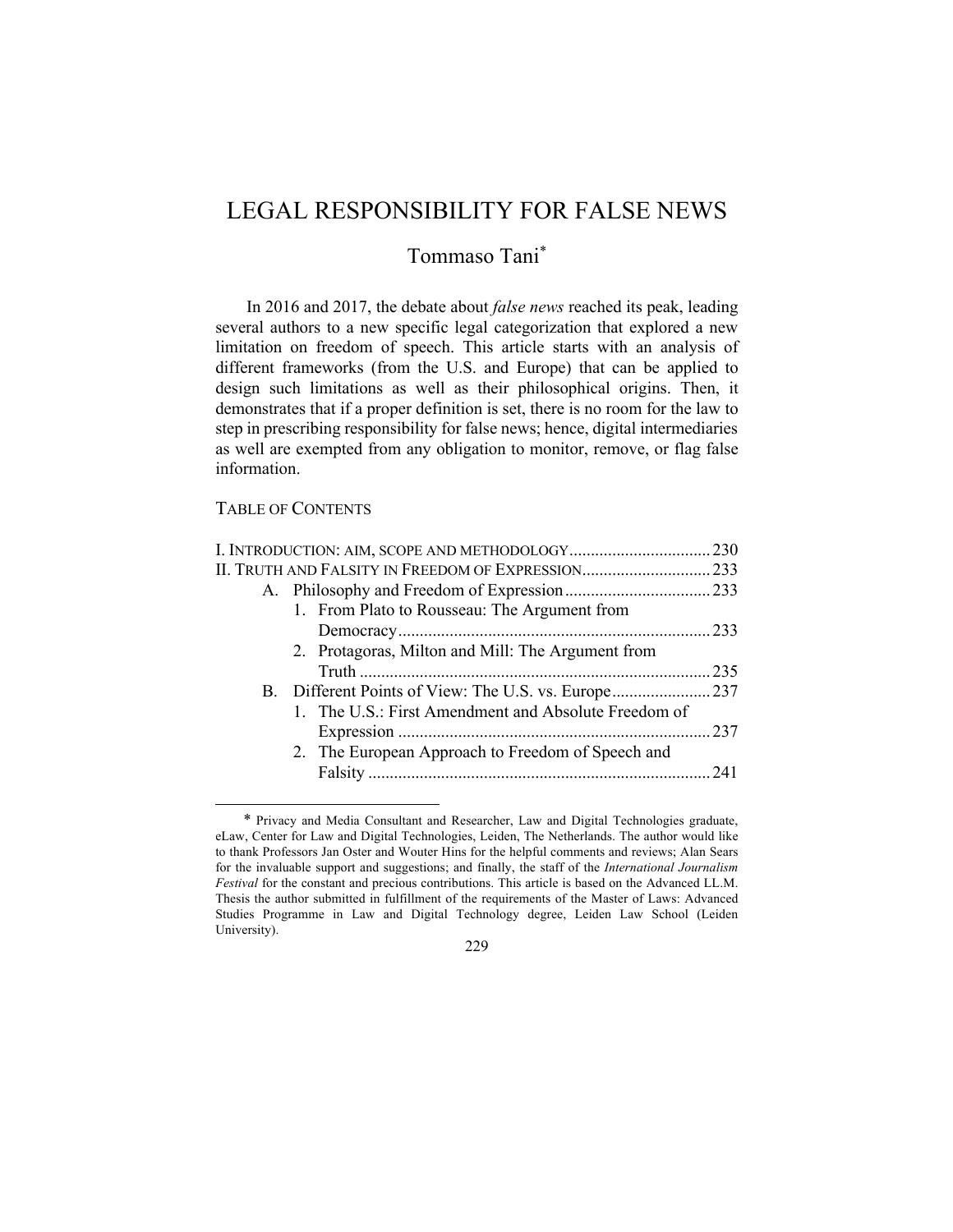| C. |                                                             |  |
|----|-------------------------------------------------------------|--|
|    |                                                             |  |
|    |                                                             |  |
|    |                                                             |  |
|    |                                                             |  |
|    | 2. Harm to Others as Measure of Responsibility255           |  |
|    |                                                             |  |
|    |                                                             |  |
|    |                                                             |  |
|    |                                                             |  |
|    |                                                             |  |
|    | A. Digital Intermediaries' Liability in the EU Framework268 |  |
|    |                                                             |  |
|    |                                                             |  |
|    |                                                             |  |

#### I. INTRODUCTION: AIM, SCOPE AND METHODOLOGY

In the final months of 2016 during the midst of the U.S. Presidential campaign and elections, an important debate came out about "false/fake news," "relative facts," and "post-truth." Those words ended up being named "word of the year" by Oxford Dictionaries.<sup>1</sup> The discussion was so strong that in several countries—Italy among them—there have been proposals to create specific laws, as well as a European authority (or a network of authorities), that could fight false news.<sup>2</sup> In 2015, the European Union established the East StratCom Task Force, a team with the precise goal to debunk and check information campaigns conducted by Russia.<sup>3</sup> In 2017, the Russian Foreign Ministry launched a website with the intent to flag what they consider "false news."<sup>4</sup> Germany's Justice Minister even proposed fines as

<sup>&</sup>lt;sup>1</sup> Alison Flood, *'Post-truth' Named Word of the Year by Oxford Dictionaries*, GUARDIAN (Nov.  $15,$  2016),

https://web.archive.org/web/20170714093147/https://www.theguardian.com/books/2016/nov/15/p ost-truth-named-word-of-the-year-by-oxford-dictionaries.

<sup>2</sup> James Politi*, Italy Antitrust Chief Urges EU to Help Beat Fake News,* FINANCIAL TIMES (Dec. 29, 2016), https://www.ft.com/content/e7280576-cddc-11e6-864f-20dcb35cede2.

<sup>3</sup> *Questions and Answers About the East StratCom Task Force*, EUROPEAN UNION EXTERNAL ACTION (Nov. 26, 2015), https://eeas.europa.eu/headquarters/headquarters-homepage/2116/ questions-and-answers-about-the-east-.

<sup>4</sup> The Ministry of Foreign Affairs of the Russian Federation, *Published Materials that Contain False Information About Russia*,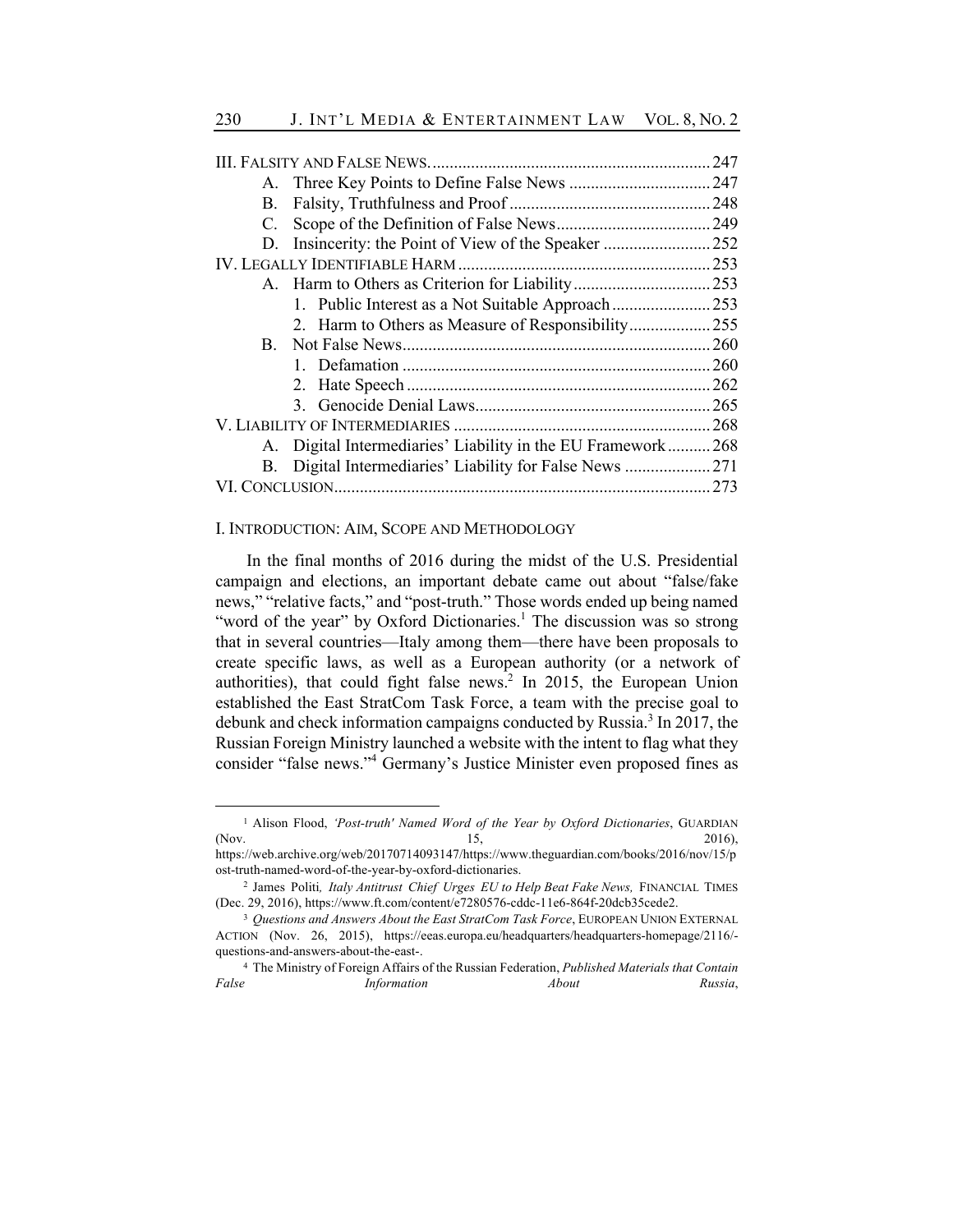high as 50 million euros for social networks that do not remove defamatory and false news.<sup>5</sup> This issue gained particular relevance and concern throughout the media because of the new digital ecosystem in which news circulates today. The Digital News Report 2017 by the Reuters Institute for the Study of Journalism reported that over the half of U.S. citizens asked say they use social media as a source of news each week.<sup>6</sup> Facebook is by far the most important network for news but, inconsistently, a survey from BuzzFeed News and Ipsos Public Affairs found that 54% of the people who use Facebook as a news source trust news on the platform "only a little" or "not at all."<sup>7</sup>

What is missing in the current debate is a proper legal analysis of what false news is: is this a new category of speech, or is it something that always existed? Are the existing laws on limitation of speech already adequately dealing with false news or should legislators step in to write new rules? Finally, is false news harmful? These questions are the starting point of my analysis and require looking back to the foundation of freedom of speech in order to be appropriately answered.

First, in Section II, two main approaches to freedom of expression will be briefly illustrated, one from the U.S. and one from Europe, starting with the background philosophical doctrines that strongly influenced them: Plato, Protagoras, Rousseau, Milton and Mill. Second, in Section III, the fundamental definition of false news will be deduced: it is only via a perfect understanding of its scope that it is possible to further assess the role that the law should have. Thus, three key aspects of the false news issue will be analyzed: (i) falsity, truthfulness and proof; (ii) insincerity—the point of view of the speaker; and (iii) the scope of the definition of false news. The last section will outline a scenario in which the remaining areas between

https://web.archive.org/web/20170617155119/http://www.mid.ru/en/nedostovernie-publikacii. (last visited May 17, 2020).

<sup>5</sup> Anthony Faiola & Stephanie Kirchner, *How do You Stop Fake News? In Germany, with a Law*, WASH. POST (Apr. 5, 2017), https://web.archive.org/web/20170617155351/https://www.washingtonpost.com/world/europe/ho w-do-you-stop-fake-news-in-germany-with-a-law/2017/04/05/e6834ad6-1a08-11e7-bcc2- 7d1a0973e7b2\_story.html.

<sup>6</sup> Nic Newman et al., *Reuters Institute Digital News Report 2017,* REUTERS INST. FOR THE STUDY OF JOURNALISM (2017), https://reutersinstitute.politics.ox.ac.uk/sites/default/files/Digital%20News%20Report%202017% 20web\_0.pdf.

<sup>7</sup> IPSOS Public Affairs, *IPSOS Public Affairs: BuzzFeed Facebook News* (Mar. 28, 2017), https://assets.documentcloud.org/documents/3559451/Ipsos-Buzzfeed-News-Facebook-News-Survey-Topline.pdf.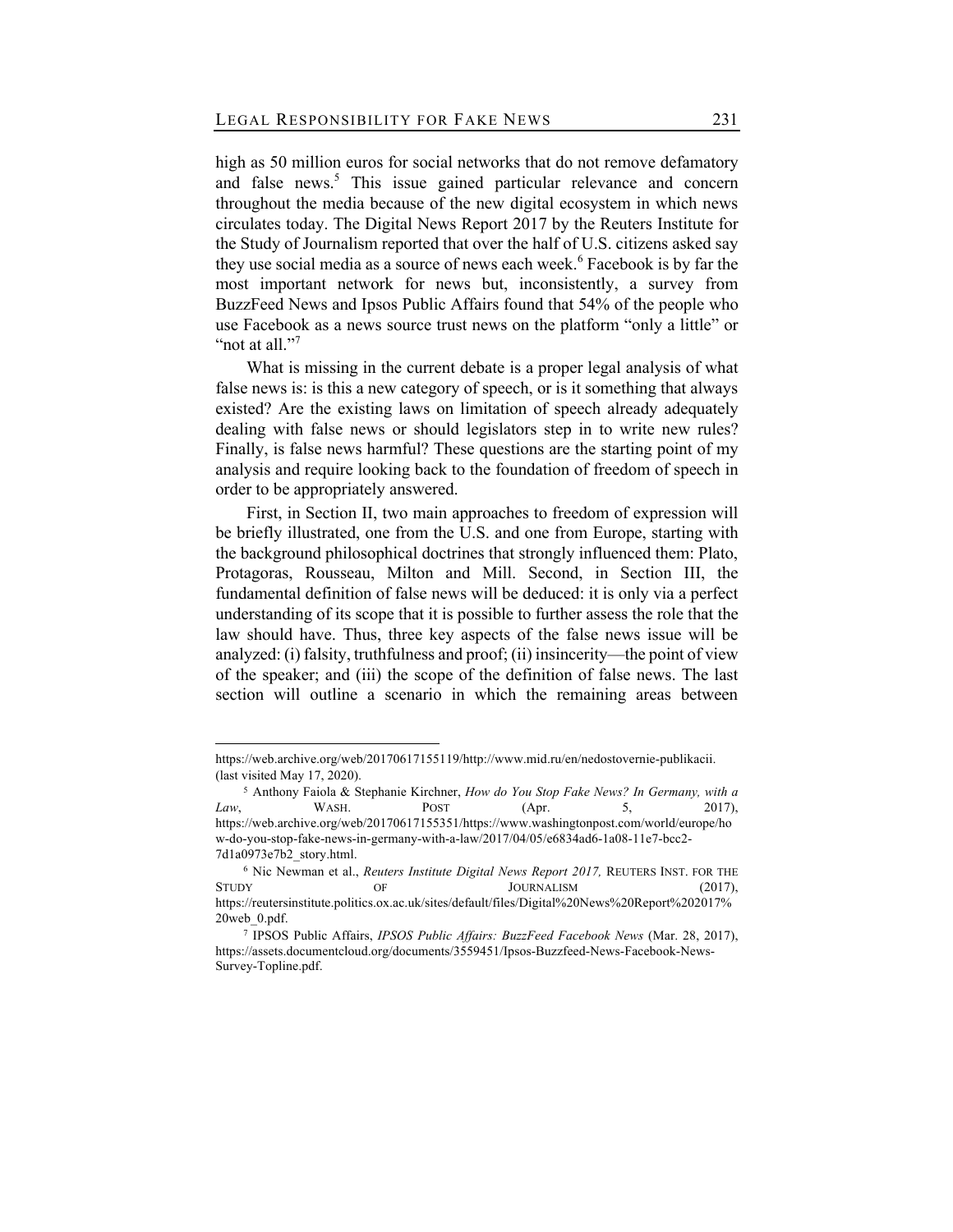irrelevant information can define false news and false criminalized speech, where the law is not yet present—and where it should not be.

In Section IV, a *legally identifiable harm* will be introduced as a trigger for liability in spreading false news, similar to that found in defamation or hate speech cases. Indeed, it will be shown how the European approach and the public interest are not the correct ways to assess the lawfulness of false news. Conversely, it seems to be more appropriate to measure responsibility based on the harm inflicted to third parties. The main differences between false news and other criminalization of freedom of speech, namely defamation, hate speech, and genocide denial, will be briefly illustrated.

Finally, in Section V, an outline of the European approach to the liability of digital intermediaries will be given and will explain why such responsibility cannot be prescribed for the sharing of false news. At the end of my analysis, once it is assessed how false news (according to my definition) is something not yet taken into account by current regulations, it will finally be possible to answer the main question: to what extent should the law prescribe responsibility for false news, and subsequently, what is the role of digital intermediaries?

To answer this final question properly, I will refer, for the first part, to literature about freedom of expression, and I will explore the main philosophical doctrines, including some of the best comparative studies that have been made between the U.S. and European doctrines. In this section, pertinent case law will also be described; first, from the Supreme Court of the United States, with general cases about the relationship between falsity and the First Amendment, and then with one specific example of responsibility for false news. Then, the European Court of Human Rights will be used as a benchmark for the European approach: cases will be analyzed that clearly illustrate how, according to the European Convention on Human Rights, more limitations of freedom of speech are allowed. Lastly, a case specifically dealing with spreading false news will be discussed. In the third and fourth sections, academic articles on freedom of speech and its limitations, a few recently published articles about false news, and existing laws on defamation, hate speech and genocide denial will primarily be discussed. In the last section, the European approach will always be referenced within the frameworks of the laws of the European Union and the European Convention on Human Rights. Finally, in Section V, European legislation, with several cases from both the Court of Justice of the European Union and the European Court of Human Rights, will be pulled together to paint a fuller picture on digital intermediaries' liability for third-party content.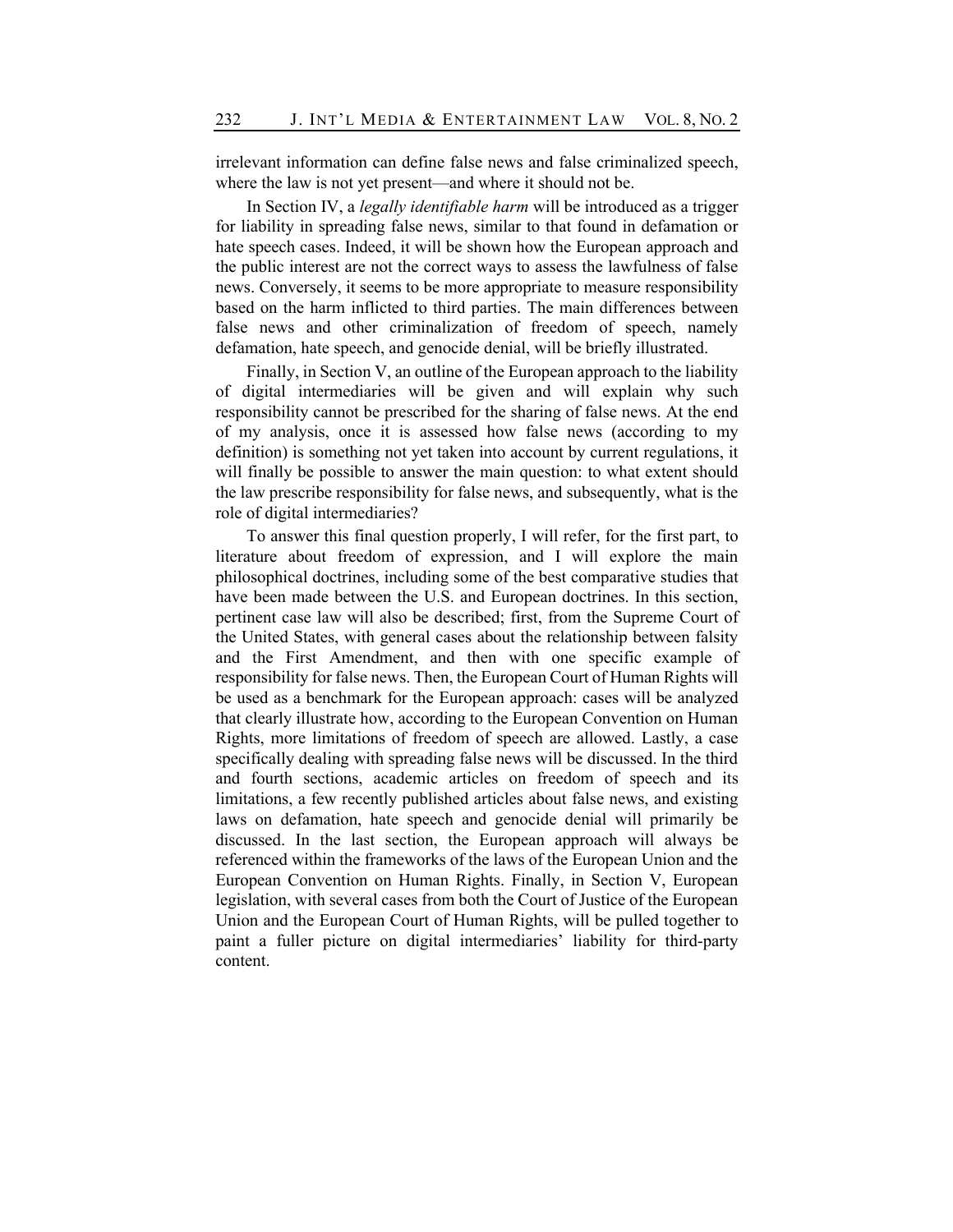## II. TRUTH AND FALSITY IN FREEDOM OF EXPRESSION

## A. *Philosophy and Freedom of Expression*

## 1. From Plato to Rousseau: The Argument from Democracy

Answering the question of whether a potential responsibility for spreading false news exists first requires one to understand what can be defined as a falsity and to what extent this definition exists.

As it might reasonably seem, this problem is particularly hard to discern and has yet to be solved. One thing that immediately appears clear is how truth is deeply linked with freedom of expression. This begs the following question: is everyone free to say whatever he or she thinks, no matter if it is true or false?

To give more strength to the link between truth and freedom of expression, it is significant to introduce the idea of *parrhesia* (παρρησία) as it was known in ancient Greece; Plato in particular referenced this idea. In modern English, it translates as "boldness" or, more pertinently, as "freedom of speech,"8 but the original idea contains much more than what is in our modern conception of this human right. Indeed, the correlation between the freedom for everyone to express their thoughts is intrinsically related to the expression of the truth for Plato. Further, we are able to trace parrhesia back to the central idea that freedom of expression should not be considered as an absolute right, but rather it should be recognized only to the extent to which it is useful and utilized towards what is best for democracy and society. The idea of parrhesia, in its positive meaning, represents the will of the one who wants to speak the truth. Indeed, "*parrhesiazesthai*," in the Greek verbal form, means "to tell the truth." Leaving aside the internal reasoning of the speaker about how he is convinced of the truthfulness of his opinions, parrhesia can be defined as the verbal activity in which the speaker chooses to speak frankly and clearly and it, together with *isegoria* (the equal right of speech) and *isonomia* (the equal participation of all citizens in the exercise of power) represented one of the pillars of the Athens' democracy.<sup>9</sup>

But Plato's—and his disciples'—thoughts become interesting when, especially after the fourth century B.C., parrhesia began to also be mentioned with a pejorative meaning; it was used "as a characterization of the bad democratic constitution where everyone has the right to address himself to

<sup>8</sup> *Parrhesia*, MERRIAM-WEBSTER ENGLISH DICTIONARY (2020 online edition).

<sup>9</sup> Michel Foucault, *Discourse and Truth: The Problematization of Parrhesia* (1999) http://www.naturalthinker.net/trl/texts/Foucault,Michel/Foucault%20-

<sup>%20</sup>Discourse%20and%20truth.pdf.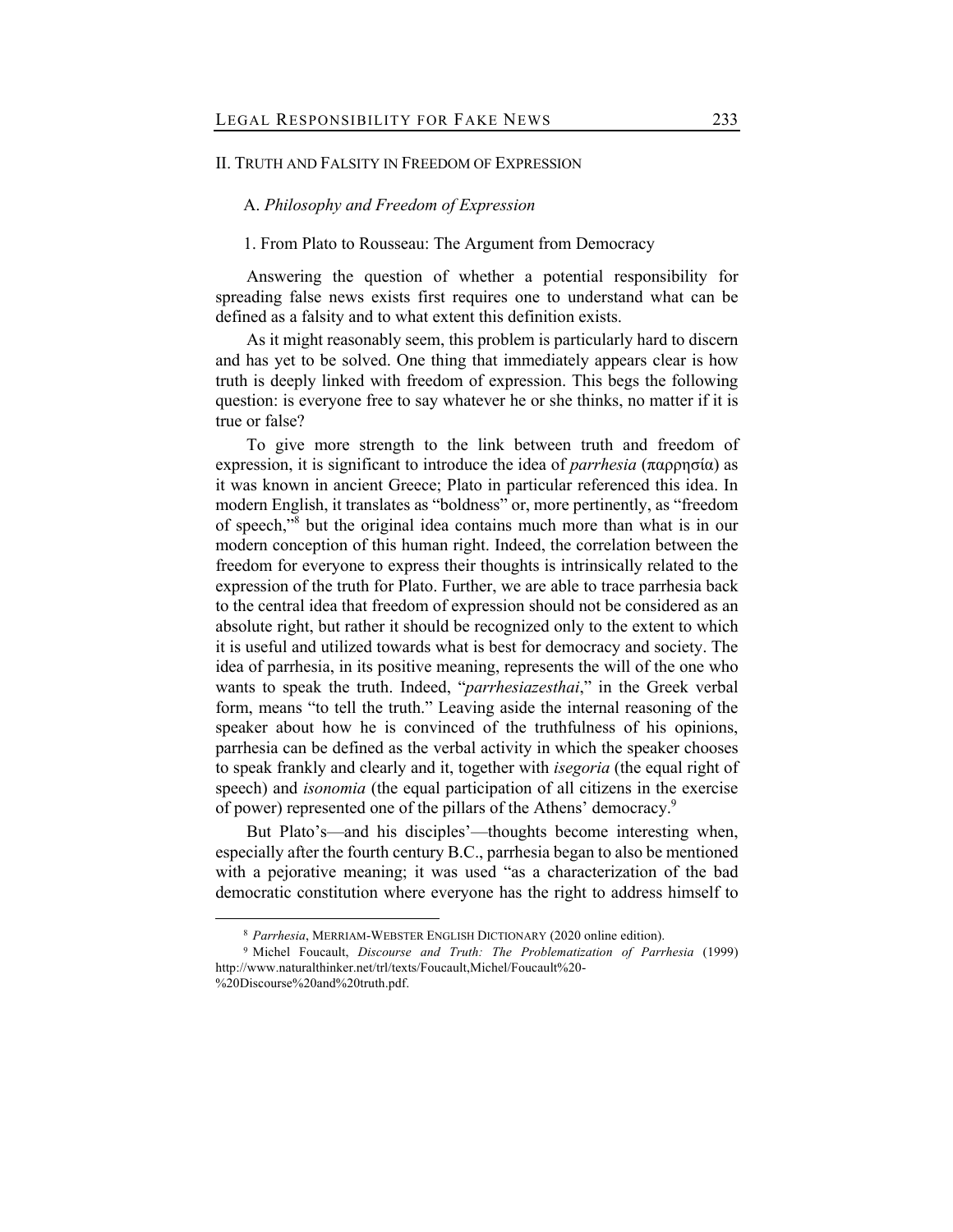his fellow citizens and to tell them anything—even the most stupid or dangerous things for the city."<sup>10</sup> At a certain point, parrhesia revealed hazards for the democracy: if every opinion has the same value as the others, it is now more difficult to access the truth, if not sometimes impossible. Moreover, an additional problem arose; the difficulty of differentiating falsehood from truth. What we should take from this part of Plato's philosophy, and that later on will form part of the communitarianism doctrine, is the underlying idea that absolute freedom of speech could be harmful to the peaceful existence of citizens and democracy; indeed, general freedom within a society cannot be intended as absolute freedom. On the contrary, an individual might enjoy freedom but still be subject to bonds imposed by social order.<sup>11</sup> Jean-Jacques Rousseau indicated that in a democracy such freedom and duties might coexist; "a subject is . . . free insofar as his individual will is in harmony with the 'collective' (or 'general') will expressed in the social order."<sup>12</sup> Freedom of expression for the French philosopher is seen as a contribution to the common good, as part of the duties of a citizen that, contributing to the *volonté générale*, will also seek his on liberty.<sup>13</sup> This is the core of the rationale for freedom of expression defined as the *argument from democracy*.

Consequently, not all ideas are equal and not all ideas deserve the same protection: there are people who can speak the truth, the *parrhresiastes* who, not surprisingly, are philosophers. Hence, it is possible to understand where the idea that some speeches are more valuable than others has its basis. If Plato's principle was used to answer the main research question of this article, there would be a certain margin of appreciation in which it is possible to condemn a piece of news because it is false. This is *per se* harmful for society and democracy, without any need to investigate further to find a real and quantifiable harm to someone or something. "Even if [it] does not cause harm... it has to be limited because it is incompatible with democracy itself;" the argument from democracy indeed aims to create a better environment for citizens to exercise their rights and their abilities.<sup>14</sup>

Rousseau's contribution is contained in his book, *The Social Contract*, where he theorized a new collective dimension of human rights—among which is freedom of expression—which are seen as tools "serving to carry

<sup>10</sup> *Id*.

<sup>&</sup>lt;sup>11</sup> HANS KELSEN, GENERAL THORY OF LAW AND STATE 285 (1945).

<sup>12</sup> *Id*.

<sup>13</sup> JEAN JACQUES ROUSSEAU, THE SOCIAL CONTRACT: ON PRINCIPLES OF POLITICAL RIGHT (G. D. H. Cole Trans., 1762).

<sup>14</sup> David van Mill & Edward Zalta, *Freedom of Speech*, STANFORD ENCYCLOPEDIA OF PHILOSOPHY (Winter 2016).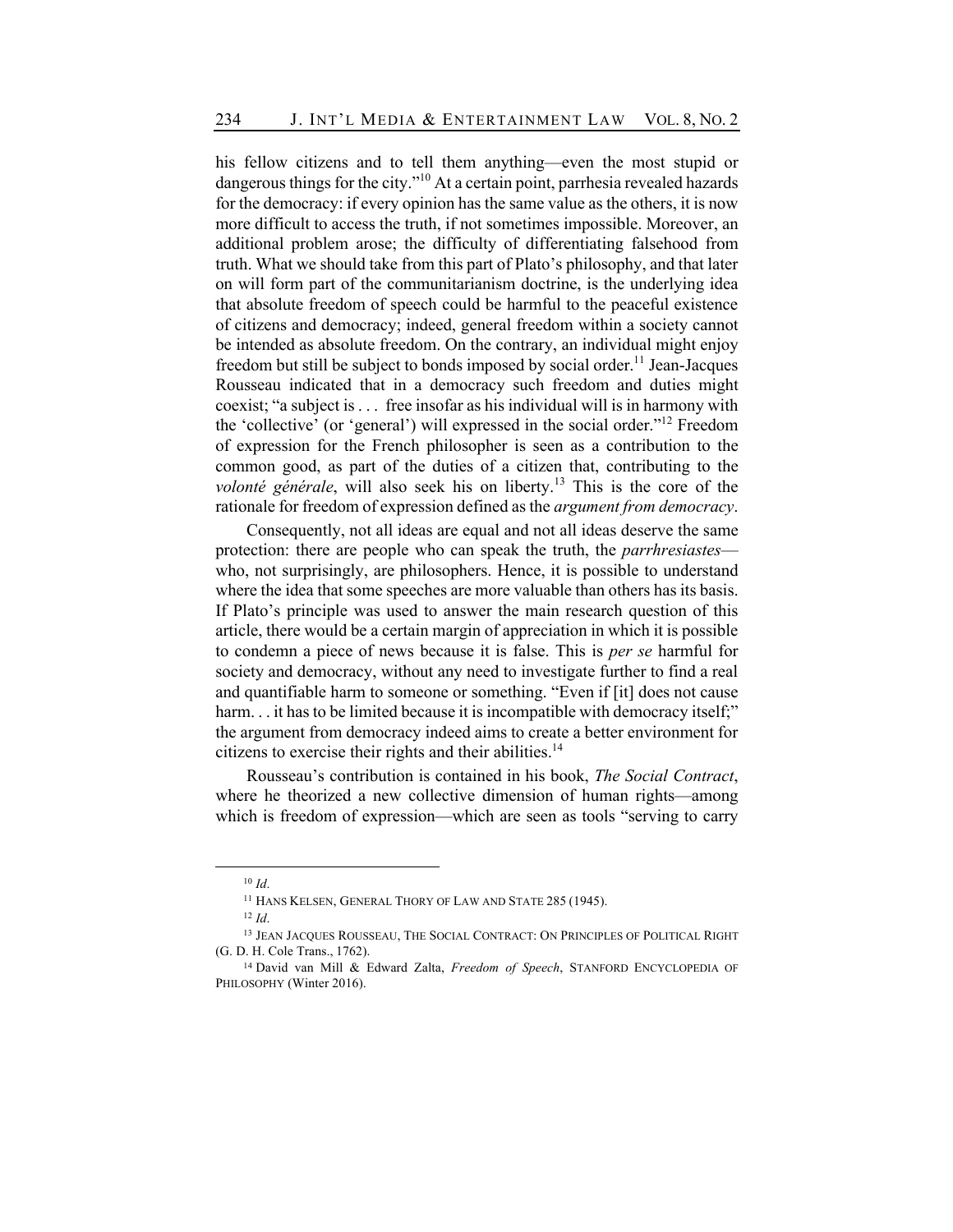out popular sovereignty and to contribute to the common good."<sup>15</sup> The human individual is deprived of importance in order to empower the new entity of citizen. The public discussion hence gains value—and more protection when it is oriented to enhance the overall experience of the community, when, as it would be defined in current times, it is of *public interest*. This principle will come to be of pivotal importance in the European doctrine of freedom of expression: public interest is one of the lenses through which speech is judged as sufficiently valuable for protection. This criterion has a crucial role when assessing the legitimacy of any form of expression—if it is not possible to find a proper public interest under which, for example, news, can be protected, it is likely for others' rights to prevail.<sup>16</sup>

From this perspective, it is possible to impose a limitation—if intended *ex-ante*—or a responsibility—*ex-post*—on a subject who spreads false news: a falsehood is of no interest to the community, but rather it can be harmful to the common good. Hence, not surprisingly, legislators and courts that adopt this approach will be less inclined to grant the protection of freedom of expression to such content, leaving room for criminalization and sanctions.

## 2. Protagoras, Milton and Mill: The Argument from Truth

During the golden age of Athens' democracy, another philosophical doctrine was developed, that may be contrasted with Plato's writings—and specifically with his idea of freedom of speech. It was presented by a group of individuals collectively called the *Sophists*, whose most notable exponent was Protagoras.<sup>17</sup> This group of philosophers shifted the focus from the object, or what was said, to the subject, or who was speaking, and hence the human being. With his famous sentence "man is the measure of all things," Protagoras introduced a strong relativism which put man at the center of everything, including values, opinions and judgments. According to his philosophy, "there was no such thing as objectively right or wrong conduct, simply conduct that was 'profitable' or 'useful' (*khrêsimos*) and that which was not."<sup>18</sup> Projecting this paradigm to the false news problem, we can deduce that no argument is intrinsically more valuable than another. Everyone has the possibility to express himself or herself and to convince the

<sup>&</sup>lt;sup>15</sup> JAN OSTER, 7 MEDIA FREEDOM AS A FUNDAMENTAL RIGHT, CAMBRIDGE U. PRESS 15, 16 (2015).

<sup>&</sup>lt;sup>16</sup> For example, the European Court of Human Rights has been open to prior restraints on publications "in cases which demonstrate no pressing need for immediate publication and in which there is no obvious contribution to a debate of general public interest." *See* Mosley v. United Kingdom, 2011 Eur. Ct H.R. 117; OSTER, *supra* note 15, at 140.

<sup>17</sup> JOHN M. DILLON & TANIA GERGEL, GREEK SOPHISTS (2003).

<sup>18</sup> *Id*.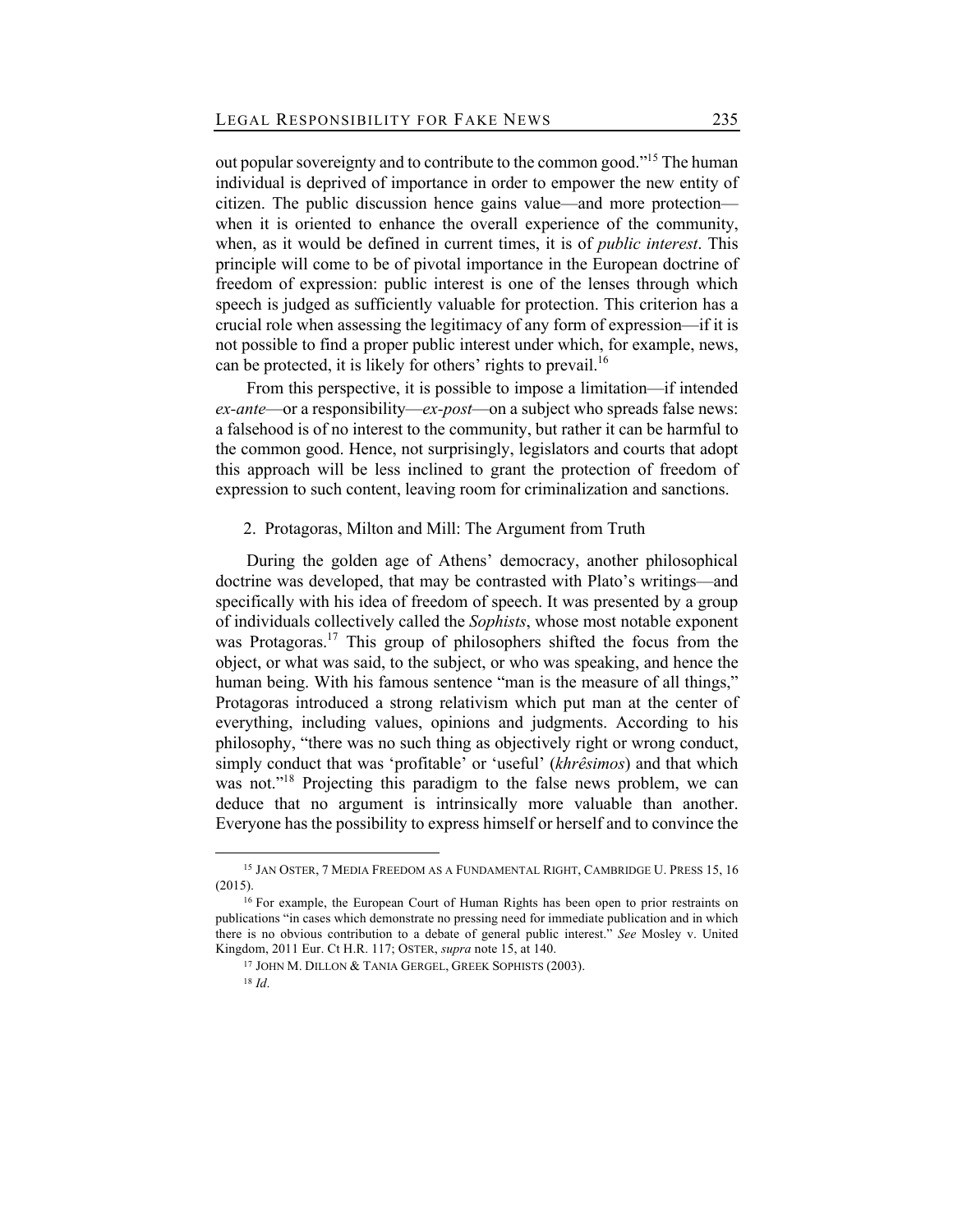audience of the truthfulness of his or her statement. It was not a coincidence that the Sophists' school has always been related to the strong role and development of rhetoric and the art of discourse, in which the focus was shifted from the value of the argument to the way in which it was expressed.

Objectivity—truth and falsity—was considered impossible to recognize to the point that its existence was doubted: the best argument would prevail after public discussion. This Sophist approach represents the sprouting of the *marketplace of ideas* theory that Milton first expressed in his *Areopagitica*: "Give me the liberty to know, to utter, and to argue freely according to conscience, above all liberties."19 What the English poet believed is that truth is most likely to emerge in a "free and open encounter,"<sup>20</sup> hence no restriction must be imposed on freedom of expression. Milton wrote this in response to a licensing act promoted by the government in 1643 which could be used to impose prior restraint on authors whose views the government disliked.<sup>21</sup> He opposed the bill, arguing that it is not for the government to express judgment on books' content—on ideas—but truth and falsehood should "grapple" to the point when the truth, or 'the most convincing idea' will prevail.<sup>22</sup>

If Milton introduced the concept of the marketplace of ideas, the English philosopher John Stuart Mill was the one who really had embraced it and became the leading light of freedom of expression as an absolute right that cannot be limited. His point of view was radical to the extent that in his opinion "there ought to exist the fullest liberty of professing and discussing, as a matter of ethical conviction, any doctrine, however immoral it may be considered."<sup>23</sup> Again, no censorship or limitation can be applied to speech: everything has the right to be told; everyone has the right to speak. In his book *On Liberty*, Mill give examples of how, even if only one person had a dissenting opinion from the rest of the humankind, nobody could stop or prevent him from expressing himself.<sup>24</sup> Going back to the central theme of false news, and elaborating on this idea of the English philosopher, no one can be held responsible for spreading falsehood; only through a public discussion that pushes an idea to its logical limit is it possible to reach the full dignity of the human being without sacrificing "the entire moral courage of the human mind." $^{25}$ 

<sup>19</sup> JOHN MILTON, AREOPAGITICA 73 (1644).

<sup>20</sup> *Id*. at 58.

<sup>21</sup> Clay Jenkinson, *From Milton to Media: Information Flow in a Free Society*, 58 MEDIA & VALUES 3-6 (1992).

<sup>22</sup> OSTER, *supra* note 15, at 16.

<sup>23</sup> JOHN S. MILL, ON LIBERTY 32 (1869).

<sup>24</sup> *Id*. at 33.

<sup>25</sup> *Id*. at 60.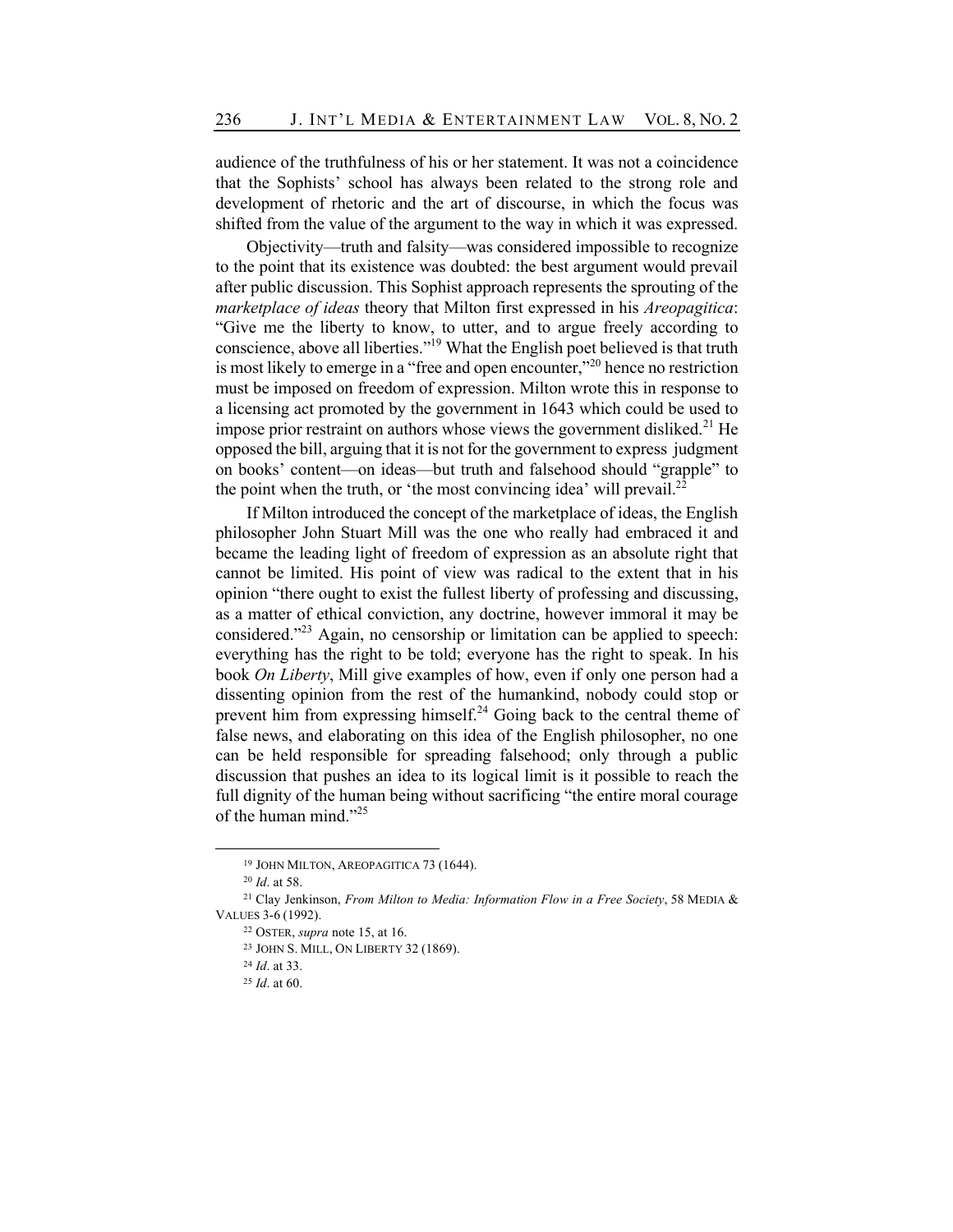Naturally, Mill was well aware that on occasion it may be necessary to control and—in extreme cases—limit the freedom of expression. When people form a community, some rules must be put in place. Thus, he suggested one straightforward and effective principle, known as the *harm principle*. According to this principle, limitations on free speech may exist only when they are intended to prevent other people from being harmed. As he wrote in *On Liberty*, "the only purpose for which power can be rightfully exercised over any member of a civilized community, against his will, is to prevent harm to others . . . Over himself, over his own body and mind, the individual is sovereign."<sup>26</sup> This need for control stems from the necessary relationship between two or more persons, but only when someone's ideas can create damage to another's personal sphere. If no harm is traceable, no limitations can be imposed. This approach will strongly influence the U.S. freedom of expression doctrine, in which it is unlikely to find rulings against someone's speech unless it is strongly correlated with someone else's significant harm. In the following sections, this article will analyze why the *harm principle*—where harm is intended to mean a legally identifiable harm—should be taken into account as the main rule when evaluating an individual's potential responsibility for spreading false news. If harm is not correlated, no action must be taken. $27$ 

## B. *Different Points of View: The U.S. vs. Europe*

## 1. The U.S.: First Amendment and Absolute Freedom of Expression

## (i) *Doctrine and Constitution*

The United States' approach to freedom of expression has been strongly affected by the ideas of English philosophers John Milton and John Stuart Mill. The First Amendment of the Constitution protects freedom of speech:

Congress shall make no law respecting an establishment of religion, or prohibiting the free exercise thereof*; or abridging the freedom of speech, or of the press*; or the right of the people peaceably to assemble, and to petition the government for a redress of grievances. $28$ 

This provision of the Constitution imposes a negative obligation on the State to not "abridge" freedom of speech; this is a *de facto* prohibition of any kind of interference with the private right to freely express ideas by any means, such as "criminal prosecution or conviction, civil judgment for money

<sup>26</sup> *Id*. at 22.

<sup>27</sup> *Cf. supra,* Section IV.

<sup>28</sup> *See* U.S. CONST., ART. I, § 1.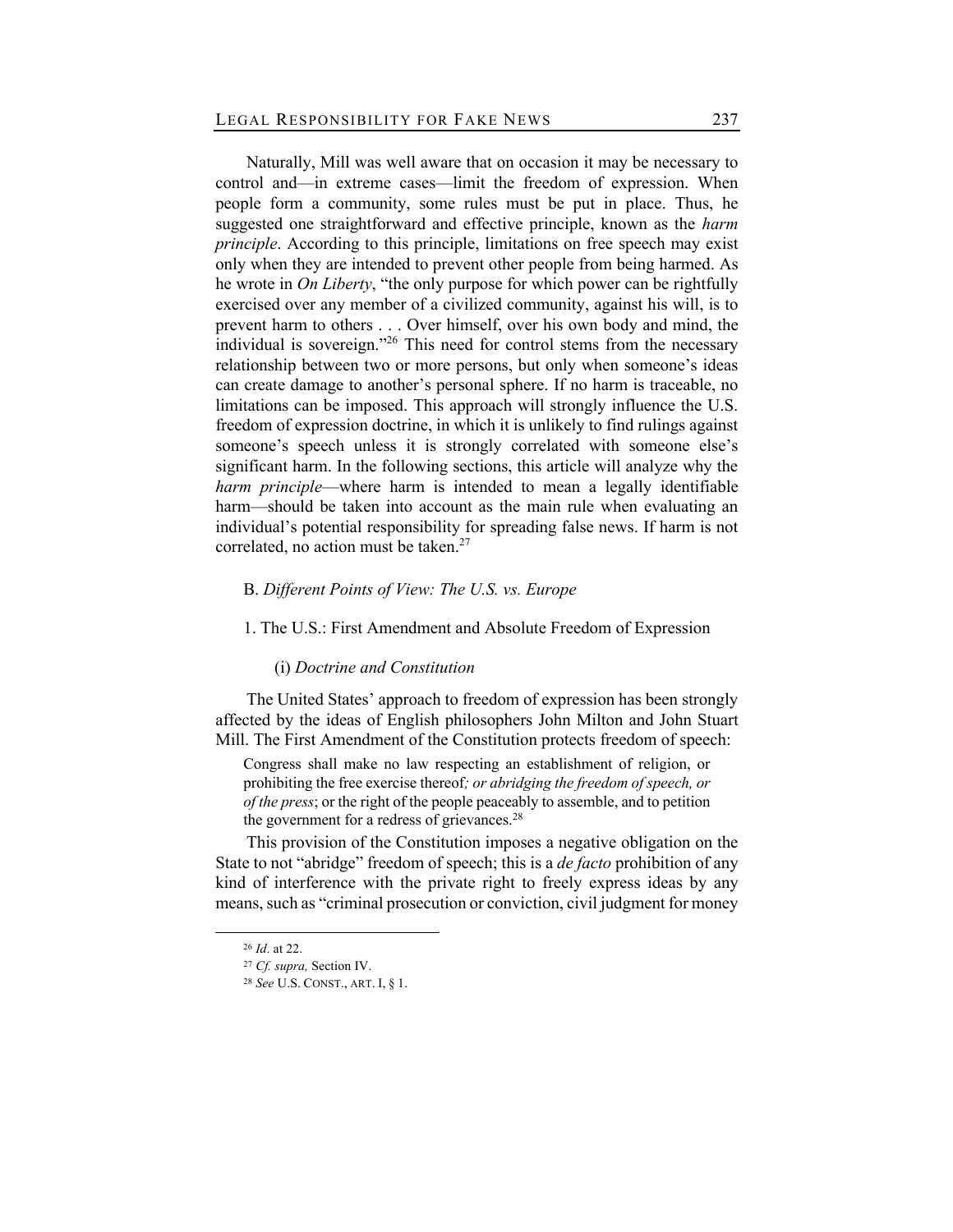damages, or censorship."<sup>29</sup> Even though a pure absolutist position of this right is difficult to sustain, it is possible to affirm that the U.S.—and the Supreme Court—have historically been less inclined to limit and apply restrictions to freedom of speech than other countries. Indeed, the definition of the "marketplace of ideas" argument for truth, formulated by Justice Holmes in his famous dissenting judgment in the *Abrams* case,<sup>30</sup> has also exercised a significant influence on U.S. free speech jurisprudence:<sup>31</sup> "The best test of truth is the power of thought to get itself accepted in the competition of the market."<sup>32</sup> This doctrine, originally introduced by John Milton, states that if the public discussion is left without any governmental interference, it "will lead to the discovery of truth" and, eventually, to a benefit for the common good.33 This approach evidently requires a certain amount of faith in the whole of society to discern the truth from falsehood through the means of public debate or, like Greenawalt perfectly summarized, a confident "optimism that people have some ability over time to sort out true ideas from false ones."<sup>34</sup>

It appears that definitions of truth and falsehood, even in their own existence, play a crucial role in the U.S. framework surrounding freedom of speech. On one hand, we have already seen that the "marketplace of ideas" theory affirms that truth will be discovered by means of public discussion, so an institution must not assess it. Thus, the state should adopt an agnostic position toward truth and falsehood. The Supreme Court of the United States effectively affirmed this position by stating that, under the First Amendment, there is no such thing as a false idea. However pernicious an opinion may seem, we depend on its influence "not on the conscience of judges and juries, but on the competition of other ideas."35 On the other hand, the very goal of public discussion—namely, the discovery and predominance of the truth implies the existence of an objective truth that must eventually be reached. However, this existence has been highly challenged by academics. Ingber wrote, "[T]oday's truth, consequently, may become tomorrow's superstition," thus arguing that the marketplace will lead not to the

 $29$  DOUGLAS M. FRALEIGH & JOSEPH S. TRUMAN, FREEDOM OF EXPRESSION IN THE MARKETPLACE OF IDEAS 3 (2010).

<sup>30</sup> Abrams v. United States, 250 U.S. 616 (1919).

<sup>31</sup> ERIC BARENDT, FREEDOM OF SPEECH 48 ( 2ded. 2007).

<sup>32</sup> *See Abrams*, 250 U.S. at 630 (Holmes, J., dissenting).

<sup>33</sup> Stanley Ingber, *The Marketplace of Ideas: A Legitimizing Myth*, 1984 DUKE L.J. 1, 3-4 (1984). In point of fact, U.S. jurisprudence has reduced the distance between the two doctrines on the marketplace of ideas and the argument from democracy, introducing an "aggregate benefits on society" given by freedom of speech as well as an instrumental meaning for this right.

<sup>34</sup> Kent Greenawalt, *Free Speech Justifications*, 89 COLUM. L. REV. 119, 131 (1989).

<sup>35</sup> Gertz v. Robert Welch, Inc*.,* 418 U.S. 323, 339-40 (1974).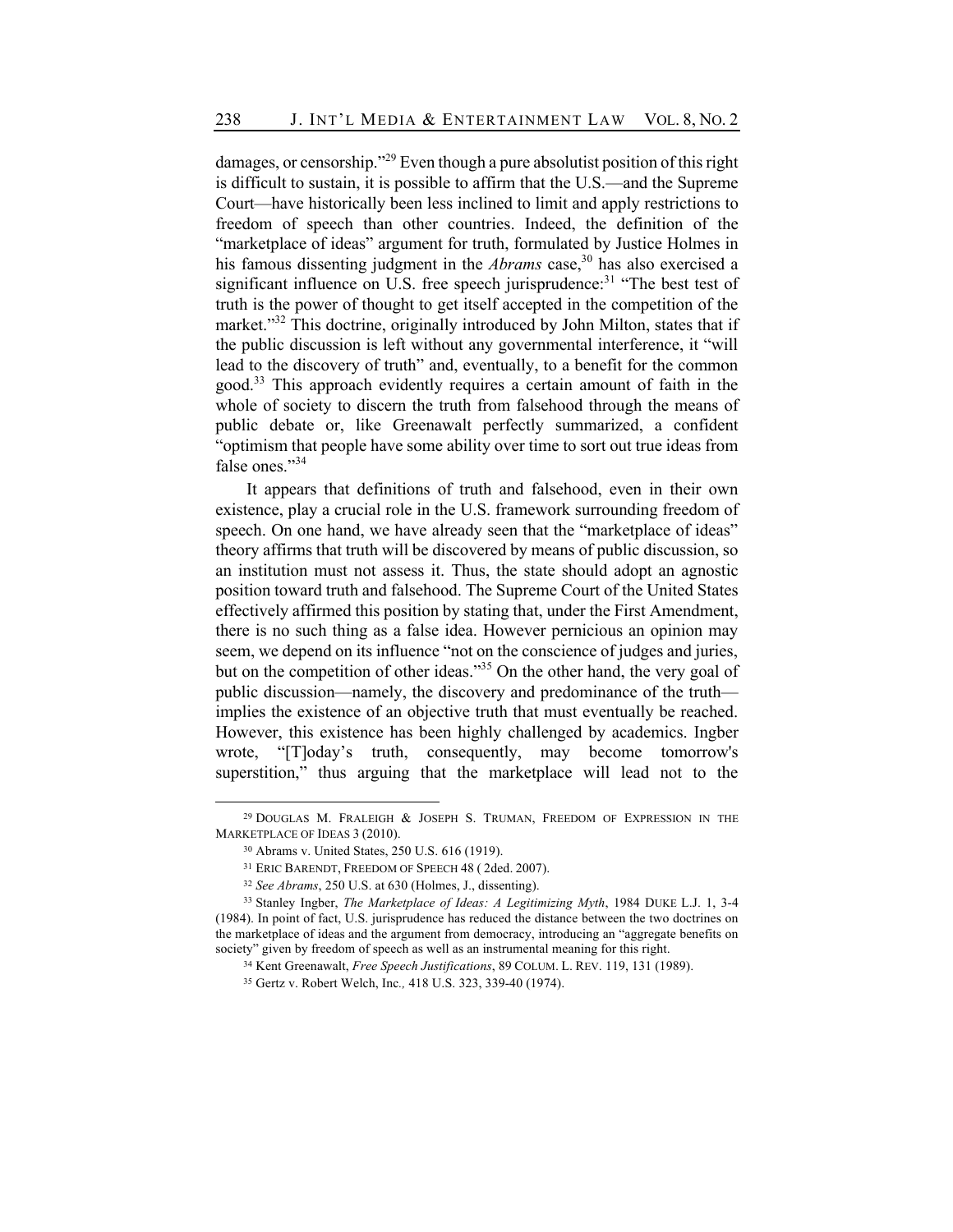affirmation of what is ultimately true or best, but rather to the dominating cultural group's sense of what is true or best.<sup>36</sup> Conversely, Greenawalt replied to this concern asserting that the "truth-discovery argument can survive a substantial dose of skepticism about objective truth."<sup>37</sup> According to Greenawalt, rather than affirming the objective truth, the goal of free public discussion is to get *close enough* to the truth. For example, those who think the Holocaust occurred are indeed closer to the truth than those who deny its existence.

## (ii) *Case Law*

The Supreme Court of United States has largely ruled in favor of expression on matters related to the First Amendment and has generally been against limitations of the right, allowing only narrow and well-defined exceptions to the protection of freedom of speech. The Court made one of its most important statements in *New York Times Co. v. Sullivan*, where it affirmed the principle that the First Amendment does not "recognize an exception for any test of truth."<sup>38</sup> Even if small exceptions are allowed—as is permitted in cases that concern defamation, fraud, and incitement—the central theme of case law is that speech cannot be scrutinized under the guise of seeking the truth.

The Supreme Court has expressed its opinion on the possibility of excluding false statements—including false news reports—from the protection of the First Amendment. Previously, the Supreme Court had thoroughly defined constitutional provisions as not intending to protect the objective truth, but rather guaranteeing that anyone could be "his own watchman for truth, because the forefathers did not trust any government to separate the true from the false for us."<sup>39</sup> The Court then fully applied the principle theorized by Mill that no punishment or limitation can be sustained against a false statement if no demonstrable harm is done to third parties. The government is excluded from giving any kind of judgment on the truthfulness of certain speech. The American Civil Liberties Union precisely summarized this prohibition of truth's assessment in its brief in support of the respondent in *United States v. Alvarez*, <sup>40</sup> explaining that "investing the government with the general power to declare speech to be constitutionally valueless on the

<sup>36</sup> Ingber, *supra* note 33, at 25, 27.

<sup>37</sup> Greenawalt, *supra* note 34, at 132.

<sup>38</sup> N.Y. Times Co. v. Sullivan, 376 U.S. 254, 271 (1964).

<sup>39</sup> Thomas v. Collins, 323 U.S. 516, 545 (1945).

<sup>40</sup> United States v. Alvarez, 567 U. S. 709 (2012).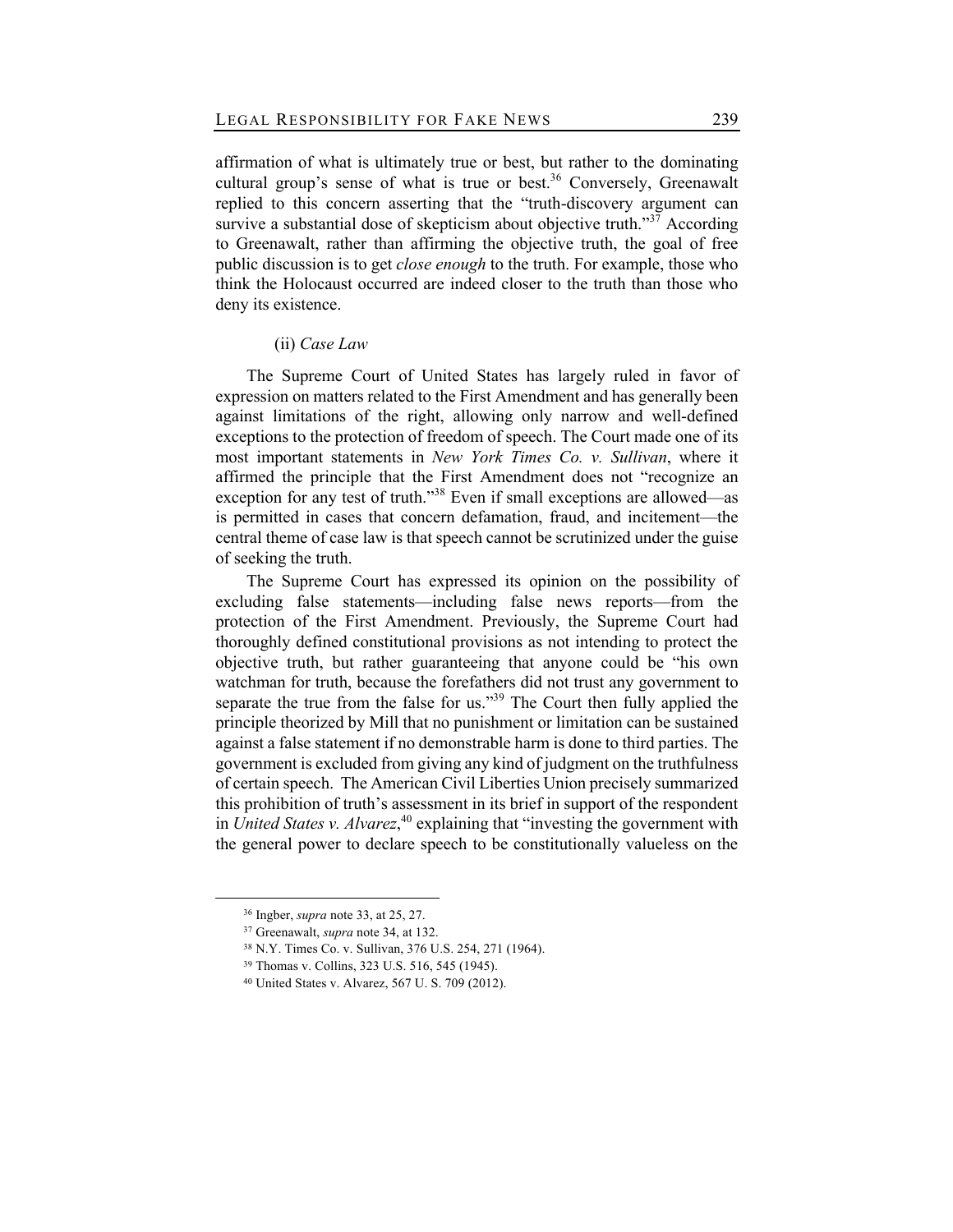grounds of its 'falsity' would give the government sweeping power to control and censor public debate."<sup>41</sup>

The Supreme Court has affirmed the harm principle multiple times in regard to punishment for the publication of false news, including criminal convictions and fines. The Court's opinion is based on the position that false news is still protected under the First Amendment unless they cause harm to others. The Court also clarified that this protection is not meant only to give "breathing space" to true statements, but statements *per se* in their own right. Yet again, the Constitution protects freedom of speech, regardless of the content, as long as no harm is done. In every case in which the protection of the First Amendment was reduced, the Supreme Court has always done so in response to an inflicted harm. There are very few cases, "well-defined and narrowly limited"<sup>42</sup> by this jurisprudence, such as defamation ("calculated") falsehood enjoyed no immunity in the case of alleged defamation of a public official concerning his official conduct<sup> $(43)$ </sup> or fraud, when the falsehood is not criminalized itself, but only if and when the statement misleads the listener.<sup>44</sup>

In recent years, one particular case has been brought to attention for its focus on false statements, leading the Supreme Court to affirm once again, and with more clarity, the principle that falsity is still protected by the First Amendment. In June 2012, the Supreme Court ruled in *United States v. Alvarez* that an act which prohibited one to lie about military honor infringed upon speech protected by the First Amendment.<sup>49</sup> In his opinion,<sup>45</sup> Justice Kennedy reaffirmed that false statements have never been an exception to the content-based restriction to freedom of speech. There are only a few categories, such as defamation, obscenity, and fraud that fall within this restriction. In each of these classifications, the restriction is always triggered when harm is caused to someone else. Moreover, Justice Kennedy added that even in cases of fraud and defamation, "falsity alone may not suffice to bring

<sup>41</sup> *Id*.

<sup>42</sup> United States v. Stevens, 559 U.S. 460, 468-69 (2010).

<sup>43</sup> Time, Inc. v. Hill, 385 U.S. 374, 390 (1967).

<sup>44</sup> United States v. Dunnigan, 507 U.S. 87, 94 (1993).

<sup>49</sup> United States v. Alvarez, 567 U. S. 709 (2012). The *Stolen Valor Act* makes it a crime to falsely claim receipt of military decorations or medals and provides an enhanced penalty if the Congressional Medal of Honor is involved. 18 U.S.C. §§ 704 (b), (c). The Respondent, Mr. Xavier Alvarez, pleaded guilty to a charge of falsely claiming that he had received the Medal of Honor, but reserved his right to appeal his claim that the Act is unconstitutional. The Ninth Circuit reversed, finding the Act invalid under the First Amendment. The Government of the United States appealed the decision of the Circuit Court to the Supreme Court.

<sup>45</sup> *Id*.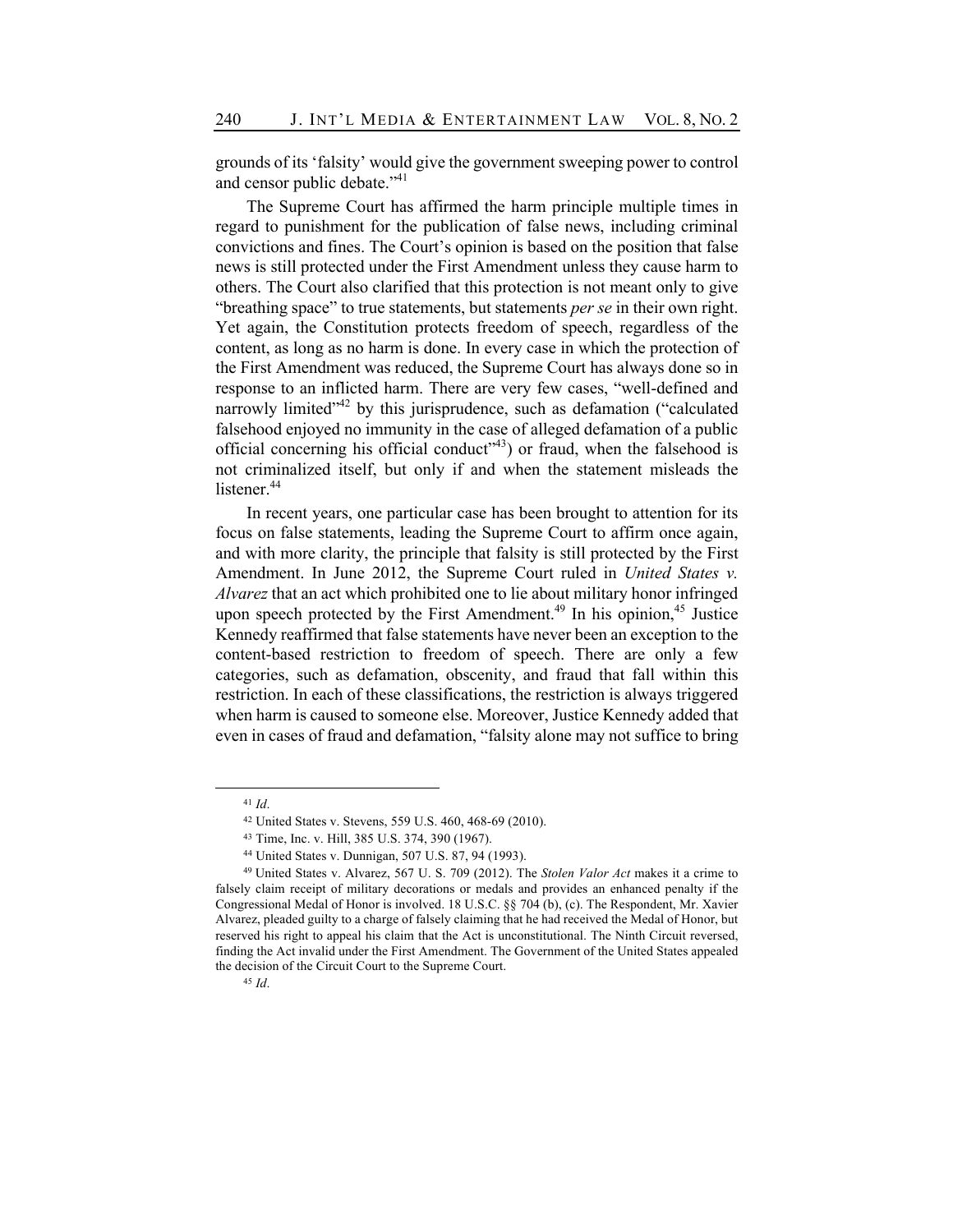the speech outside the First Amendment."<sup>46</sup> The threat of having a chilling effect on speech would be too big and "inhibit the speaker from making even true statements."<sup>47</sup>

Thus, the U.S. approach to false statements is extremely clear: in order to prevent any interference and abuse by the government for critical thinking, the protection of the First Amendment for freedom of expression is granted to all speech, regardless of its truthfulness, which ultimately cannot be tested. The only circumstance in which someone can be held responsible for "falsity" is when such falsity causes demonstrable harm to third parties.

## 2. The European Approach to Freedom of Speech and Falsity

## (i) *Principles and Laws*

Europe's approach to freedom of expression has been strongly influenced by the ancient civic republicanism theory, but that is not its sole source of influence.<sup>48</sup> Strong guidance is derived from the history of those countries that experienced totalitarian dictatorships in the 1920s and 1930s, including Antisemitism, persecution, and genocide.<sup>49</sup> This history relates to different ideologies and circumstances, and encourages European nations to allow certain restrictions on freedom of speech in order to protect the population from the recurrence of nationwide hate and racism. Many countries have adopted laws prohibiting specific kinds of speech; for example, Germany, Austria, and France, have laws against the denial of the Second World War genocides. However, the European Convention on Human Rights (ECHR) sets out the general leading framework. Article 10 of the Convention affirms the principle of freedom of expression and illustrates its potential limits:

The exercise of these freedoms, since it carries with it duties and responsibilities, *may be subject to such formalities, conditions, restrictions or penalties* as are prescribed by law and are necessary in a democratic society, in the interests of national security, territorial integrity or public safety, for the prevention of disorder or crime, for the protection of health or morals, for the protection of the reputation or rights of others, for

<sup>46</sup> *Id*.

<sup>47</sup> *Id*.

<sup>48</sup> *See* BARENDT, *supra* note 31, at Introduction; OSTER, *supra* note 15, at 22; S. Douglas-Scott, *The Hatefulness of Protected Speech: A Comparison of the American and European Approaches*, 7 WM. MARY BILL RTS. J. 305, 320 (1998).

<sup>49</sup> BARENDT, *supra* note 31, at 319-20.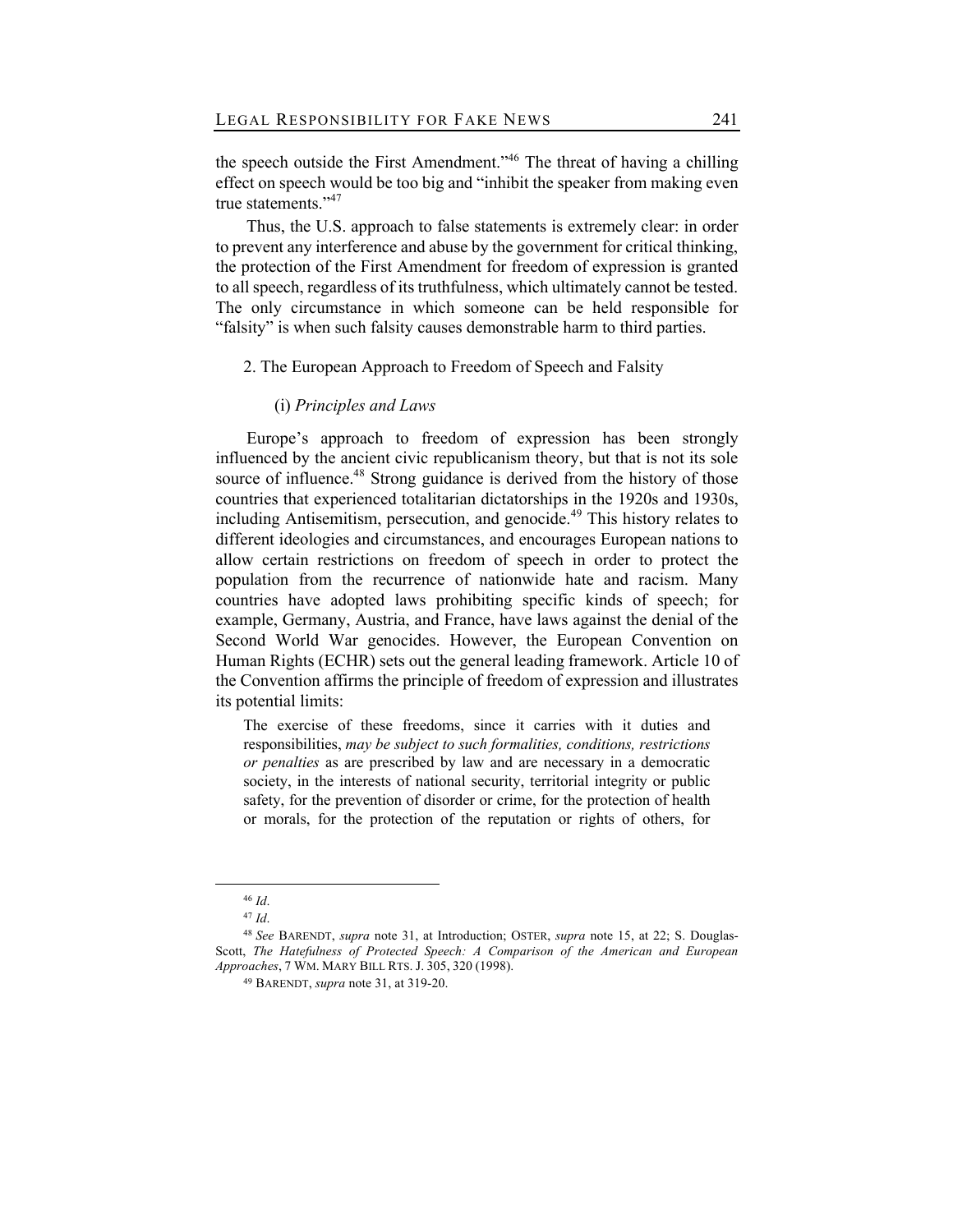preventing the disclosure of information received in confidence, or for maintaining the authority and impartiality of the judiciary.<sup>50</sup>

This right, as formulated in the ECHR and interpreted by the European Court on Human Rights (ECtHR), is anything but absolute. The exercise of this right is determined on a case-by-case basis through complex analysis, and limitations are allowed. The ECtHR evaluates the correct balance between the rights provided by the ECHR and determines whether one or more of those rights prevail according to precise criteria established by case law. For example, limitations on the freedom of speech are accepted in order to protect someone's right to private life, reputation, or national security. The ECtHR specifically listed two main factors that must be taken into account when judging the lawfulness of a limitation: (1) the restriction must be *prescribed by law*, and (2) must be *necessary in a democratic society*. The Court decided in *Sunday Times v. The United Kingdom*<sup>51</sup> that in order to be "necessary," the restriction must follow a "pressing social need" in a set of particular circumstances, be proportionate to the aim pursued, and the reasons for the restriction must be relevant and sufficient.<sup>52</sup>

The wording of the article makes it clear how this freedom must be exercised with "more caution" than under the United States' First Amendment by stating, "*it carries with it duties and responsibilities.*" This indicates that freedom of speech can be limited if certain criteria are not met. The Court has developed factor sets in order to assess which interest should prevail in each case. However, the factor requiring an interest to the public must always be present and is the key difference in the E.U.'s approach to freedom of expression. In the aforementioned case *Sunday Times v. The United Kingdom*, the necessity for a democratic society to limit freedom of expression is determined by taking into account "any public interest aspect of the case."<sup>53</sup> This same factor has been evaluated when freedom of expression is balanced against the right to private life. In yet another case, *Axel Springer Ag v. Germany*, <sup>54</sup> the Court again made a similar point, stating that these two rights "deserve equal respect" and "an initial essential criterion [to balance rights] is the contribution made by photos or articles in the press to a debate of general interest."<sup>55</sup>

<sup>50</sup> Council of Eur., Eur. Conv. for the Protection of H.R. and Fundamental Freedoms, at Art. 10.

<sup>51</sup> Sunday Times v. UK (1979)*,* Application No. 6538/74.

<sup>52</sup> BARENDT, *supra* note 31, at 65.

<sup>53</sup> Council of Eur., *supra* note 50, at § 65.

<sup>54</sup> Case of Axel Springer ag v. Germany, Eur. Ct. H.R. (2012), http://hudoc.echr.coe.int/eng?i=001-109034.

<sup>55</sup> *Id*. at § 87, 90.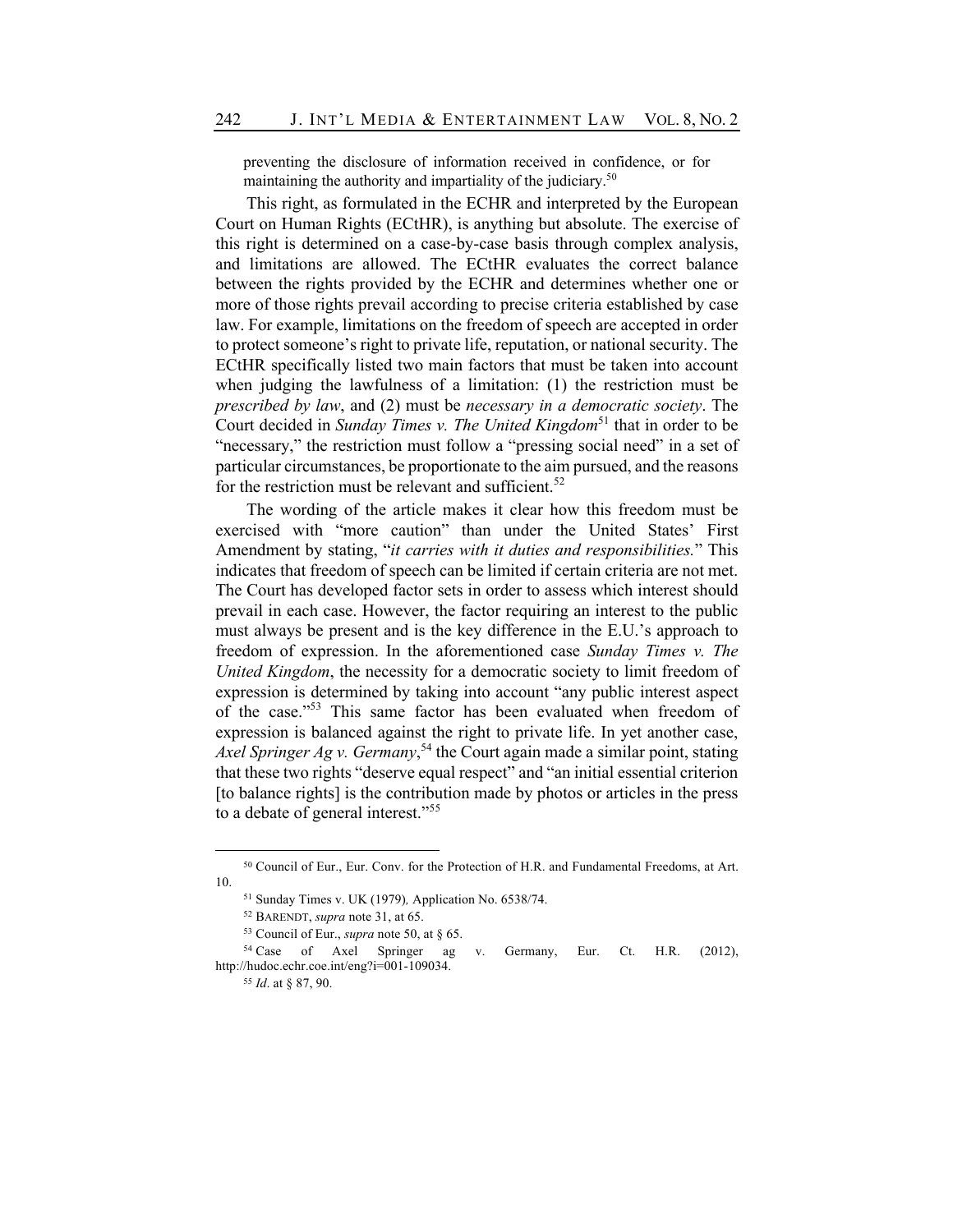European countries have always been more inclined to adopt legislationlimiting freedom of speech in order to defend particular interests and to prevent the mistakes of the past. After the Second World War, Europeans were forced to respond to the threat posed by Nazi Germany and totalitarianism.56 This response eventually developed into a special restriction on speech, as seen in cases of Holocaust denial<sup>57</sup> or hate speech.<sup>58</sup> The ECtHR has dealt with this provision multiple times by assessing whether statements, either verbal or non-verbal, stir up or justify violence, hatred, or intolerance, and whether restrictions are justifiable and necessary under the application of Article 10 of the ECHR.<sup>59</sup> When dealing with laws concerning Holocaust denial and other statements relating to Nazi crimes specifically, the ECtHR and national courts have declared the statements inadmissible. In such cases, the ECtHR found interference of speech justified and necessary because "such statements [were] attacks on the Jewish community and intrinsically linked to Nazi ideology, which was antidemocratic and inimical to human rights." $60$ 

<sup>58</sup> On hate speech, the Council of the European Union issued a Framework Decision 2008/913/JHA of 28 November 2008 on combating certain forms and expressions of racism and xenophobia by means of criminal law, which contains a definition of hate speech that every EU Member State shall make punishable. This definition, other than "public incitement to violence or hatred directed against a group of persons or a member of such a group defined on the basis of race, color, descent, religion or belief, or national or ethnic origin," contains a specific reference to genocide denial: "publicly condoning, denying or grossly trivializing crimes of genocide, crimes against humanity and war crimes . . . when the conduct is carried out in a manner likely to incite violence or hatred against such a group or a member of such a group."

<sup>59</sup> Case of Perinçek v. Switzerland, Eur. Ct. H.R. at 88, § 204 (2015), http://hudoc.echr.coe.int/eng?i=001-158235.

<sup>56</sup> Robert A. Khan, *Why Do Europeans Ban Hate Speech? A Debate Between Karl Loewenstein and Robert Post*, 41 HOFSTRA L. REV. 545, 557 (2013).

<sup>&</sup>lt;sup>57</sup> In the European area, these countries have enacted Holocaust or Genocide denial laws: Austria (Prohibition Act 1947, as amended in 1992), Belgium (Negations Law 1995, as amended up to 2014), Czech Republic (Criminal Code, 2009), France (Penal Code of 1791, as amended up to 2016), Germany (Federal Criminal Code of 1998, as amended up to 2016), Hungary (Criminal Code of 2013), Israel (Denial of Holocaust (Prohibition) Law, 1986), Liechtenstein (Penal Code, 1987), Lithuania, Luxemburg (Penal Code, 1997), Poland (Act on the Institute of National Remembrance –Commission for the Prosecution of Crimes against the Polish Nation,1998), Romania (Emergency ordinance 31, ratified in 2006), Slovakia (Penal Code, as amended 2001), Spain (Penal Code, 1995), Switzerland (Penal Code, amended in 1994). KANTOR CENTER FOR THE STUDY OF CONTEMPORARY EUROPEAN JEWRY (2010), https://app.powerbi.com/view?r=eyJrIjoiNjUwYWIzNmItYzhlNC00YjBiLWE4NTAtZjc2ZTgw M2JhY2Y1IiwidCI6IjE4MDAwODhjLTllNzgtNDA3MC05MDdjLTgzMDZiMTUzODdlZSIsIm MiOjl9.

<sup>60</sup> *Id*. at § 209; *see also* X. v. the Federal Republic of Ger. 29 Eur. Comm'n H.R. Dec. & Rep. 194 (1982), http://hudoc.echr.coe.int/eng?i=001-74463; Ochensberger v. Austria, Eur. Comm'n H.R. Dec. & Rep. (1994), http://hudoc.echr.coe.int/eng?i=001-1921; Walendy v. Germany, 80-A Eur. Comm'n H.R. Dec. & Rep. 94 (1995), http://hudoc.echr.coe.int/eng?i=001-86587; Remer v. Ger., 82-A Eur. Comm'n H.R. Dec. & Rep. 117 (1995), http://hudoc.echr.coe.int/eng?i=001-2294;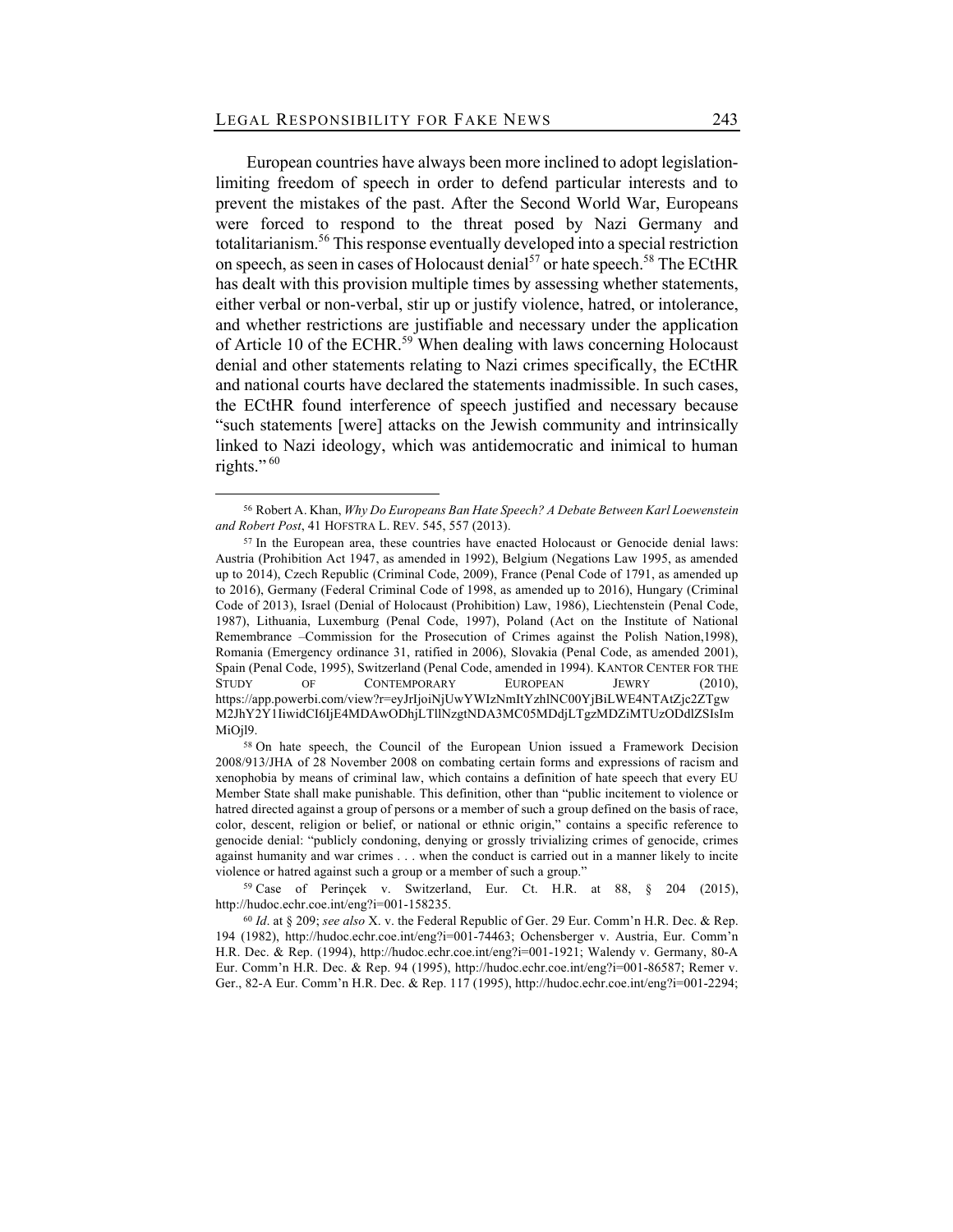#### (ii) *Case Law*

The previous section introduced the most relevant case law produced by the ECtHR regarding potential limitations to the freedom of speech. Even if the geographical scope of the ECHR goes beyond what is traditionally referred to as Europe, the Court represents the best expression of European values and doctrine. Moreover, the ECtHR would eventually override any analysis conducted by a single country's laws. This can be considered, at least in regard to freedom of speech and other rights, the ultimate decision made at the "continental" level. As this article has already illustrated, the Court is generally inclined to justify limitations on speech when deciding cases regarding hate speech and genocide denial. The Court's decision is made on a case-by-case basis, and numerous factors must be properly taken into account. Most noteworthy are the two core factors that require restrictions of speech to be prescribed by law and necessary in a democratic society.

The first case that must be mentioned is *Perinçek v. Switzerland*. This case contains several notable considerations by the ECtHR that are worth discussing. The case "concerned the criminal conviction of a Turkish politician for publicly expressing the view that the mass deportations and massacres suffered by the Armenians in the Ottoman Empire in 1915 and the following years had not amounted to genocide."<sup>61</sup> This historical event constitutes a peculiarity for two main reasons: first, legislation did not typically contain any explicit restriction against genocide denials (see Section IV.B.3 below), and second, genocide on its face, rather than its historical existence, is the issue that courts generally object to. $62$  The Court noted that it is not their duty to determine "if the massacres and mass deportations suffered by the Armenian people at the hands of the Ottoman Empire from 1915 onwards could be characterized as genocide within the meaning of that term under international law," $63$  underlining the difference of authority between international courts. The Court concluded Mr. Perinçek's statements were not an incitement of hatred, violence or intolerance. However,

Honsik v. Austria, 83-A Eur. Comm'n H.R. Dec. & Rep. 77 (1995), http://hudoc.echr.coe.int/eng?i=001-2362; National demokratische Partei Deutschlands Bezirksverband München-Oberbayern v. Ger., 84-A Eur. Comm'n H.R. Dec. & Rep. 149 (1995), http://hudoc.echr.coe.int/eng?i=001-2502; Marais v. Fr., 86-B Eur. Comm'n H.R. Dec. & Rep. 184 (1996), http://hudoc.echr.coe.int/eng?i=001-88275; D.I. v. Germany., Eur. Comm'n H.R. Dec. & Rep. (1996), http://hudoc.echr.coe.int/eng?i=001-3218; Nachtmann v. Austria, Eur. Comm'n H.R. Dec. & Rep. (1998), http://hudoc.echr.coe.int/eng?i=001-4399.

<sup>61</sup> Press release issued by the Registrar of the Court, Eur. Ct. Hum. Rts., *The Court Delivers its Grand Chamber judgment in the Case of Perinçek v. Switzerland*, Eur. Ct. H.R. 325 (Oct. 15, 2015).

<sup>62</sup> *Id*. at § 6.

<sup>63</sup> *Id*.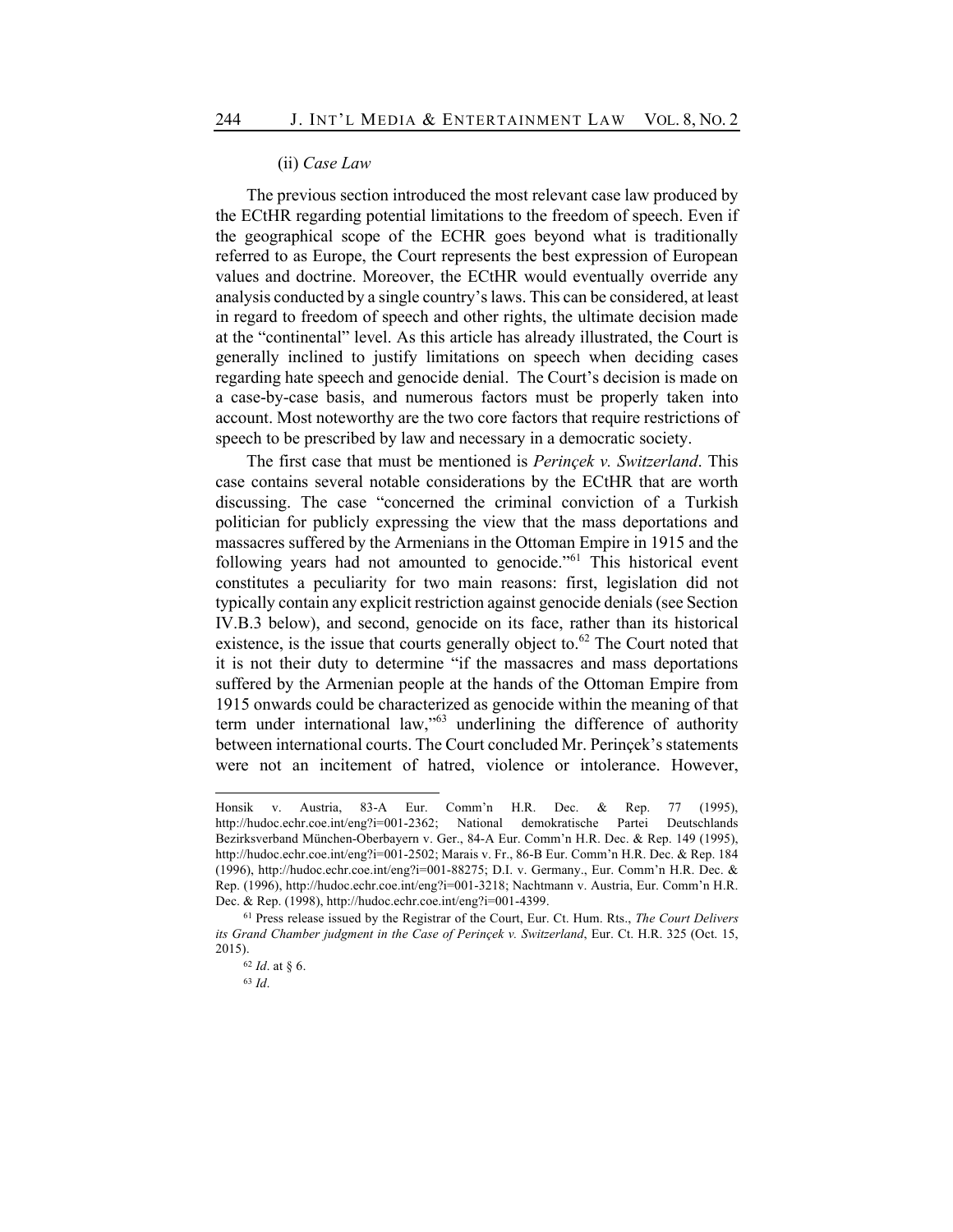concerning the matter of public interest, the margin of appreciation granted to national courts is narrowed greatly.<sup>64</sup> The judges pointed out another crucial difference between this case and others concerning situations of Holocaust denial. In other instances, the deniers' statements were seen as *per se* "attacks on the Jewish community and intrinsically linked to Nazi ideology, which was antidemocratic and inimical to human right . . . , as inciting to racial hatred, [Antisemitism] and xenophobia."<sup>65</sup> Mr Perinçek's utterances, however, "could not be seen as having the significantly upsetting effect sought to be attributed to them" and hence, they were not severe enough to justify a criminal conviction.<sup>66</sup> Even though Mr. Perincek's speech might be seen as offensive, it should not be restricted. Further, this speech is entitled to protection as a matter of public interest and political debate.

Although this article does not provide a complete study of how the Court has interpreted the right provided by Article 10 of the Convention, it is important to focus on one specific case, *Salov v. Ukraine*. <sup>67</sup> This is one of the few cases that confront the problem of dissemination of false news. On the 30th and 31st of October, 1999, Sergey Petrovich Salov disseminated information about the alleged death of the incumbent President, Mr. Leonid D. Kuchmaon, who was running for reelection. He did so by publishing a false statement attributed to the Speaker of the Verkhovna Rada (Parliament) in a special nationwide issue of the Verkhovna Rada newspaper, *Holos*  Ukrayiny ("Голос України").<sup>68</sup> Mr. Salov was consequently convicted for interfering with the citizens' right to vote by influencing election results by means of fraudulent behavior. He appealed to the ECtHR complaining that the conviction infringed on the right to receive and impart information set out under Article 10. While the first part of the judgment assessed the compatibility of the Ukrainian trial with Article 6 of the Convention, a relevant part of the ruling was dedicated to evaluating the possibility of an interference with freedom of speech. As usual, the Court tested "whether the 'interference' complained of corresponded to a 'pressing social need,' whether it was proportionate to the legitimate aim pursued, and whether the reasons given by the national authorities to justify it [were] relevant and

<sup>&</sup>lt;sup>64</sup> "Another principle that has been consistently emphasized in the Court's case-law is that there is little scope under Article 10 § 2 of the Convention for restrictions on political expression or on debate on questions of public interest." *Id*. at § 197.

<sup>65</sup> *Id*. at § 209.

<sup>66</sup> *Id*.

<sup>67</sup> Salov v. Ukr. (2005), Application no. 65518/01, https://www.legaltools.org/doc/9971ef/pdf/.

<sup>68</sup> *Id*.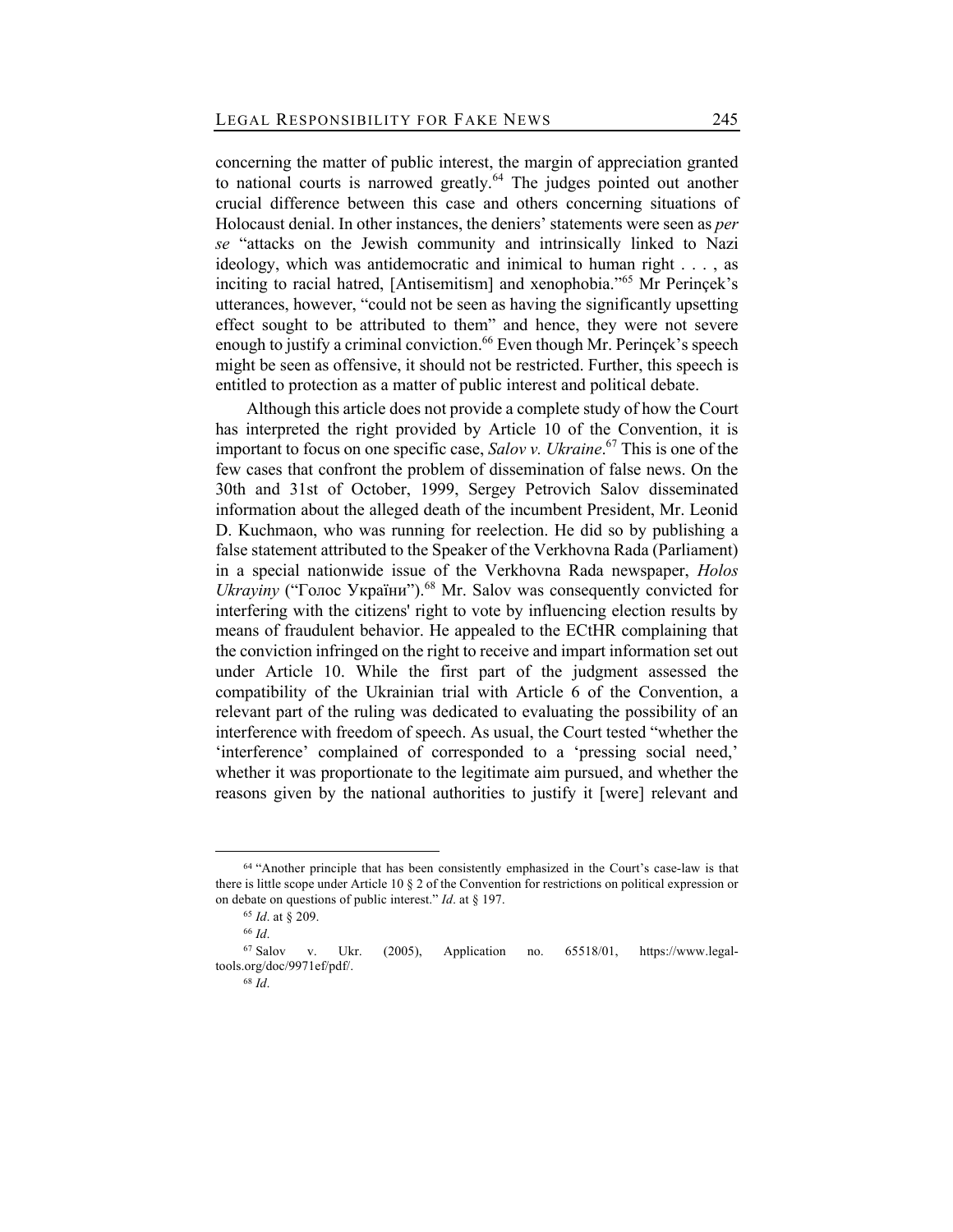sufficient."<sup>69</sup> Through this test, the Court's discussion touched, sometimes indirectly, on the lawfulness of false information.

First, the Court decided that the aim pursued by the Ukrainian law when limiting freedom of speech in order to prevent improper influence on democratic elections was legitimate.<sup>70</sup> More precisely, the judgment contained a statement—perhaps expressed too lightly—stating that a legitimate goal for the government would be to "provid[e] the voters with *true information* in the course of the presidential campaign of 1999.<sup>"71</sup> It would be easy for the Court to declare that the newspaper's article should be described as a "false statement of fact." In the *Harlanova v. Latvia* case, the court distinguished between "facts" and "value judgments," stating, $^{72}$  "the fact that Mr. Kuchma is not dead is easily verifiable, and it must be said any false news about this circumstance is unlikely to be believed." What the Court did not foresee is that such a statement implies the government has the ability, or even the right, to assess the truthfulness of a piece of news and to prevent any further dissemination of information that is believed to be false. This is an undeniable major threat to freedom of expression itself (see *infra*  Section 4). Even though the judges marginally confront the issue of falsity in this case, the Court appears to make a strong, contradictory, yet acceptable, statement on false information:

Article 10 of the Convention as such does not prohibit discussion or dissemination of information received even if it is strongly suspected that this information might not be truthful. To suggest otherwise would deprive persons of the right to express their views and opinions about statements made in the mass media and would thus place an unreasonable restriction on the freedom of expression set forth in Article 10 of the Convention.<sup>73</sup>

The Court has not expressed other explicit opinions on the falsehood of a piece of news in situations where it is unlinked from other different types of criminalization like defamation. Thus, this is the only case in which the Court has taken an explicit position on this issue. However, it is possible to understand the value that the ECtHR places upon the dissemination of information, no matter if it is true or false. Limiting speech simply based on the fact that the news "is strongly suspected to be not truthful" would be an unreasonable restriction and dangerously hinder the right to freedom of expression. It is worth repeating that the case at the center of this Court's assessment was of a particularly easy solution, under two aspects. First, as I

<sup>69</sup> *Id*. at § 105.

<sup>70</sup> *Id*. at § 186.

<sup>71</sup> *Id*. at § 110.

<sup>72</sup> Harlanova v. Lat. (2003), Application no. 57313/00.

<sup>73</sup> Press release issued by the Registrar of the Court*, supra* note 61, at § 113.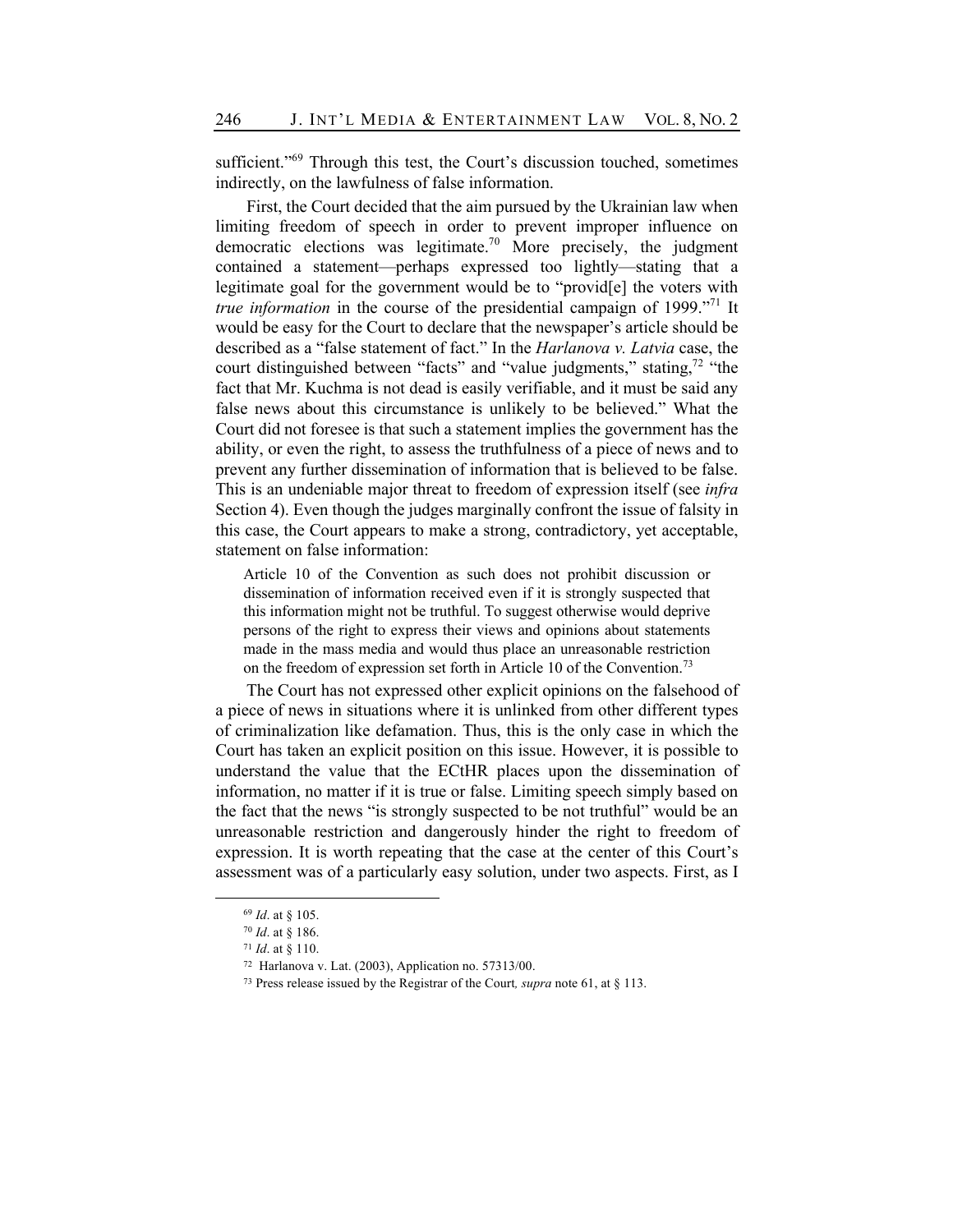have already illustrated, it was far too easy to prove the facts narrated in the article to be wrong. The candidate could have been either alive or dead; the proof was undemanding. As I will describe later, truth and falsity are usually far from being binary concepts; providing evidence for the falsehood of an utterance does not give any information about "what it really is," only "what it is not." Second, the Court could easily assess the impact of the false news on the population, clearly connecting the consequences to the actions of Mr. Salov. Indeed, he made and spread only eight copies of the tampered newspaper article—the context is entirely different from the one in which the discussion on false news has developed.

In conclusion, the preceding has attempted to paint the big picture of the European perspective on possible limitations of freedom of speech; according to the rulings of the ECtHR, there is an opportunity for countries to adopt legislation that restricts this right. Moreover, this case is one of the very few examples where the Court has been presented with and then discussed the false news issue. Here, the Court permitted the restriction based upon the context of the specific case, even though the Court found the limitation disproportionate to the aim.

## III. FALSITY AND FALSE NEWS.

## A. *Three Key Points to Define False News*

The previous sections have briefly illustrated the two main doctrines and their origins when dealing with freedom of expression. On one side, the U.S. approach aims to protect the speaker, and generally opposes content-based restrictions. On the other side lies the European school of thought, where the notion of public interest is very often the criterion upon which speech's lawfulness is evaluated. Although I focused on pointing out the differences between these two doctrines, they are generally closer than one might imagine; moreover, sometimes these systems even influence each other. Nevertheless, the issues raised in the last year about false news force us to change perspective and analyze truth and falsity from a different point of view.

Historically, the biggest effort of philosophy and academics was either to give truth a definition—and hence objectivity—or to establish that truth itself exists. False news, conversely—and complementarily—requires the focus to shift to the falsehood instead: the problem is not to establish a universally-accepted statement, struggling to reach the best possible idea, but rather to allow or not allow a lie to spread. The problem may seem to arise from the same dispute about the existence of objective truth, but this is not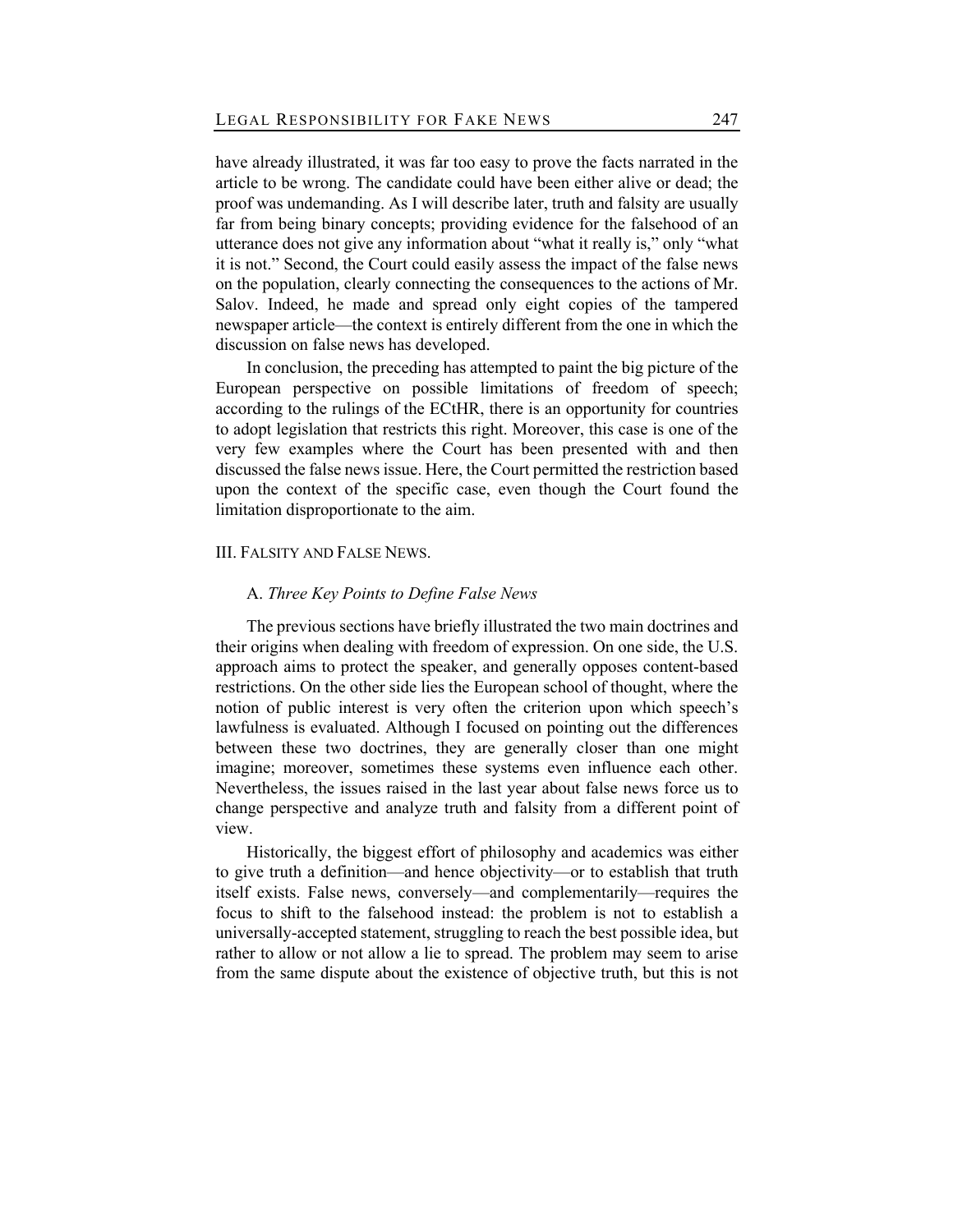the case. If the goal is to expose falsity, it is not necessary to affirm and prove the positive statement, but it would be enough to falsify what has been told.

To proceed with the analysis concepts surrounding what I refer to as false news, the three most important aspects must be clarified: (i) falsity, truthfulness, and proof; (ii) the scope of the definition of false news, and (iii) to what extent we should care about the speaker. I will illustrate how the second point will assume particular importance in answering the legal question of responsibility; the idea is to draw a line, using the concept of harm to others, inside of which no one should be held responsible for falsity.

## B. *Falsity, Truthfulness and Proof*

To be clear, the scope of this investigation is to understand if, when the news has already been proven to be false, a subject can be responsible for sharing that kind of content. The problem of defining falsity will also be taken into account, but only to the extent to which authority can be entitled to decide what is true and what is false—indeed, this appears to be the only logical landing spot if we admit the possibility of holding someone responsible for sharing false statements. From one point of view, this seems to be an easy solution in cases where facts can prove with clarity the truthfulness or the falsity of a piece of news, the struggle begins when none of the above can be unquestionably affirmed or refuted.

At this point, it is important to focus on the difference between the usual narrative of the state, which tries to affirm a universal truth, and this peculiar case in which news only has to be falsified. In the first situation, famously represented by Orwell in *1984*, the Ministry of Truth is entitled to establish from time to time—an official truth. This metaphor is not accurate enough, however; the goal here is rather just to state that a piece of news is not true. In order to do this, it is sufficient to falsify one aspect of the statement, and it does not require the establishment of any other truth. It would be "just not that"—from a Ministry of Truth to a Ministry of Falsity. Leaving aside the metaphors, what changes in the two cases, and remains problematic, is the burden of proof. Almost all legal systems, in their procedural laws, agree upon giving the duty of proving a statement to the person who made it. Conversely, when someone challenges a statement, it is her own burden to demonstrate the falsity. In the false news case then, one would expect no proof from who makes the false statement;<sup>74</sup> on the contrary, it should be

<sup>74</sup> It should be underlined that this perspective is oriented in favor of the freedom of speech. On the other hand, of course, the discussion may be further developed from an ethical point of view, especially if we consider news and thus journalistic deontology. There should be a duty on the writer to provide the reader with enough evidence that can support the news and always make the best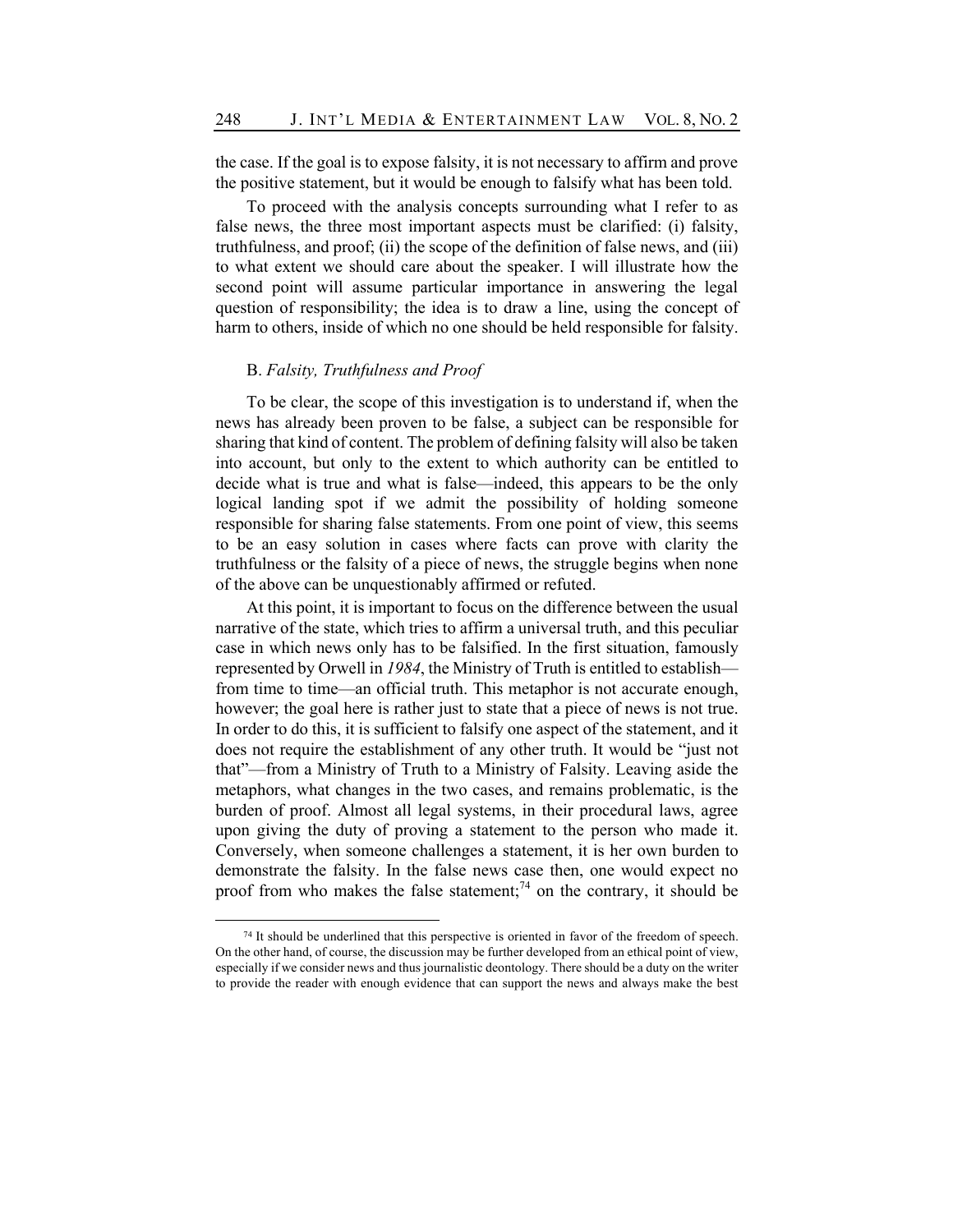assumed true unless convincing facts are presented – facts not about the "real truth," but only on the falsity of that particular piece of news.

Truth and falsity are not a precise binary concept, nor are the two dimensions equally divided; for each utterance, there can be one truth and thousands—maybe infinite—different levels of falsity. Proving a statement as false gives no information about what the truth actually is, only what it is not. Conversely, providing enough evidence in favor of the truthfulness of a statement can lead to the assumption that it is, in fact, true. Finally, while finding a definition of truth has been and still is a substantial topic in philosophy, for this article I will refer to this concept as the correspondence theory. According to this, truth consists of reality;<sup>75</sup> in its simple version, it may be expressed as such: "a statement is true if and only if it corresponds to some facts." Naturally, many objections have been made against this theory—and against its variants proposed by great philosophers like Wittgenstein, Russel, and Austin. However, given the legal character of this article, the correspondence theory will be sufficient and suitable. Indeed, what the law usually seeks is making a connection with the reality of facts that are ultimately verified by a final arbiter, which is typically the court.

## C. *Scope of the Definition of False News*

The previous section discussed the concepts of truth and falsehood, and how they should be understood. Again, the aim of this paper is not to expressly dictate who decides what is true or what is false, but is instead to explore whether, once falsity has been proven, the statement can still be made without legal repercussions. However, all false news is not equal, and; to answer the question about responsibility, first the definition must be narrowed and the exact scope of the research set. I suggest that false news be defined *by exclusion*. The false news included in this analysis falls in a grey area so far left untouched by legal research. On one extreme, there are false statements that have already been regulated and deemed "unlawful" by legislative regulation, as crime or mere civil responsibility have. This category includes, among others, defamation, illegitimate influencing of the stock markets and hate speech. In each of these cases, a piece of false news is defined as unlawful and a punishment is set. On the other extreme, there are false statements that are completely irrelevant; where the news is

effort to reach the highest quality possible. Unlikely, as often happens, the public discussion about false news always confuses the two layers, mixing ethics (how a speaker should behave) with law and rights (what a speaker is allowed to do), pushing the solution of the debate—if one exists farther and farther away.

<sup>75</sup> David Marian, *The Correspondence Theory of Truth*, STAN. ENCYCLOPEDIA OF PHIL. (E.N. Zalta ed., Winter ed. 2010), https://plato.stanford.edu/entries/truth-correspondence.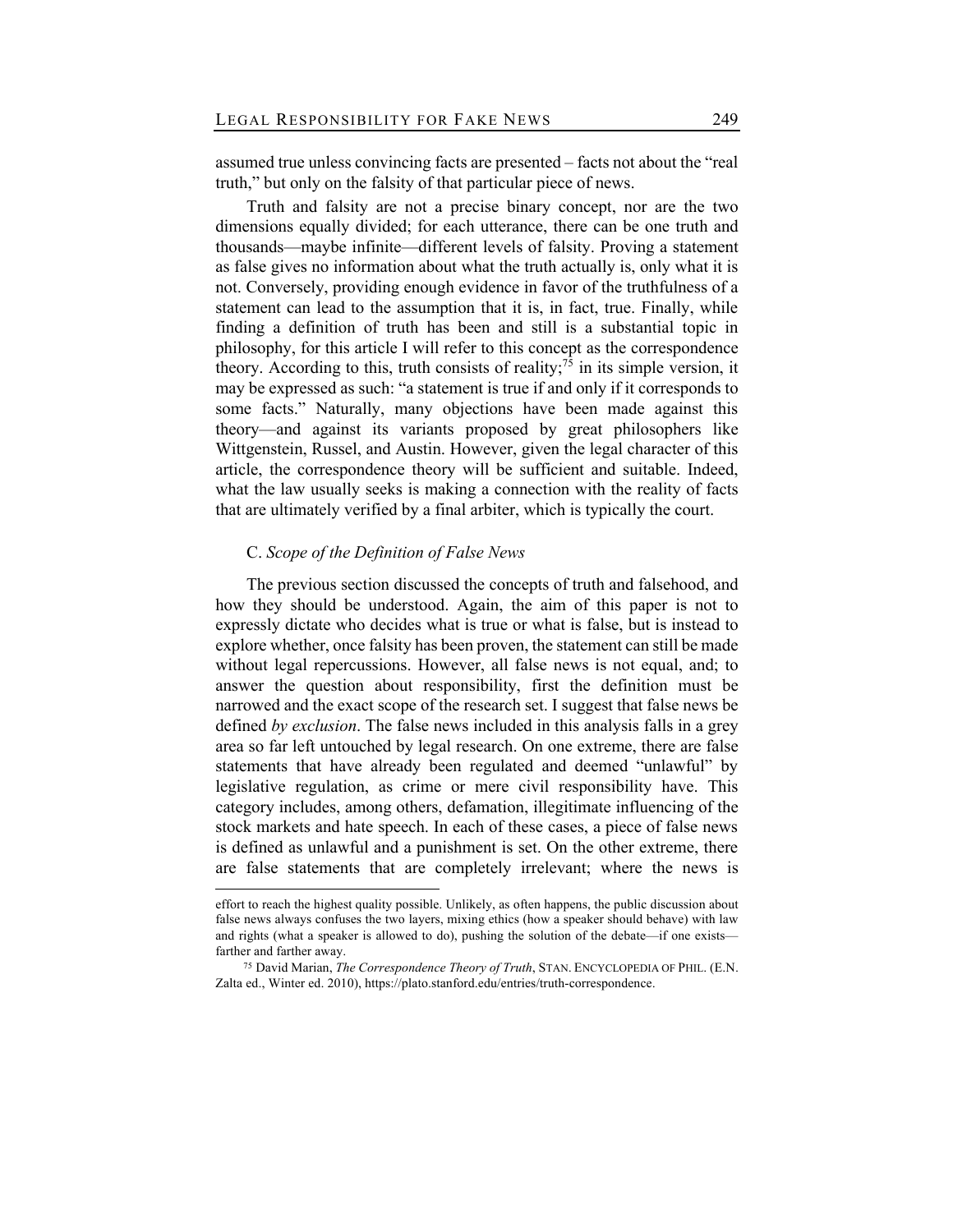completely deprived of any public interest. These statements include, for example, false information about the breakfast I had this morning or my performances at the gym. This kind of news is what society generally calls a "lie" and where—we mostly agree, credible or not—the law should not interfere.

The remaining category of statements falls between these extremes; where the law has not already intervened yet there are still consequences. This is the most accurate definition that can be given to false news. In the last year, following the media hype about the urgency of fighting fake news, several authors have tried to legally address the problem, but these attempts are predicated on a wrong assumption in the definition. For example, in a recent paper by Klein and Wueller,<sup>76</sup> the analysis is built on a definition of fake news "as the online publication of intentionally or knowingly false statements of fact."<sup>77</sup> The authors do not differentiate in their categorization. Thus, they merely list possible legal concerns that are already in place, completely missing the point as to if—and to what extent—piece of false news is legally defined.<sup>78</sup>

Several examples—dated before the "post-truth era" media hype—will give more texture to the definition of false news given in the previous paragraph. The first case happened in Germany in 2016 when a thirteen-yearold Russian-German girl claimed to be kidnapped and raped by Middle Eastern or North African migrants.<sup>79</sup> Due to the Russian origins of the girl, the allegations caused significant discussions and demonstrations, which even led the Russian Foreign Minister to strongly criticize German authorities for lack of commitment into the investigations.<sup>80</sup> This news, proven to be false by admission of the same girl, exacerbated the already strong anti-immigration sentiments of much of the German population after

<sup>76</sup> David Klein & Joshua Wueller, *Fake News: A Legal Perspective*, 20 J. INTERNET L. 5, 6 (2017).

<sup>77</sup> *Id*.

<sup>78</sup> The authors explore all possible consequences of false news such as defamation, intentional infliction of emotional distress, and intellectual property violation. Even though it is clear that false news can lead to one of these situations, there is no point in carrying out this analysis because they are listing cases already taken into account by the law. As further proof, in all of the examples they bring, the content is false, but always addressed to someone specific. The real false news issue instead is located *before* the law steps in, in the grey area already mentioned in my definition.

<sup>79</sup> Ben Knight, *Teenage Girl Admits Making Up Migrant Rape Claim that Outraged Germany*, GUARDIAN (Jan. 31, 2016), https://www.theguardian.com/world/2016/jan/31/teenage-girl-madeup-migrant-claim-that-caused-uproar-in-germany.

<sup>80</sup> *Id*.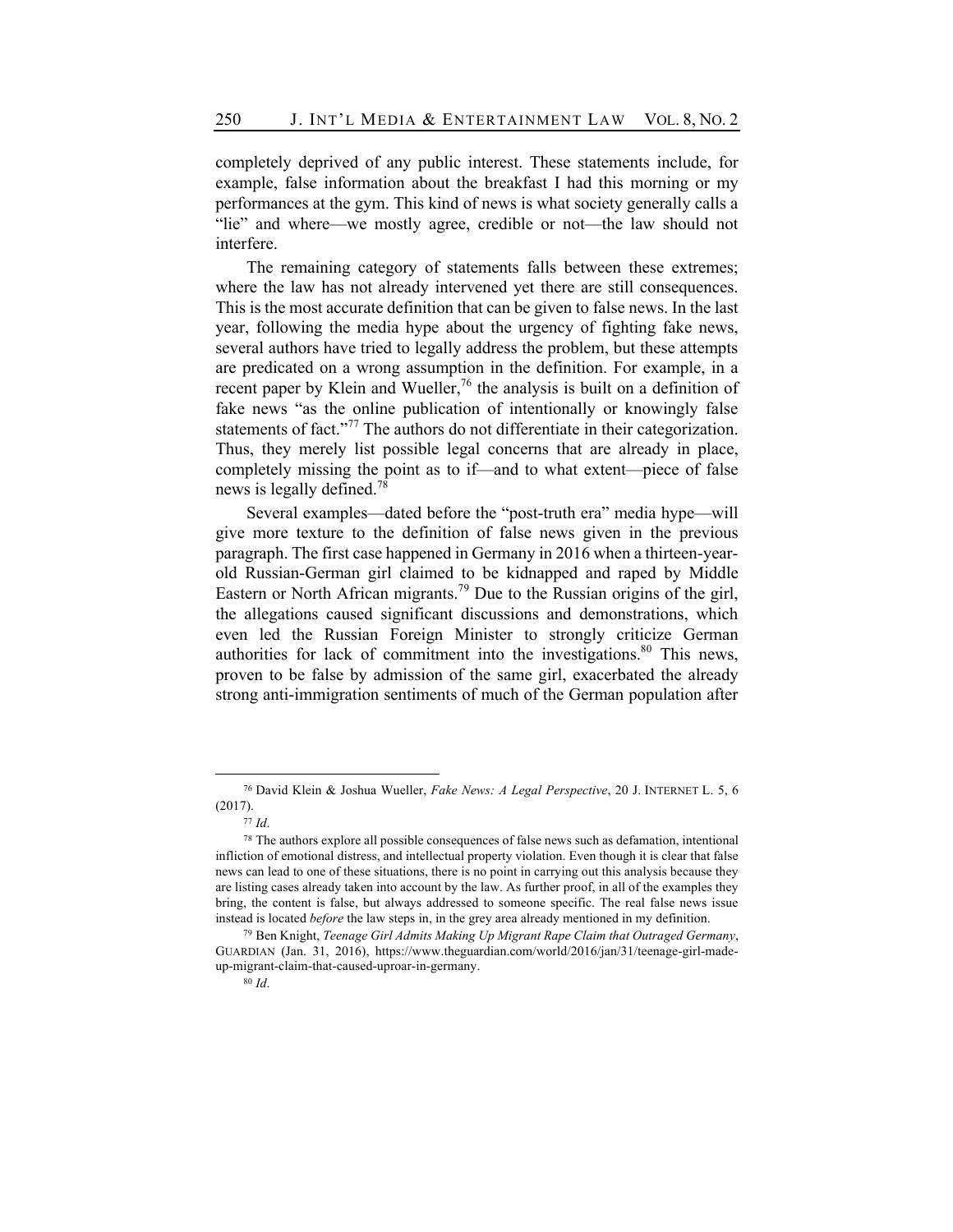the alleged mass sexual assault on the 1st of January, 2016 in Cologne which also happened be a partially false piece of news. $81$ 

Another political example that contains all of the characteristics of this definition of fake news comes not from a single episode but from a precise political strategy adopted by Silvio Berlusconi in the years he spent governing Italy (especially in the years between 2005 and 2011), sometimes reductively labelled "wishful thinking." Berlusconi was aided in this strategy by his unconventional power over both private and public media outlets,  ${}^{82}$  his well-known plan to improve his popular approval rating and his decision to consistently support his statements with empirical data from surveys and polls while denigrating all other sources not in his favor. No matter what the real feeling of the country was, media outlets always reported an increasing support for his policies. $83$  In this example—or rather series of similar examples—there is, of course, no direct harm to anyone: Berlusconi's goal was to slowly capture as many votes as possible by influencing the public opinion.

<sup>81</sup> *Tensions rise in Germany over handling of mass sexual assaults in Cologne*, GUARDIAN  $(Jan. 2016),$ 

https://web.archive.org/web/20170617160142/https://www.theguardian.com/world/2016/jan/06/te nsions-rise-in-germany-over-handling-of-mass-sexual-assaults-in-cologne. On the other hand, foreign news outlets (almost always right-wing oriented) reported the story dramatically increasing the number of both the assaulters and the victims, in order to encourage anti-immigrant feeling. For example, major Italian news outlet, Il Giornale, reported that over 1,000 immigrants raped 80 women. L. Steinmann, *Stupro Di Massa in Germania: Mille Immigrati Violentano 80 Donne*", IL GIORNALE  $(Jan. 5, 2016)$ https://web.archive.org/web/20170617160246/http://www.ilgiornale.it/news/mondo/capodannogermania-altri-stupri-massa-degli-immigrati-1210201.html. The same numbers were reported right after by Libero Quotidiano, Corriere.it, and Il Fatto Quotidiano. *See Scena 'Mostruosa' La Notte di Capodanno. Stuprate 80 Donne: 'Da Mille Nordafricani*, LiberoQuotidiano (Jan. 5, 2016),

https://web.archive.org/web/20170617160511/http://www.liberoquotidiano.it/news/esteri/1186508 7/colonia-stupro-80-donne-germania-capodanno-arabi-nordafricani.html; *see also Colonia, A Capodanno un Migliaio di Uomini Aggredisce Decine di Donne*, Corriere della Sera (Jan. 6, 2016), https://web.archive.org/web/20170617160834/http://www.corriere.it/esteri/16\_gennaio\_05/coloni a-capodanno-migliaio-uomini-aggredisce-decine-donne-1297cedc-b392-11e5-9fa2-

<sup>487</sup>e9759599e.shtml; *Colonia: A Capodanno Donne Aggredite da Mille Omini Ubriachi "Di Origini Arabe o Nordafricane*", Il Fatto Quotidiano (Jan. 5, 2016), https://web.archive.org/web/20170617161000/http://www.ilfattoquotidiano.it/2016/01/05/coloniaa-capodanno-donne-aggredite-da-mille-uomini-ubriachi-di-origini-arabe-o-nordafricane/2350525. As verified by the Italian debunking website *Bufale.net*, the 1,000 immigrants were just the people counted by the police outside the Cologne train station, only one girl has been raped and the police confirmed that no link can be established between the assaulters and the refugees. *Dizinformazione Stupro di Massa in Germania: Mille Immigrati Violentano 80 Donne,* Bufale.net (Jan. 5, 2016), https://www.bufale.net/home/disinformazione-stupro-di-massa-in-germania-mille-immigrativiolentano-80-donne-bufale-net.

<sup>82</sup> OSTER, *supra* note 15, at 261.

<sup>83</sup> Nando Pagnoncelli, *Il Sondaggio Americano*, 7 COMUNICAZIONE POLITICA 369 (2006).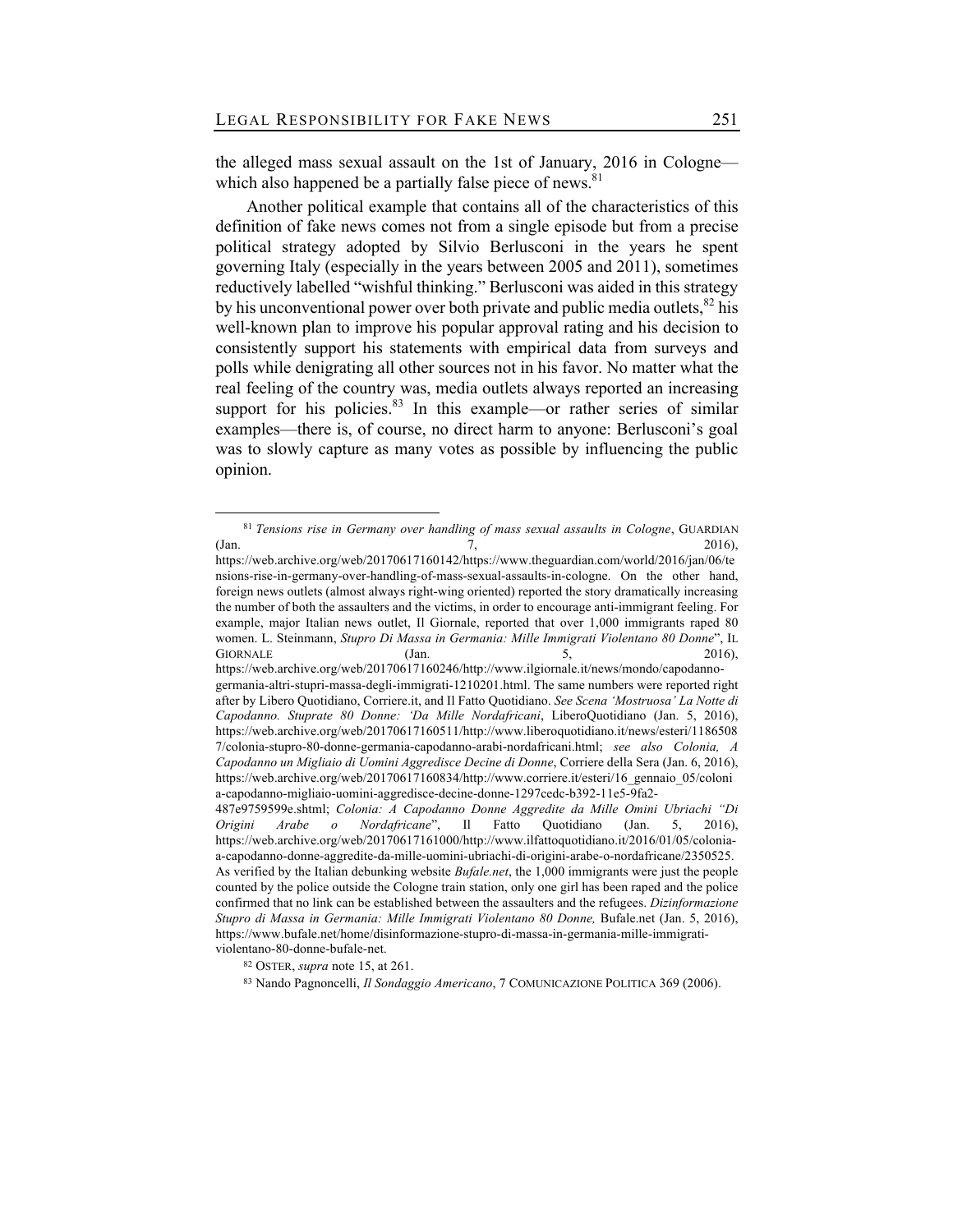Another crucial aspect is that in the current mainstream debate over false news, people tend to include statements that could already generate liability, whether civil or criminal. Conversely, the residual category of statements that do not fall under the scope of any other legal provision must be taken into account because a remedy, even if difficult to achieve, is always provided for statements in the other categories.<sup>84</sup>

## D. *Insincerity: The Point of View of the Speaker*

The last aspect to take into account in order to correctly understand the scope of false news is a subjective one, namely the point of view of the speaker. When giving a false statement, the author can either be convinced or unconvinced of what he is saying: the latter being insincerity. Even though it will not affect the truthfulness of the content, sometimes the mindset of the speaker is taken into account in evaluating the lawfulness of the speech. This is the case examined by the U.S. Supreme Court in *New York Times v.*  Sullivan,<sup>85</sup> in which it set the rule that in cases of defamation of a public person, the statement must be both false *and* insincere to be criminalized. That is, the speaker must believe, or recklessly disregard, that his or her statement is false—i.e., "actual malice." In contrast, other national laws (e.g., in the UK $^{86}$ , France $^{87}$  and Italy $^{88}$ ) do not require such intent, thus accidental libel is punished as well. Moreover, in the countries where a civil action for defamation exists, the subjective factor is even less important as long as a causal connection can be established between the event and the harm.

Lastly, in any other case in which civil or criminal liability may arise from speech (e.g., violation of privacy, Holocaust denial, etc.), the lawfulness of the statement is evaluated without taking into account the mindset of the speaker.

In conclusion, and having taken the forgoing into account, no importance should be given to the intent of the person who makes the allegedly false statement for two reasons. $89$  First, as is explained in the next section, false

<sup>84</sup> *See Gertz*, 418 U.S. at 339-40.

<sup>85</sup> N.Y. Times Co. v. Sullivan, 376 U.S. 254 (1964).

<sup>86</sup> Defamation is provided by Article 595 of the Italian Penal Code and it does not require intent. Case law has clarified that even the acceptance of the risk of making a defamatory statement is enough for it to be punished. Defamation Law, Article 595 (Italy).

<sup>87</sup> *Id*.

<sup>88</sup> *Id*.

<sup>&</sup>lt;sup>89</sup> A dissenting opinion was expressed by Spottswood, according to him, under the framework of the First Amendment of the U.S. Constitution, "speech that is false but sincerely believed by its utterer is generally protected by the First Amendment because such speech generally promotes the growth of social knowledge. Insincere speech, however, is excluded from First Amendment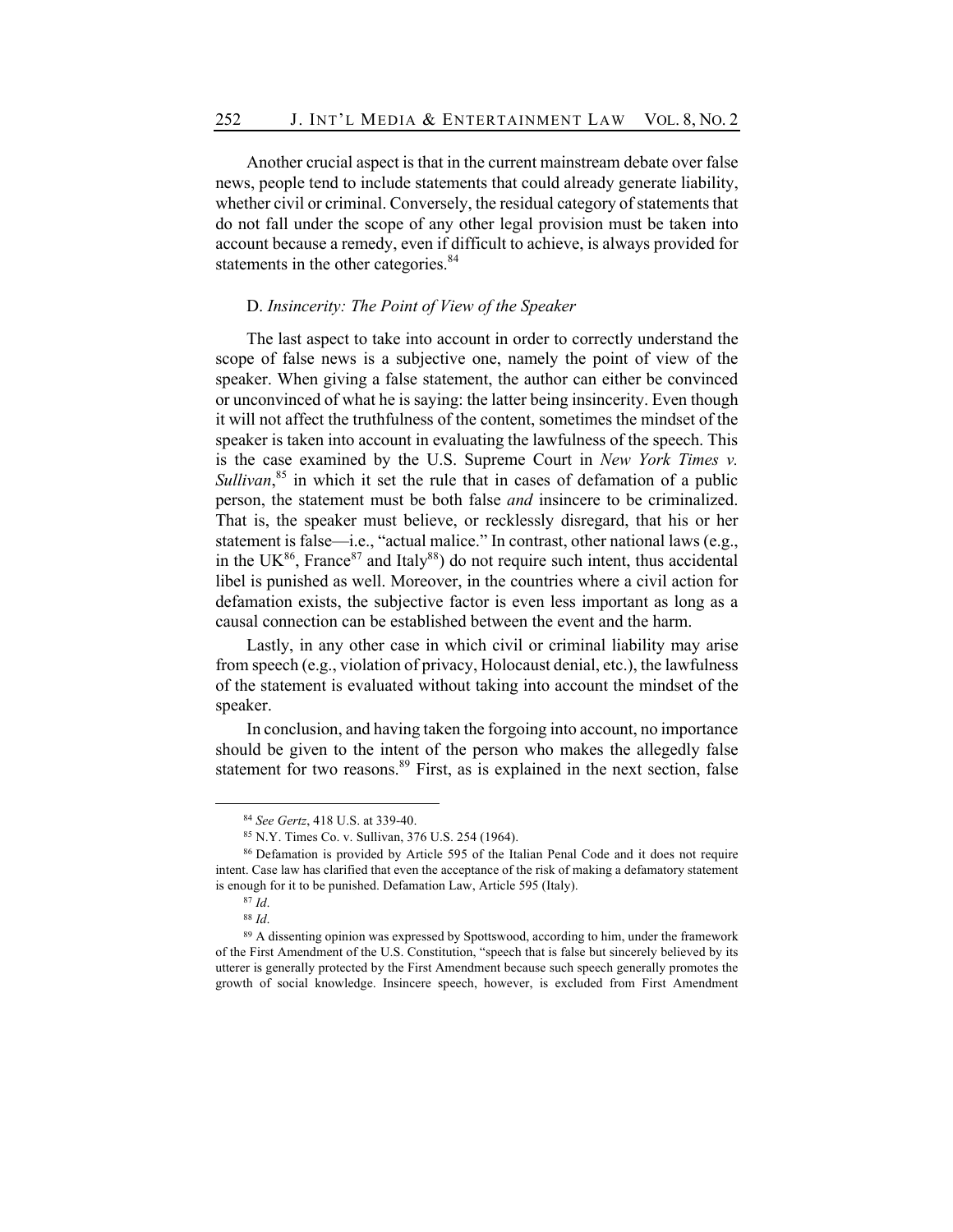news as defined before, namely as false statements that have consequences but not severe enough to become harmful, and it is useless to question the sincerity or insincerity of the speaker. Second, if my hypothesis of nonliability cannot be accepted, it means that false news is believed to be so harmful that a punishment is actually required. Thus, it must be effectuated regardless of the honesty of the speaker since protected interests are, in any case, at risk no matter the original intention of the speaker.<sup>90</sup> Moreover, in this case the investigation over the state of mind of the actor would reach a point where the questioning would be quite circular and there is no room for this kind of evaluation in a courtroom. The only way to discern such intent would be through the statement—or perhaps confession—of the speaker.

## IV. LEGALLY IDENTIFIABLE HARM

#### A. *Harm to Others as Criterion for Liability*

## 1. Public Interest as a Not Suitable Approach

In the previous section, the scope of false news was specified, giving it a definition by exclusion and analyzing its key points. It is now necessary to examine the lawfulness of the false news issue. Two approaches may be used: a purely Millian point of view, in which the only limit to free speech is the harm to others, or, a subtle one, through the viewpoint of civic republicanism and the European doctrine in which the public interest has a strong role. In the latter, speech can lose protection even if it does not cause a direct and quantifiable harm; on the contrary, the role of the content is analyzed, and its judgment depends upon the potential limitation. Moreover, the notion of harm is less strict and more open to less 'practical' damages, like incitement to hatred and racism. This section will explain why a "public interest approach" cannot be adopted to solve the false news issue.

Accepting the public interest as a criterion upon which it is possible to limit freedom of speech in cases of false statements naturally implies a value assessment of the news for the community, because "speech is protected only if and insofar as it contributes to finding the truth or the 'best ideas' for society in general."<sup>91</sup> Whether the scrutiny of such content is acceptable and

protection in almost all cases because it tends to inhibit, rather than promote, the increase of knowledge." *See* Mark Spottswood, *Falsity, Insincerity, and the Freedom of Expression*, 16 WM. & MARY BILL OF RTS. J. 1203 (2009), http://ir.law.fsu.edu/articles/102.

<sup>&</sup>lt;sup>90</sup> Yet if the harm is believed to arise from the false news, we will be outside the scope of the definition given earlier: the transition from consequence to harm is exactly the step it takes to go to the case of a different criminalization.

<sup>91</sup> OSTER, *supra* note 15, at 22.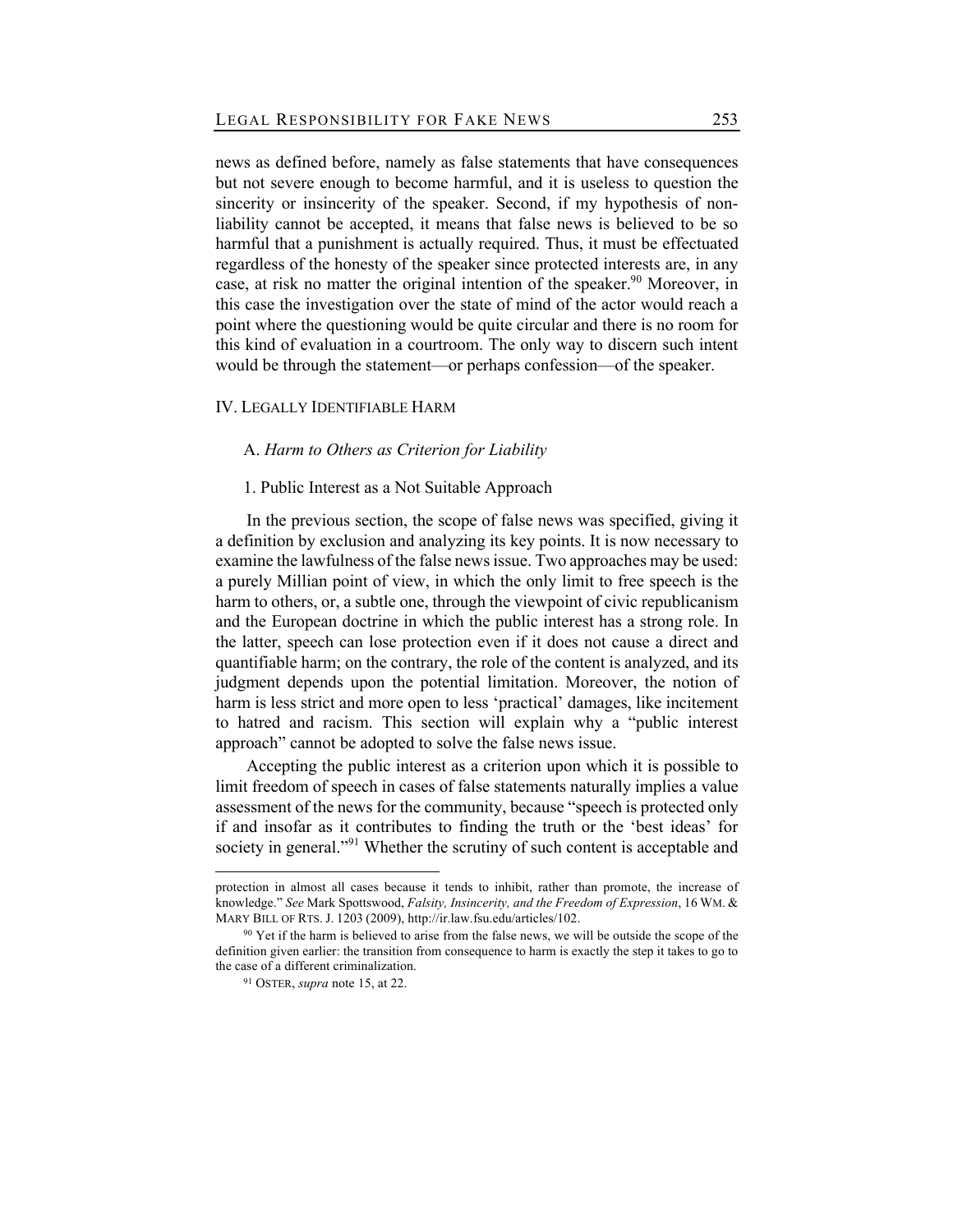represents the best way to regulate freedom of expression is currently a hot debated topic and remains ongoing among both scholars and courts. However, when approaching the false news issue, the discussion slightly deviates from the 'standard' path and other, more difficult, questions are considered. This difficulty stems from the assessment of the public interest becoming an analysis of falsity and its current role in society.

The first challenge faced if we decide to embrace this reasoning is far from easy: we must determine if a piece of false news may be useful for society. In other words, if falsity may be of any interest to the public. One could simply answer that only truth contributes to society, directly excluding any protection for false news. As will soon be illustrated, this solution implies the necessity of an objective judgment upon the truthfulness of a statement by someone entitled to do so, with all the consequent issues that undoubtedly will arise. By contrast, it has been stated—both by scholars and jurisprudence—that even falsity *per se* might have a positive role in the society. Spottswood, in "*Falsity, Insincerity, and the Freedom of Expression*," powerfully argues that every false statement can be useful and thus, may be accepted under the public interest theory. The author divides falsity into three categories, based upon the degree of acceptance: "the false proposition is believed by no one or by very few people (other than the speaker); the false proposition is widely believed; or the false proposition is believed by some and disbelieved by others."<sup>92</sup> The first group is likely to be of no interest to the public, completely irrelevant, as only a very few people believed it. Moreover, it may be extremely useful to others in judging the reliability of the speaker. When we hear someone—even if not an expert stating that the Earth is flat, we immediately make judgments about his or her discerning ability. Thus, false news of this kind might bring more useful information about the speaker, than actual harm to society. The second group constitutes false statements believed by almost everyone, as more theoretical than real: indeed, the possibility of providing examples in itself would mean that we are aware of the falsity. However, Spottswood argues that even assuming the existence of this, according protection to falsity would mean according protection to what is instead true. The last and more problematic group is comprised of all of the statements in which approximately the same amount of people believes to be both true and false. In this case, the inevitable solution for the Author is going back to Mill's doctrine: "The false statement is the signal that shows the existence of disagreement, creates the motivation to inquire further into the matter through the tools of argument, and begins

<sup>92</sup> Spottswood, *supra* note 89, at 1238-41.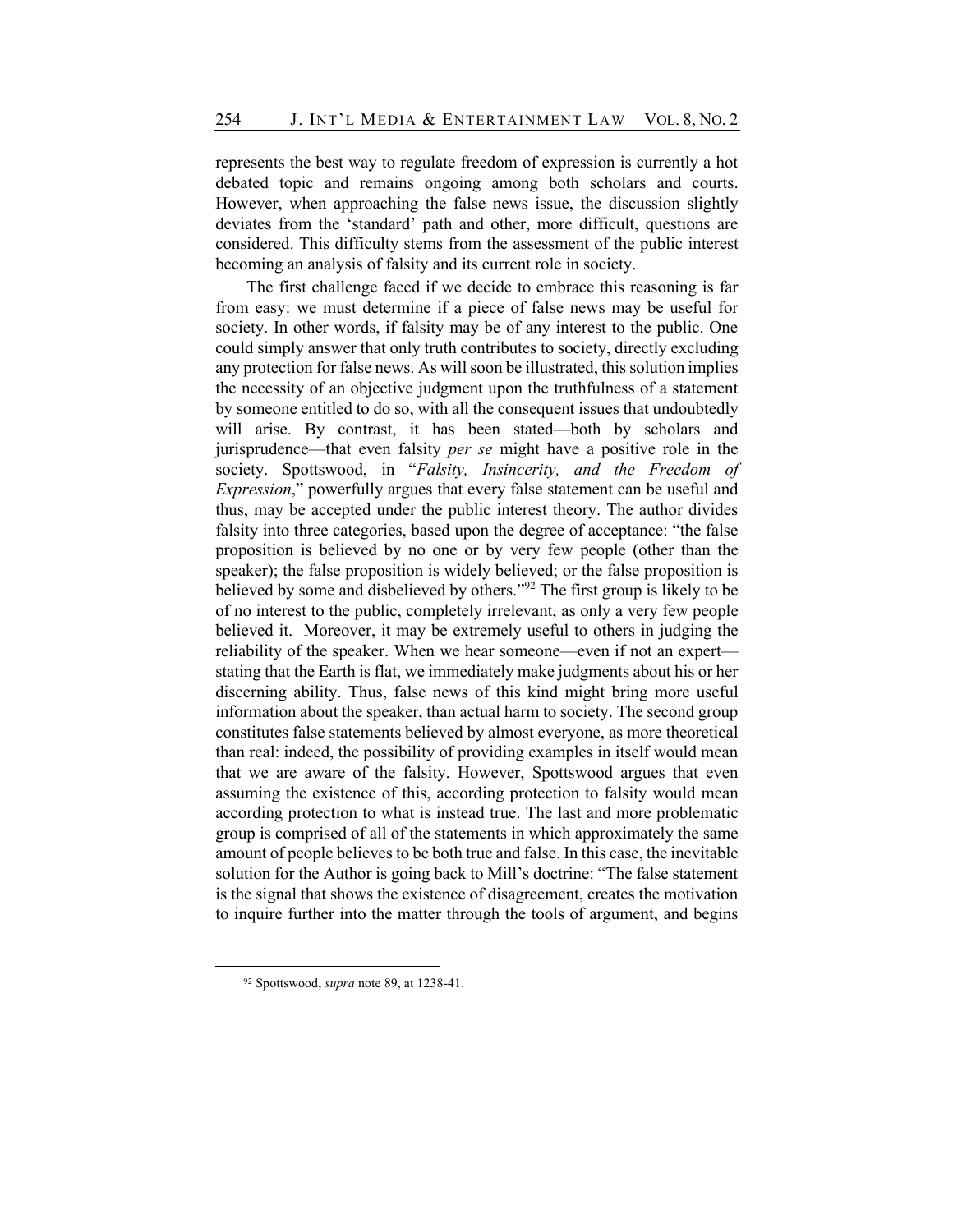the process that leads to a gain in knowledge for both parties."<sup>93</sup> The conclusion at this point is that, if a debate were possible about whether there is a role for falsity in society, the answer would be in the affirmative. Hence, it is not possible to deny the public interest based solely on the falsehood of the statement; other factors, already identified by various national and international courts, must be taken into account.

As mentioned above, the case of someone making false statements cannot be, in any case, of public interest. In this situation, assessing the relevance of the news would mean assessing its truthfulness; this would again be the "Ministry of Falsity" scenario, in which a government would be entitled to affirm what is true and what is false, leading to unimaginable possibilities of abuse. Because of the obvious and enormous risks that this situation brings, any solution to the false news issue that leads to the point where an authority—regardless of its form and composition—is called to make such a decision should not be considered acceptable. It is evident that giving an authority the power to express judgment on the falsity of a piece of news puts freedom of expression itself in danger.<sup>94</sup> In conclusion, choosing the public interest lens to look at the false news issue is, in all likelihood, not the best choice. Indeed, this road would lead to two different inquiries and two difficult-to-accept conclusions. On the one hand, can falsity be useful to society to some extent, and on the other hand, who is entitled to discern "official" truth from falsehood? My suggestion, by contrast, is to leave the public interest aside and rely solely on the harm-to-others doctrine.

## 2. Harm to Others as Measure of Responsibility

The definition of false news by exclusion for every reasonably false statement spread to the public which falls between what is already punished by the law and what remains completely irrelevant and without consequences for the public and the law has already been given. The question now is whether existing law encompasses every necessary scenario or whether it should be enlarged to also address a portion of this grey area. Perhaps the

<sup>93</sup> *Id*. at 1243.

<sup>94</sup> *See* Rick Noack, *The Ugly History of 'Lügenpresse', A Nazi Slur Shouted at a Trump Rally*, WASH. **POST** (Oct. 24 2016), https://web.archive.org/web/20170617161153/https://www.washingtonpost.com/news/worldviews /wp/2016/10/24/the-ugly-history-of-luegenpresse-a-nazi-slur-shouted-at-a-trump-rally. See, for example, *Kılıçdaroğlu diyor ki, 'hayır diyenler terörist' diyormuşuz, yalan söylüyor - Kılıçdaroğlu*  [the leader of the Republican's People Party (CHP) which is the main opponent political party in Turkey] *is claiming that we are accusing people, who support "no", as terrorists but he is lying!*, DEMOKRAT HABER (Apr. 2 2017), https://web.archive.org/web/20170617161356/http://www.demokrathaber.org/siyaset/kilicdaroglu -diyor-ki-hayir-diyenler-terorist-h82060.html.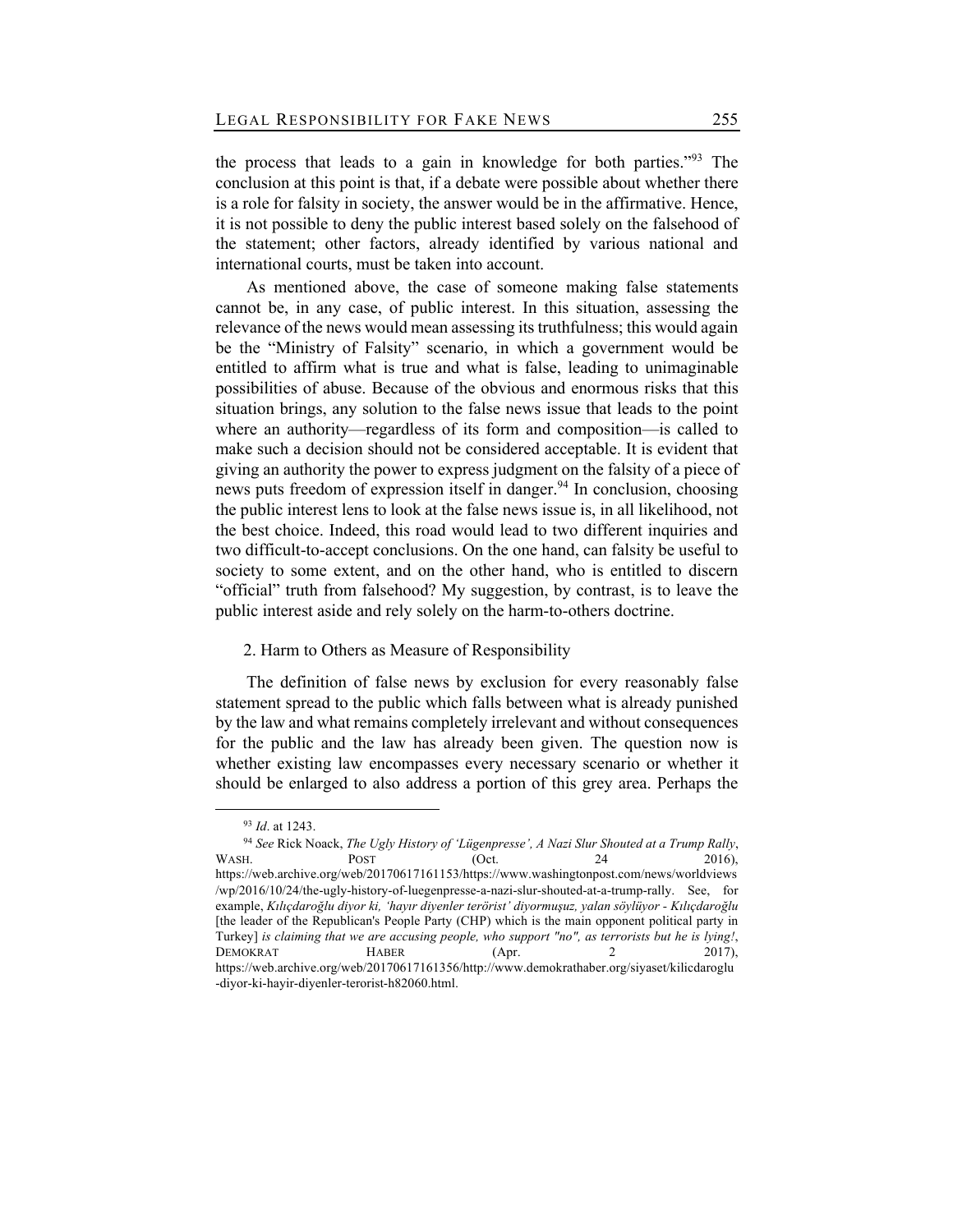former question should be answered in the affirmative, as governments sometimes restrict freedom of expression too much, partially violating human rights. In the public debate over the past year, false news attracted the attention of legislators toward imposing new restrictions. In the following paragraphs, further evidence will demonstrate that false news does not cause harm sufficient to generate liability, or to switch from a focus on consequences to a focus on harm.

To understand how a false statement is not able to cause such harm, it is useful to split all of the possible cases in which speech can inflict damage into two main categories. According to Schauer's theory, speech is differentiated by whether it causes harm directly to one subject (Speaker  $\rightarrow$ Victim, or "S $\rightarrow$ V") or via an intermediary hearer (Speaker  $\rightarrow$  Hearer  $\rightarrow$ Victim).<sup>95</sup> The first category is perfectly exemplified by an insult directly addressed to the victim. The second is the classic case of incitement; the speaker pushes the hearer to harm the victim. All the actions that fall in the  $S\rightarrow V$  group are either treated as crimes or generate liability for the speaker. There is no doubt that harm, albeit in most of the cases not physical, directly befalls the victim who is then entitled to claim compensation or request that the speaker be prosecuted.<sup>96</sup> Victim, harm, and causation are the three fundamental elements that justify the criminalization or civil liability of the speaker.

Things become vague and blurred when the intervention of a third-party is introduced; where the intervener and the speaker cause the harm and it has no direct influence on the victim. In these scenarios it may be argued that the speaker is an indispensable party to the action but they are not by themselves sufficient as he or she alone could not have harmed the subject—and this may not have been the speaker's intention either. The debate around this scenario has always been, understandably, around the degree of responsibility of the "inciter" in the unlawful action. Sometimes it can be clear—especially in cases where physical help is provided in committing a crime—in "speech cases" we face a lack of certainty. The mental element of the hearer becomes the most important aspect and more factors must be taken into account such

<sup>95</sup> Frederick Schauer, *The Phenomenology of Speech and Harm*, 3 ETHICS 103, 635-653 (1993).

<sup>96</sup> Indeed, in much of "speech" crime, the harm is caused onto reputation, dignity, beliefs, and privacy. Emotional distress, pain and suffering, sentimental loss and moral damages are always granted to the victims of these kind of crimes, even when a proper economical loss is completely missing.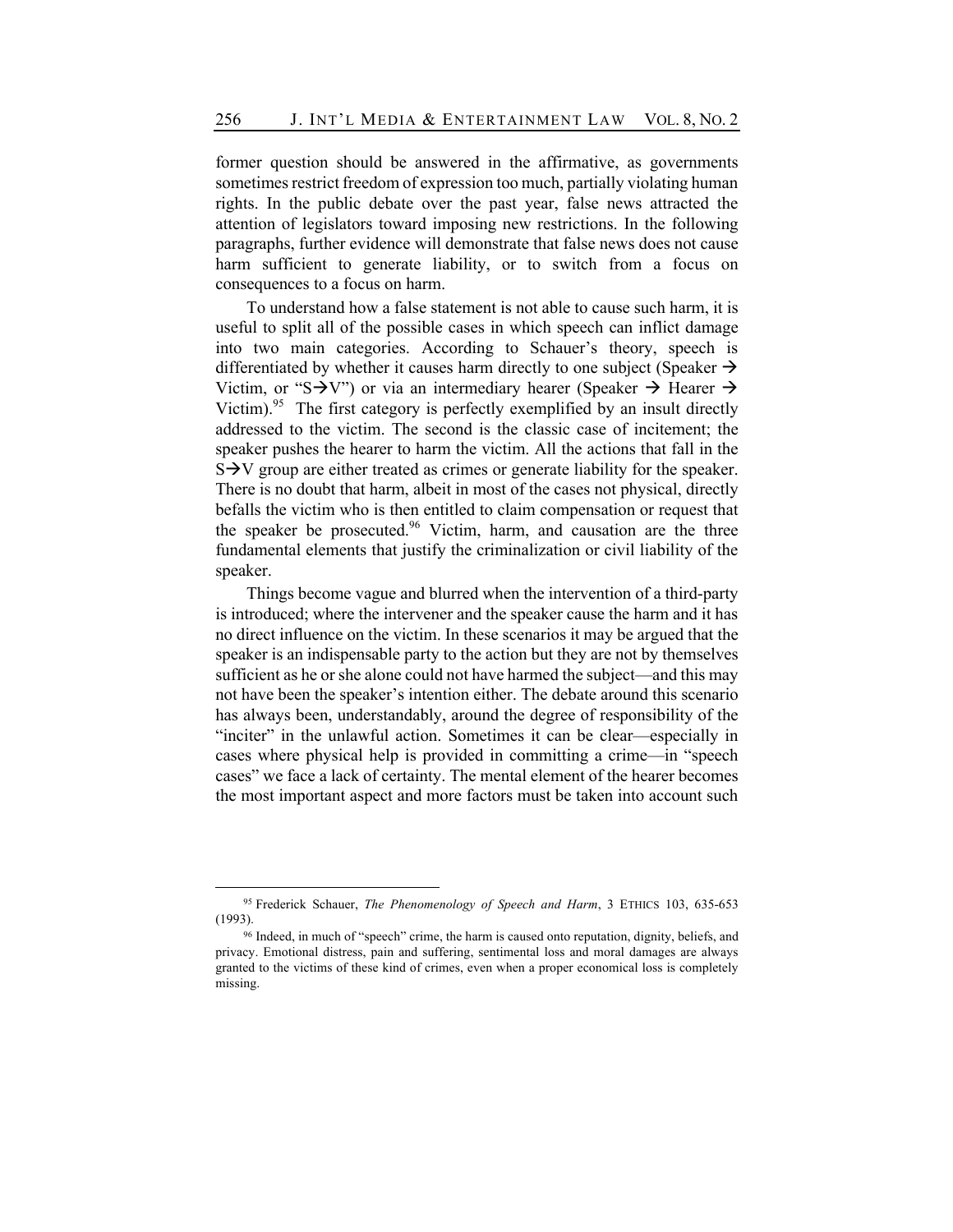as the predisposition of both the speaker and hearer to commit crimes, the role of the incitement, etc. $97$ 

Still, in this trilateral dynamic, the victim, causation, and the harm are identifiable in all types of already punishable offenses. First, the victim can be a natural as well as a legal person (e.g., in a defamation case), always bearing in mind the necessity of a clearly identifiable subject who has been damaged. Second, causation must be assessed following a case by case analysis—for example, assessing to what extent the speaker caused and was a necessary element of the crime committed by the incitation. Lastly, the harm: in each of these cases, legislators have identified an interest to be protected (e.g. dignity, honor, and reputation in defamation cases, or physical integrity) when the incitement is to commit a crime against someone who, when harmed, would trigger liability. Sometimes, the identification of the damages goes much farther: the existence of a proper harm has been argued in hate speech situations<sup>98</sup> and in laws against Holocaust denial.<sup>99</sup> Nevertheless, all of these provisions have passed muster when scrutinized by international courts including the European Court of Human Rights.

Returning to the issue of false news, bearing in mind the aforementioned definition, it is evident how false news may have consequences not severe enough to cause harm, and thus not be criminalized or impose responsibility. Conversely, Feinberg provides a useful and correct indication of what harm should be sufficient to justify a punishment. He introduced two main components: first, the "setback of interests" of third parties, and second, that this setback be "wrongful."<sup>100</sup> We can overlook the debated<sup>101</sup> meaning of this last requirement and focus instead on the hindrance of others' interests. Any kind of false news, as defined above, would never be able to accomplish such a setback: each time we observe a compression of someone's interests, and therefore a harm, we recognize a situation already foreseen by existing legislation. This happens when a vocal utterance is recognized as a crime (defamation, incitement, etc.) but also, for example, influencing the stock market with false information, as well as when a right to compensation is granted to the victim—from the *Lex Aquilia* of Roman Law to modern tort

<sup>97</sup> *See* I.R. Scott, *The Common Law Offence of Incitement to Commit Crime*, 4 ANGLO. AM. LAW REV. 289 (1975).

<sup>98</sup> Robert Kahn, *Why Do Europeans Ban Hate Speech: A Debate Between Karl Loewenstein and Robert Post*, 41 HOFSTRA L. REV. 545 (2012).

<sup>99</sup> Lyrissa Lidsky*, Where's the Harm?: Free Speech and the Regulation of Lies*, 65 WASH. & LEE L. R. 1091, 1093 (2009).

<sup>100</sup> JOEL FEINBERG, HARM TO OTHERS: THE MORAL LIMITS OF THE CRIMINAL LAW*,* VOL. I, 45-51, 110-14 (1984).

<sup>101</sup> C. Edwin Baker, *Harm, Liberty, and Free Speech*, 70 S. CAL. L. REV. 979, 995 (1997).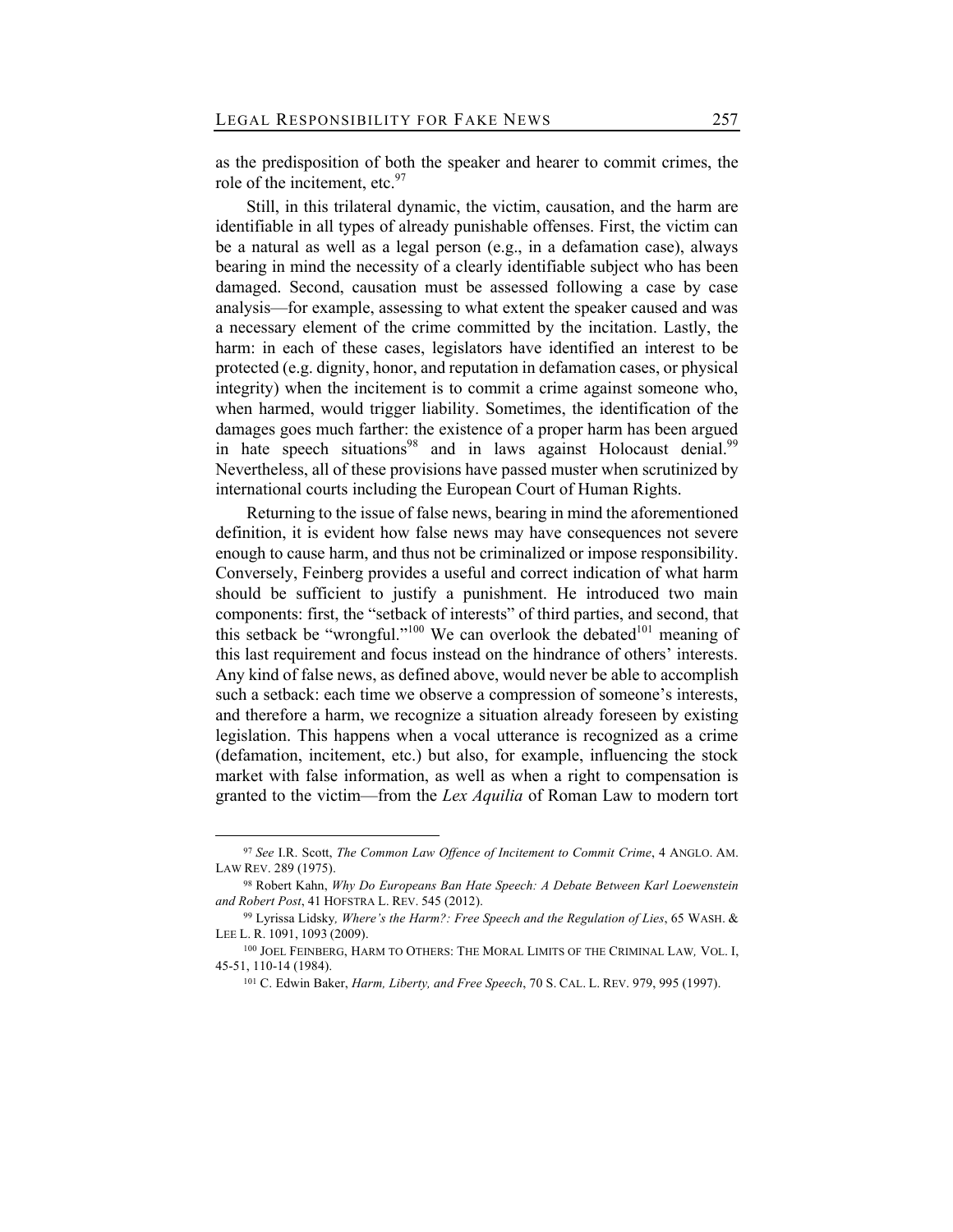law, and in every situation in which an unlawful harm is done where the speaker is held liable.

Two main scenarios have been described as consequences of the indiscriminate spreading of false news. In the first scenario, as in the alleged rape in Germany in  $2016$ ,<sup>102</sup> the main concern is that falsity will induce, or enhance, racist feelings among the population. No matter how wrong and repulsive these sentiments can be, a false statement cannot be considered the cause of any harm subsequently performed by anyone whose racial hatred has been increased by the news. Moreover, it is clearly impossible to measure and assess this increment to an extent of establishing a threshold for liability. Lastly, it can be demonstrated how this situation does not fall within the scope of the existing norms on hate speech. If we consider the definition given by the Council of the European Union: "public incitement to violence or hatred directed against a group of persons or a member of such a group defined on the basis of race, color, descent, religion or belief, or national or ethnic origin,"103 this form of false news does not lie within the definition because it lacks incitement. The falsity expressed is about a fact, and the association with racial hatred is a further and potential phase "left" to the public.

The second scenario mentioned as an example above was the influence on political debate. It is a fact that even in ancient Rome, political propaganda was deeply linked with falsity, to the extent that it was almost considered a part of the 'game'.<sup>104</sup> Since then, political influence has been acutely studied and despite this, the art of influencing constituencies remains an inexact science. The current discourse regarding the influence of false news on electoral results further exemplifies how impossible it is to consider this as a harm that could lead to liability.<sup>105</sup> Furthermore, some restrictive measures already exist in this area in instances where an unlawful influence is sufficiently proven, such as the provisions that prohibit publishing survey results while polls are open on election days,<sup>106</sup> as well as other peculiar

<sup>102</sup> *Id*. at 986-93.

<sup>103</sup> *Council Framework Decision 2008/913/JHA of November 28 2008 on combating certain forms and expressions of racism and xenophobia by means of criminal law*, EUROPEAN UNION: COUNCIL OF THE EUROPEAN UNION (Nov. 28 2008), http://www.refworld.org/docid/493e8fea2.html.

<sup>104</sup> Quintus Tullius Cicero, James Carville, *Campaign Tips from Cicero: The Art of Politics, From the Tiber to the Potomac*, 3 FOREIGN AFFAIRS 18, 18-28 (2012).

<sup>105</sup> Nikolov D, Oliveira DFM, Flammini A, Menczer F., *Measuring online social bubbles*, 1 PEER J. COMPUT. SCI. 38 (2015).

<sup>106</sup> A 2012 study by Hong Kong University found that 38 out of 83 countries surveyed had laws prohibiting publications of polls during the electoral campaigns or on election days. *See* Robert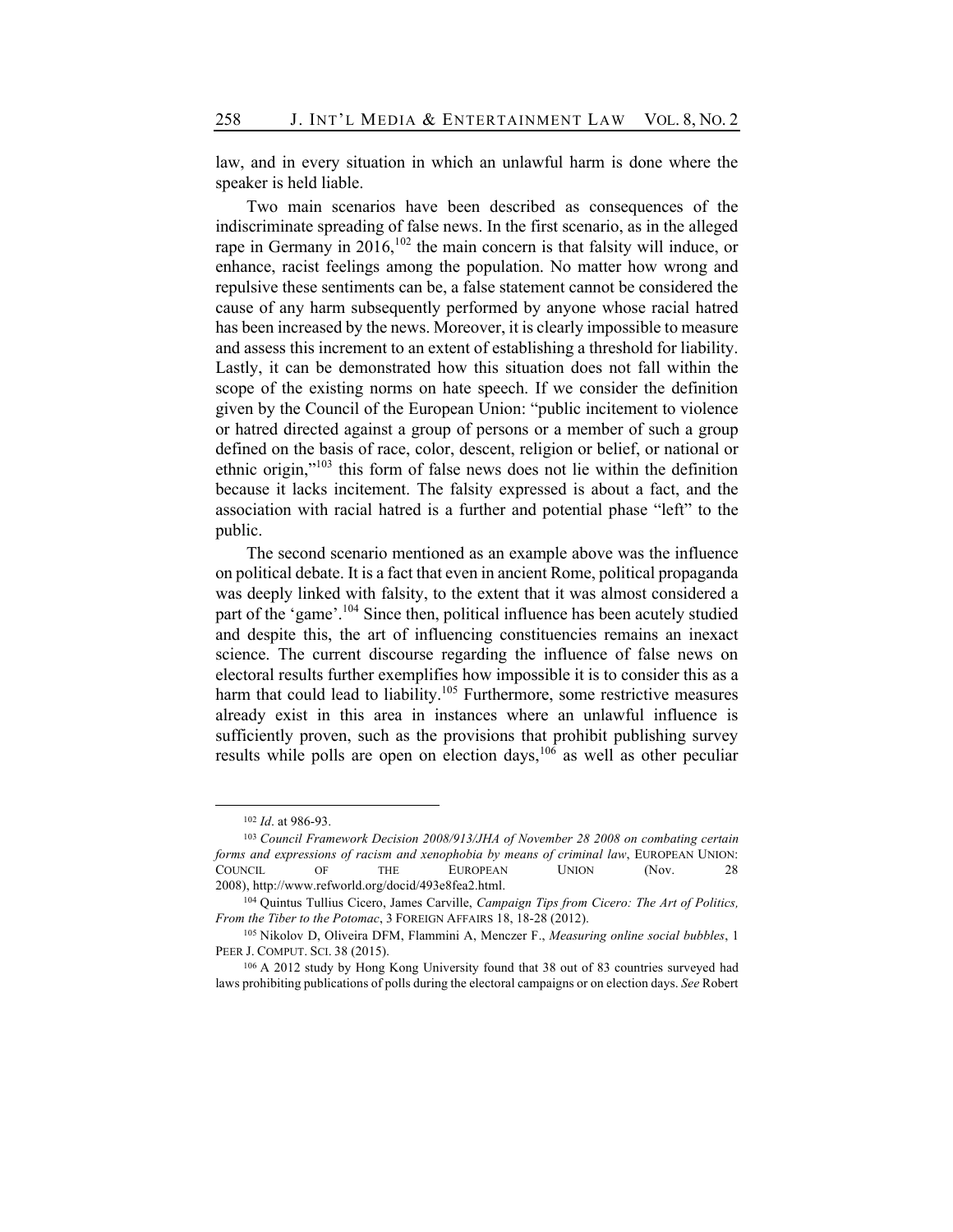examples like the one at the center of the *Salov v. Ukraine* ruling by the  $ECHR.<sup>107</sup>$ 

To briefly analyze who can be considered a victim of false news, one might note that often—if not usually—this fundamental requirement is missing. Such news indeed rarely involves a specific subject or a restricted group of people to the point that they can claim a violation of their rights. If that were the case, we would again consider, for example, defamation. What remains is a false statement about an unidentified person, a vague group of people often racially identified (e.g., immigrants), or the whole population, etc. If not specifically provided for by the law as a crime, no one is entitled to claim restoration for a setback of his or her interests.

The cornerstone of the false news issue is thus the distinction between *consequence* and *harm*. The latter is a *subset* of the former and it is in the area between these ideas where the concept of false news is defined. Must the law step in every time consequences are generated? This is likely not necessary. Notably, in March 2017, a "*Joint Declaration on Freedom of Expression and 'Fake News', Disinformation and Propaganda*" was signed by The United Nations' (UN) Special Rapporteur on Freedom of Opinion and Expression, the Organization for Security and Co-operation in Europe (OSCE) Representative on Freedom of the Media, the Organization of American States (OAS) Special Rapporteur on Freedom of Expression, and the African Commission on Human and Peoples' Rights (ACHPR) Special Rapporteur on Freedom of Expression and Access to Information.<sup>108</sup>

In the document just mentioned, the parties make an important statement about the criminalization of false news in relation to the definition of hate speech given in Article 20(2) of the International Covenant on Civil and Political Rights (ICCPR), declaring that "[g]eneral prohibitions on the dissemination of information based on vague and ambiguous ideas, including 'false news' or 'non-objective information,' are incompatible with international standards for restrictions on freedom of expression, as set out in paragraph 1(a), and should be abolished*.*"<sup>109</sup> Furthermore, it is foolish to pretend that all speech that has a consequence may be limited or criminalized

Chung, *The Freedom to Publish Opinion Poll Results*, Hong Kong World Assoc. Public Opin. Res. Univ. Hong Kong (2012).

<sup>107</sup> *Id*.

<sup>108</sup> *Freedom of Expression Monitors Issue Joint Declaration on 'Fake News', Disinformation and Propaganda*, UNITED NATIONS HUMAN RIGHTS – OFFICE OF THE HIGH COMMISSIONER (Mar.  $3,$  2017),

https://web.archive.org/web/20170617161524/http://www.ohchr.org/EN/NewsEvents/Pages/Displ ayNews.aspx?NewsID=21287&LangID=E.

<sup>109</sup> JOINT DECLARATION ON FREEDOM OF EXPRESSION AND 'FAKE NEWS', DISINFORMATION AND PROPAGANDA art. 2(a) (Mar. 3, 2017).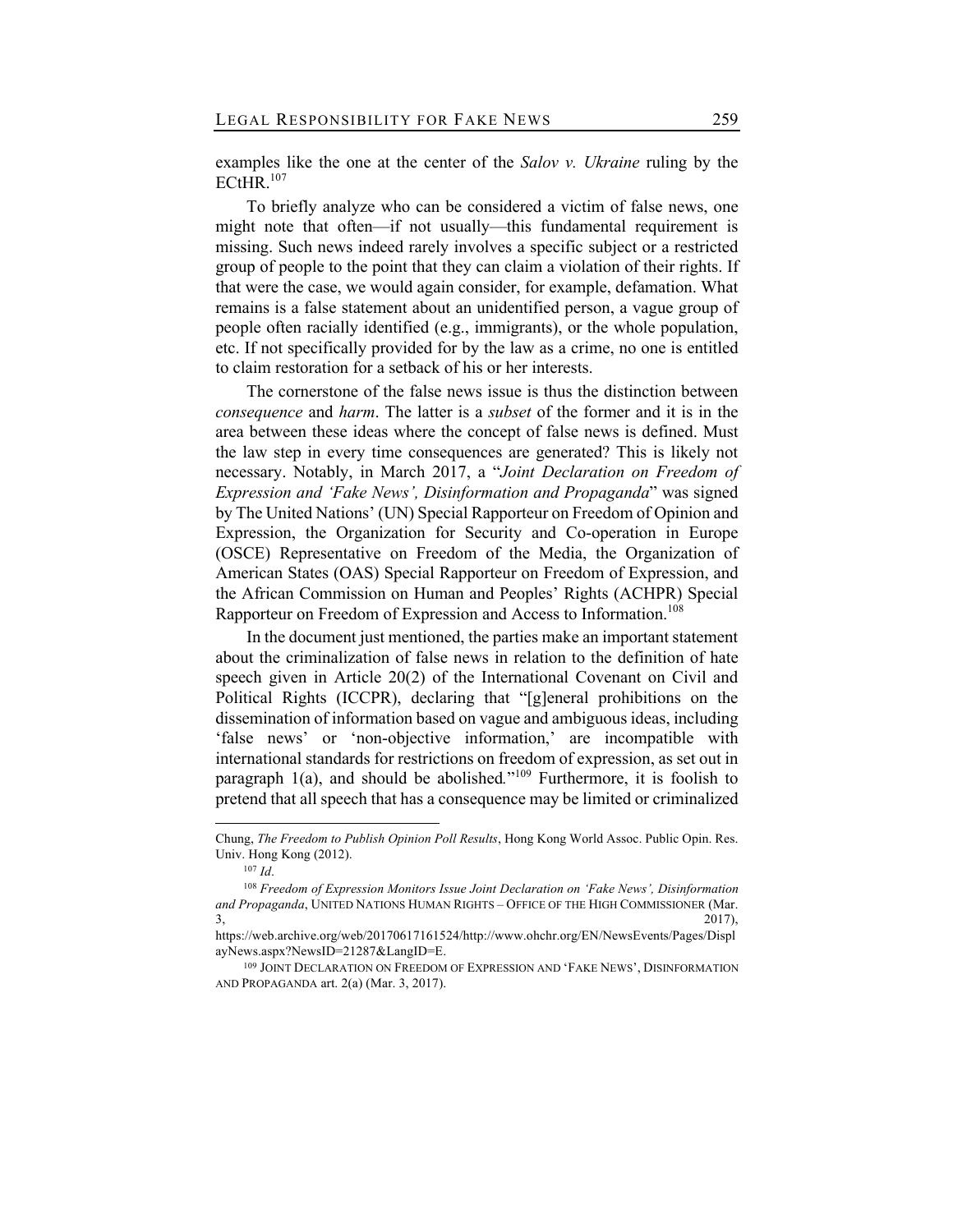and harder to find a statement completely devoid of consequences.<sup>110</sup> The quality and magnitude of these consequences should be the measure of potential liability. If the outcomes were so severe as to become harms, the law should step in and limit or punish the speech.

In conclusion, false news may lead to important and long-term consequences, but it should not be limited or restricted unless it results in harm to others. Indeed, there is no sufficient ground to base the limitation or restriction upon, and the remedies would be more harmful than the damage caused by the news itself potentially leading to additional consequences like state censorship and of freedom of speech violations.

#### B. *Not False News*

## 1. Defamation

Even though the aim of this article is not to describe in detail all of the ways in which speech could be criminalized, and while false news has already been compared to other cases in which speech is punished more than once, it may be useful to briefly introduce the differences between the most important speech crimes and false news.

False news does not represent a completely separate legal category. On the contrary, we may consider other speech crimes as specific subsets of the false information group, with which they share a common trait, namely falsity. Indeed, every unlawful situation can be seen as consisting of a false statement in addition to a particular factor that triggers criminalization. For example, in cases of defamation, there is a piece of false news *and* a violation of a person's reputation; in cases of hate speech, the factor is given by incitement to hatred, etc. However, even with a common factor, it is possible to draw a line between these two large categories. Of course, it is impossible to take into account and analyze any single piece of legislation enacted in the world. Thus, the focus here is on the bigger picture: exposing the common elements and the most important points of contrast with false news. Furthermore, the European framework is taken as reference because, as explained in previous sections, it is under this schematic where the most advanced and articulated limitations to freedom of expression are visible.

The first type of case analyzed is the most consolidated and most discussed type: defamation. This is probably the first ever effort to

<sup>110</sup> JOHN L. AUSTIN, HOW TO DO THINGS WITH WORDS (J.O Urmson, 2d ed., 1975).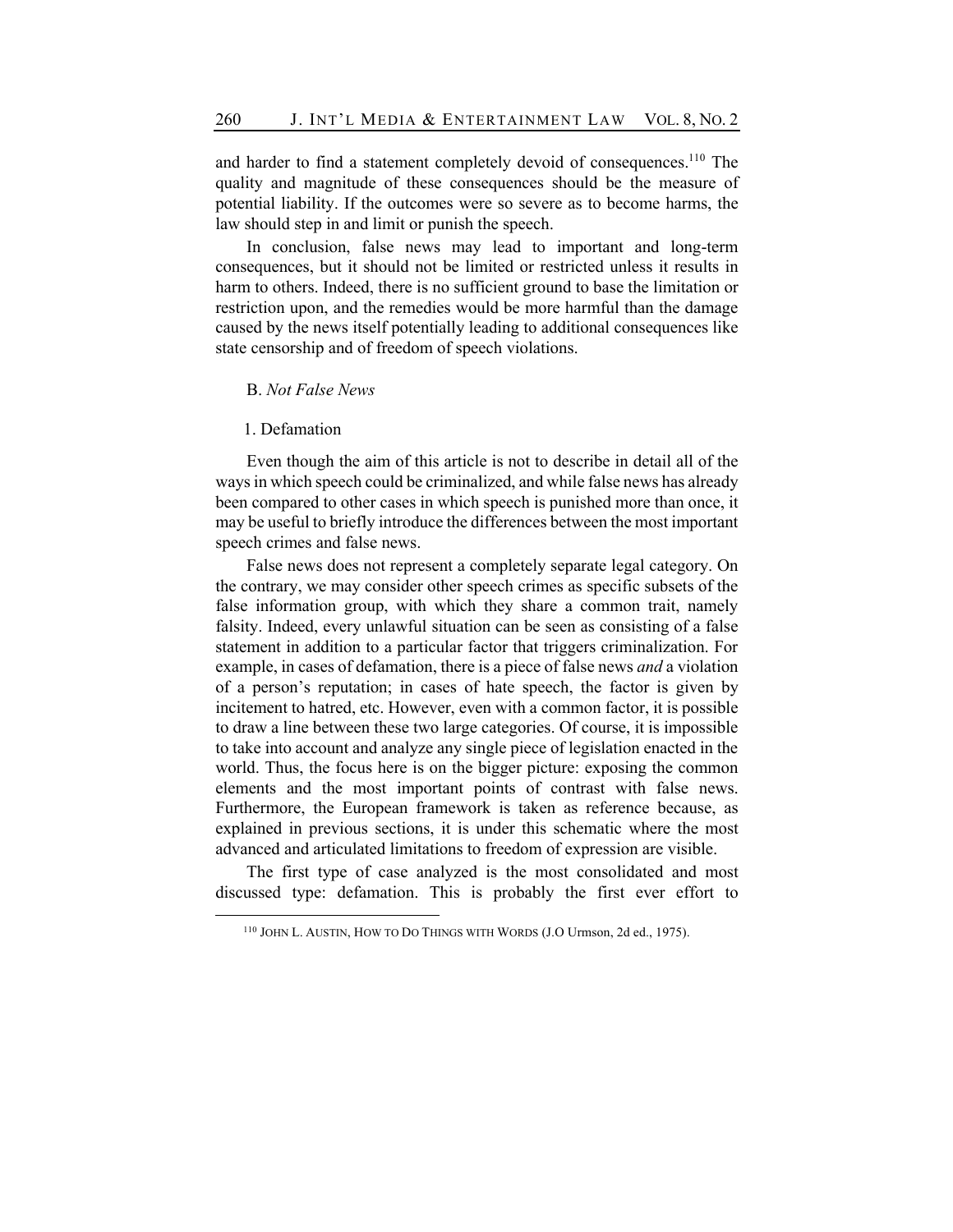criminalize speech. Generally, we divide speech offensive to someone's honor as either *slander* when it refers to a transient form such as through spoken words, or as *libel*, when it is permanently fixed, or written, as in the press. The ECHR specifically considers cases of defamation in its Article 10 (2) listing of possible reasons for limitations, when it includes "for the protection of the reputation or rights of others."<sup>111</sup> It is left to each country to give a specific and practical definition to defamation, and the Court has not provided an express definition in its jurisprudence. Even if it depends on the different implementations found in each state, a possible definition of defamation may essentially be "a civil wrong (a tort or delict) committed by one individual against another or others," sometimes including legal persons as the target of the offense.<sup>112</sup> In some European countries, defamation is also considered a crime and punishable with imprisonment,  $113$  even though the Court has clearly and repeatedly noted "that the Parliamentary Assembly of the Council of Europe in its Resolution 1577 (2007) urged those Member States which still provide for prison sentences for defamation, even if they are not actually imposed, to abolish them without delay."<sup>114</sup>

The essential elements of defamation are that there must be (1) an individual whose reputation is harmed, (2) an actor, and (3) a statement that provokes the reputational damage. It is general opinion that "only false or untrue allegations or assertions will damage the reputation a person deserves to enjoy among his or her peers or community."<sup>115</sup> Nevertheless, in some judicial systems it is possible to be charged with defamation even if the statement is true. This is the case in Italy, for example, where the Court of Cassation in a seminal judgment asserted that the truthfulness of a statement is only one of the three factors to be taken into account when assessing a defamation case. The other two are the presence of public interest and the correct exposition of the facts; the lack of any one of these factors is enough to constitute defamation.<sup>116</sup>

During the current discussions, it is a common mistake to confuse false news with cases of defamation, which have some overlapping characteristics. Both share the aspect of false information but, when a specific individual is

<sup>111</sup> Eur. Conv. on H.R. Art. 10.

<sup>112</sup> TARLACH MCGONAGLE, FREEDOM OF EXPRESSION AND DEFAMATION - A STUDY OF THE CASE LAW OF THE EUROPEAN COURT OF HUMAN RIGHTS 14 (Onur Andreotti, 1st ed., 2016).

<sup>113</sup> Corte di Cassazione, Nov. 14, 2016 ruling– Feb. 1, 2017, n. 4873.

<sup>114</sup> *See Mariapori v. Fin.*, § 69; *Niskasaari and Others v. Fin*., § 77; *Saaristo and Others v. Fin.*, § 69; and *Ruokanen and Others v. Fin*., § 50.

<sup>115</sup> McGonagle, *supra* note 112, at 14.

<sup>116</sup> Corte di Cassazione, sez. III Civile, 9 aprile 1998, n. 3679, in Foro It. 1998, I,1834 con nota di Laghezza, http://www.diritto-civile.it/Proprieta-e-Condominio/Cassazione-civile-sez.-III-09 aprile-1998-n.-3679.html.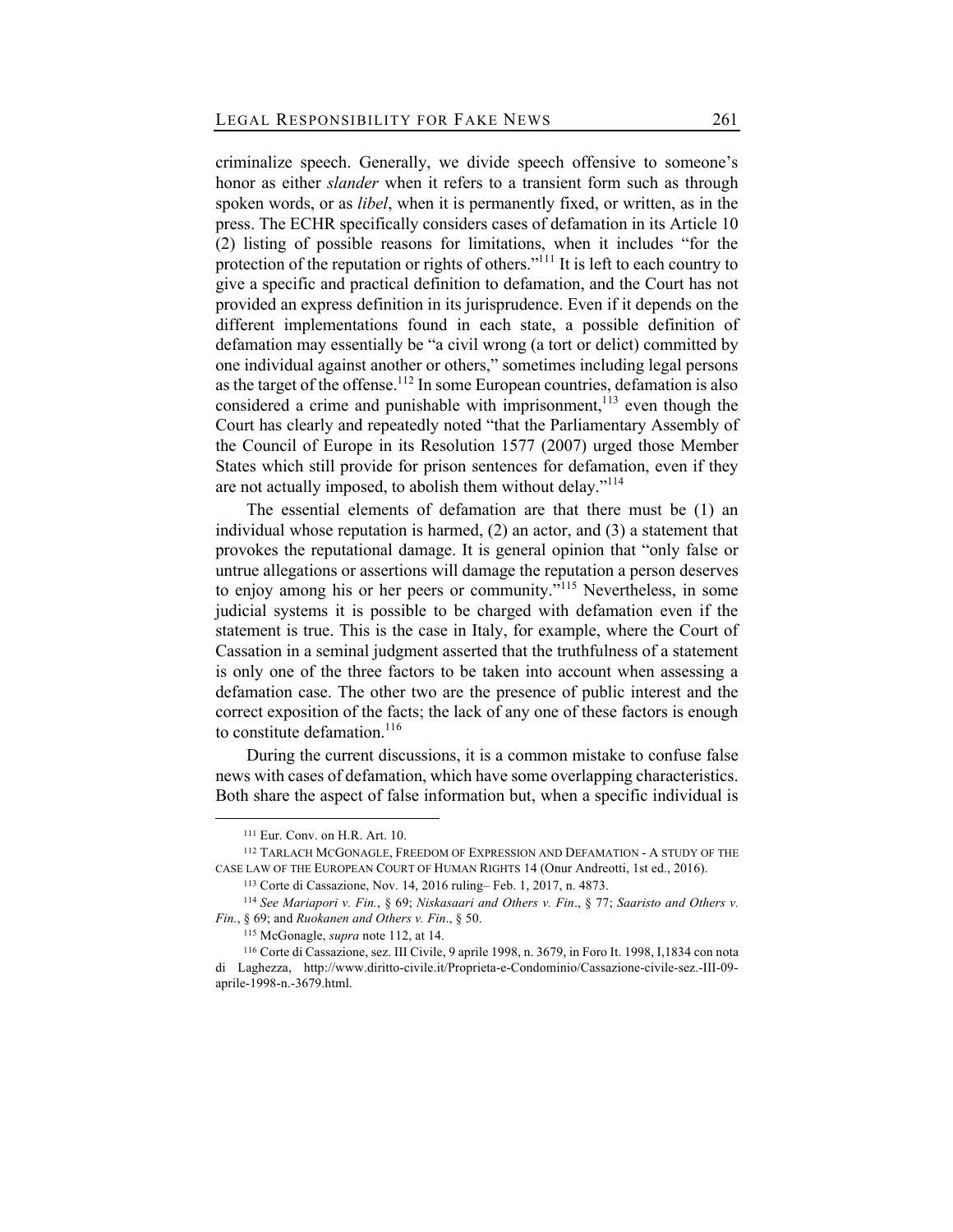identified and a reputational damage is done, it is no longer false news but rather becomes a proper defamation case. A famous example will help to understand the difference; one of the most quoted stories in false news discussions is one that became known as *Pizzagate*—even Klein and Wueller used this case in their introduction.<sup>117</sup> During the 2016 presidential campaign, a false article circulated a conspiracy theory according to which the candidate Hillary Clinton and other prominent Democratic party political figures were coordinating a child trafficking ring out of a Washington, D.C. pizzeria by the name of Comet Ping Pong.<sup>118</sup> There is no doubt that this was "materially" false news; what went unnoticed is that, since the article identifies precise actors in the falsely alleged crime, it constitutes a proper case of libel. The fact that it is difficult (or impossible) to identify the author—due to the means of publication of the piece in a fake Macedonian news outlet—does not deprive this action of its criminal connotation. A law that condemns this conduct was already in place; this is not false news in the meaning used in this article, but rather a case of defamation. Going back to the two examples given above, it is clear how these examples differ from this kind of criminalization. In the case of the alleged rape, there is no individual whose reputation is harmed, and "immigrants" is not even a specific group of people who could claim damages—it will later be explained how this is not even a case of hate speech. The absence of a proper victim excludes defamation claims. The second example, even if stretched to include the general idea of a political leader faking his popularity, lacks both the reputational damage and the victim.<sup>119</sup>

#### 2. Hate Speech

Above, it was illustrated how the European tradition is inclined to admit limitations on freedom of speech more intensely than the United States. The set of laws that prohibit hate speech does indeed traditionally belonging to the Old Continent's doctrine; thus, this is the second category of criminalization that will be compared to false news. Regardless of the widespread presence of laws in several European countries regulating hate

<sup>117</sup> Klein & Wueller, *supra* note 76.

<sup>118</sup> *Id*. at 5; *see also* Craig Silverman, *How the Bizarre Conspiracy Theory Behind Pizzagate Was Spread*, BUZZFEED NEWS (May 12, 2016), https://www.buzzfeed.com/craigsilverman/feverswamp-election?utm\_term=.rfNy7EWMKg#.eqla7JZY8j.

<sup>119</sup> It can be argued that when someone is claiming that a specific individual voted for a candidate different from the one that he or she expressed their preference for could lead to a defamation case. Indeed, some legal systems include in this type of offense to a subject of a specific quality, *per se* not offensive, if that is contrary to his or her public image—e.g., affirming that a subject eats meat when he or she is publicly known as a vegetarian advocate.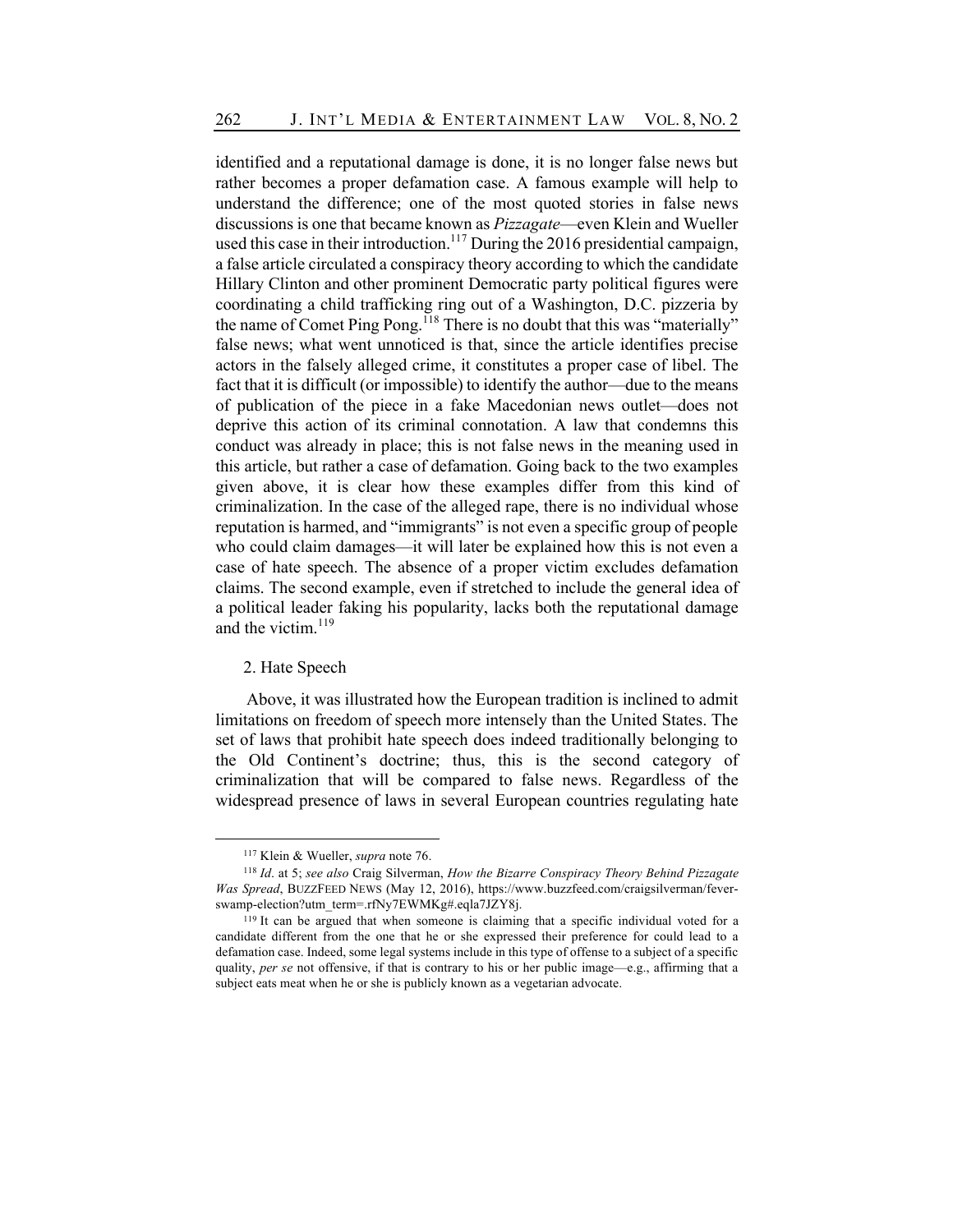speech, there is a lack of consensus on a specific definition between them. An excellent summary of both academic and legal attempts to give a definition has been made by Andrew Sellars in his article "Defining Hate Speech."<sup>120</sup> For the purposes of this article, the two main definitions that are most valuable for Europe will be taken into account: the Recommendation No. R  $97(20)$  of the Council of Europe,<sup>121</sup> and the European Union Council Framework Decision "on combating certain forms and expressions of racism and xenophobia by means of criminal law."122 They both contain key aspects that form a clear distinction between hate speech and false news.

According to the Council of Europe, hate speech is:

Covering all forms of expression which spread, incite, promote or justify racial hatred, xenophobia, antisemitism or other forms of hatred based on intolerance, including: intolerance expressed by aggressive nationalism and ethnocentrism, discrimination and hostility against minorities, migrants and people of immigrant origin.123

The European Union, in its Decision, provides that the Member States should punish as criminal offense, every hate speech situation defined as:

Public incitement to violence or hatred directed against a group of persons or a member of such a group defined on the basis of race, color, descent, religion or belief, or national or ethnic origin; . . . publicly condoning, denying or grossly trivializing crimes of genocide, crimes against humanity and war crimes . . . when the conduct is carried out in a manner likely to incite violence or hatred against such a group or a member of such a group.124

In both definitions, it is possible to outline common traits that are peculiar to hate speech but, as will be explained just below, do not form part of the concept of false news. First of all, deriving from the very idea behind this sensible limitation of speech of protecting minorities, the target of the statement is of particular importance: it must be a group or an individual as a member of the group. Offenses against individuals without any connotation of group identity are not considered acts of hate speech. It is necessary that groups defined as "historically oppressed,"<sup>125</sup> "traditionally

<sup>120</sup> Andrew F. Sellars, *Defining Hate Speech*, BERKMAN KLEIN CENT. RES. PUBL. 20 (2016).

<sup>121</sup> Recommendation to Members States on "Hate Speech", No. R 97(20), Committee of Ministers of the Council of Europe (Oct. 30, 1997).

<sup>122</sup> *Combating Certain Forms and Expressions of Racism and Xenophobia by Means of Criminal Law*, 2008/913/JHA, EUROPEAN UNION COUNCIL Framework (Nov. 28, 2008).

<sup>123</sup> *Id*. <sup>124</sup> *Id*.

<sup>125</sup> Mari J. Matsuda, *Public Response to Racist Speech: Considering the Victim's Story*, 87 MICH. LAW REV. 2320, 2357-58 (1988).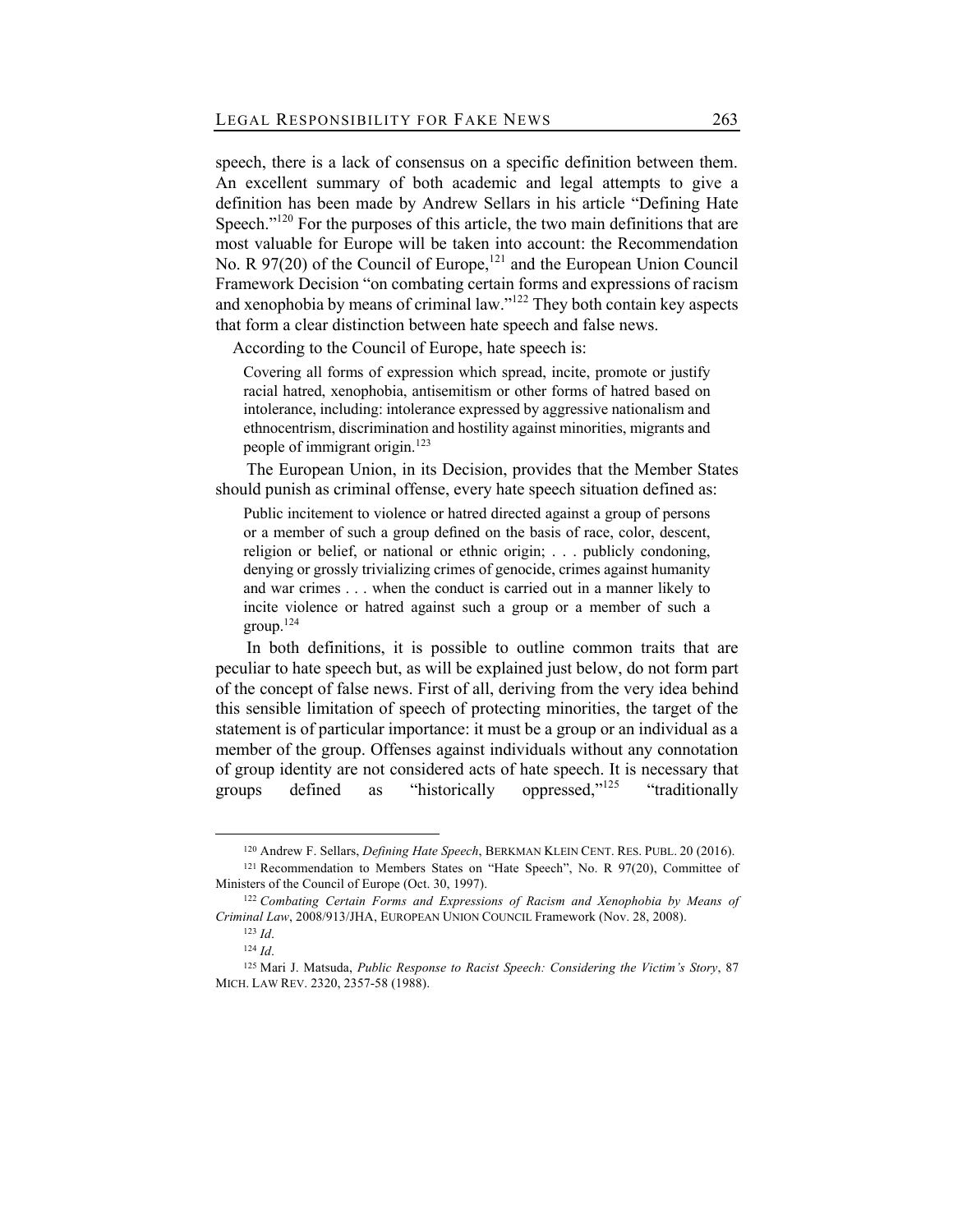disadvantaged," $126$  or as a "minority" $127$  are targeted. Race, color, religion, and ethnic origins are just some examples of how it is possible to outline such minorities against whom hate speech is addressed. Of course, it is not required for the target to technically represent a minority; what matters is the qualification as group. For example, it is possible—and it actually occurs frequently—to have hate speech against Muslims, even if they represent a large portion of the population.

Nonetheless, the primary difference between hate speech and false news is the content of the statements. To constitute hate speech, the speech should indeed incite violence or hatred, spread and promote racism and xenophobia. This, as explained in previous sections, is a component that cannot be found in false news. As already observed, this can have consequences, and amongst these, it is possible to include an increase of the same negative feelings that hate speech laws intend to prevent. Yet this is only indirectly achieved and false news does not contain that further step that is incitement or promotion of violence. Returning to once again consider the example of the false rape allegation of the thirteen-year-old Russian-German girl described above. At the center of this news there was a group, though not well defined, of immigrants. This could have matched the target requirement for hate speech, as indicated in the definitions cited above. What is missing, however, is the incitement to intolerance or hatred. Obviously, such news would be able to increase the xenophobic sentiment across the population, but this would follow only in a second phase, when and if the reader of the news reacted to the information in the worst way possible. It is also a fact that this kind of news is exploited by some political parties to further support for antiimmigrant policies. Nonetheless, this is not enough to consider these statements as hate speech. It must be said that some authors have rejected any definition based on content. Author Kenneth Ward takes this position, stating that hate speech can be "any form of expression through which speakers primarily intend to vilify, humiliate, or incite hatred against their targets;"<sup>128</sup> anything that is said by the speakers can be punished if there is the "desire to injure their victims."129 Relying on speaker's intent and utilizing vague factors to assess hate speech should not be seen as completely correct; this

<sup>126</sup> Mayo Moran, *Talking About Hate Speech: A Rhetorical Analysis of American and Canadian Approaches to the Regulation of Hate Speech*, 1994 WIS. L. REV. 1425, 1430 (1994).

<sup>127</sup> ALICE E. MARWICK & ROSS MILLER, *Online Harassment, Defamation, and Hateful Speech: A Primer of the Legal Landscape*, CTR. ON LAW AND INFO. POL., at 17 (2014).

<sup>128</sup> Kenneth D. Ward, *Free Speech and the Development of Liberal Virtues: An Examination of the Controversies Involving Flag-Burning and Hate Speech*, 52 U. Mɪᴀᴍɪ L. Rᴇᴠ. 733, 765 (1997).

<sup>129</sup> *Id*.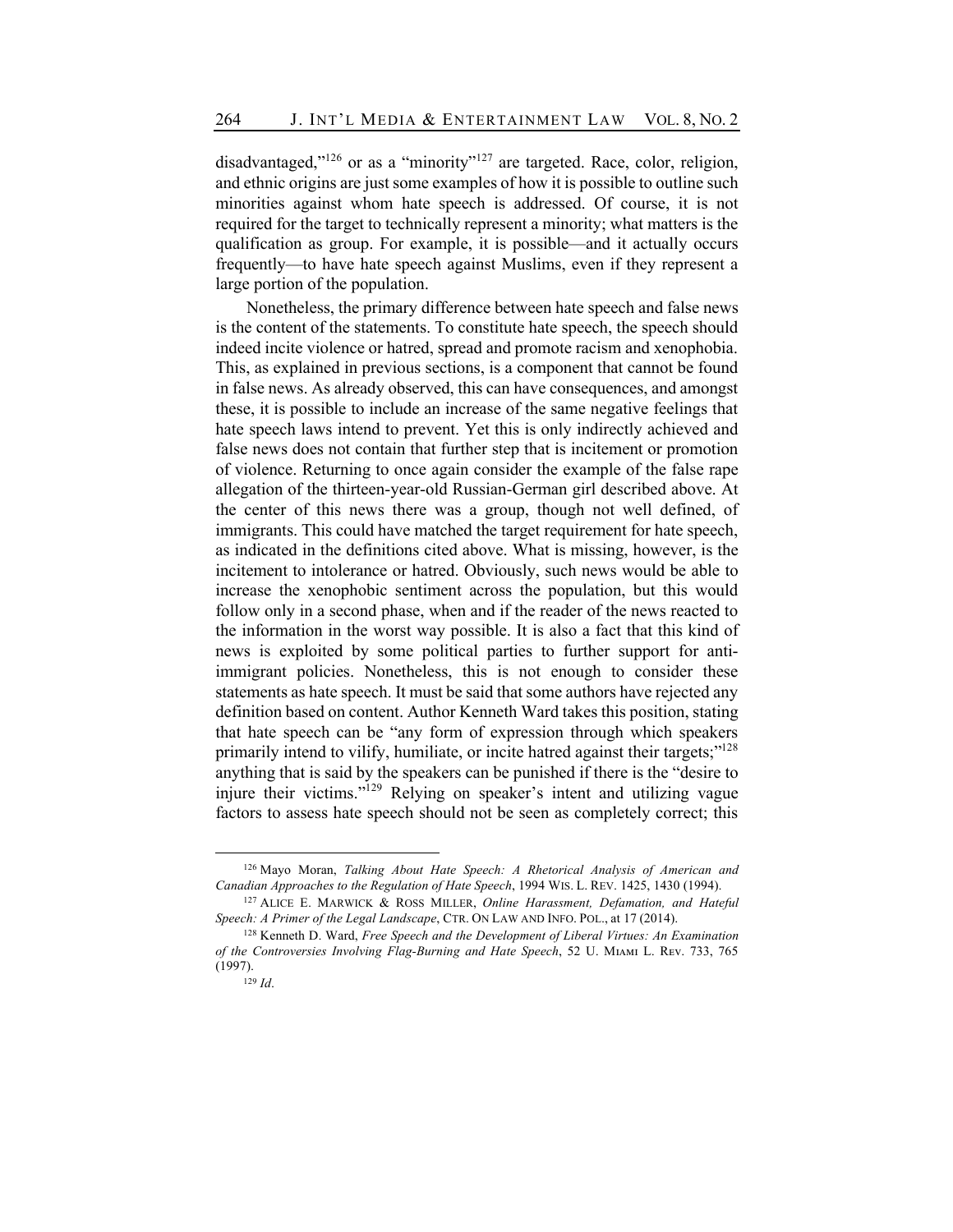kind of assessment would be too difficult—if not impossible—to perform and, when done in bad faith, it could lead to abuse and the arbitrary suppression of freedom of speech.

In closing, false news differs from hate speech for its lack of incitement, hatred or any other specific form of "call to action," against a specific group or minority. False news is indeed a factual falsehood that does not necessarily disseminate hate; someone who might finally build up his or her hatred upon that false information could potentially do this in a successive phase. However, building a cause-effect relationship on this is, as already explained, not possible. Including false news within hate speech criminalization would be much too large of an interference with freedom of expression, and hard to justify—keeping in mind that currently, even the criminalization of hate speech is not believed compatible with the rights granted by the First Amendment of the U.S. Constitution.<sup>130</sup>

## 3. Genocide Denial Laws

At this point, it should already be clear how the two main approaches on limitations to freedom of speech differ greatly from each other when it comes to justifying restrictions of hate speech; however, an even larger gap between the European and U.S. doctrines is displayed in the very peculiar case of genocide denial laws—and, in particular, in instances of Holocaust denial. Even if some countries like  $\text{France}^{131}$  criminalize the denial of every crime against humanity, in the vast majority of the cases, laws refer to the genocide committed by the German National-Socialist regime during the Second World War. Furthermore, since this regulation is historically the first of its kind, it is regarding this specific case that the debate, in both doctrine and courts, has been better and more widely developed. As already explained in the sections on defamation and hate speech, the aim of this thesis is not to

<sup>130</sup> *See* Collin v. Smith, 578 F.2d 1197, 1201 (7th Cir. 1978) (holding that a neo-Nazi march could not be restrained because "[i]t is, after all, in part the fact that our constitutional system protects minorities unpopular at a particular time or place from governmental harassment and intimidation, that distinguishes life in this country from life under the Third Reich").

<sup>131</sup> *See* Loi du 29 juillet 1881 sur la liberté de la presse [Law of Jul. 29, 1881 for Freedom of the Press] (explaining that the French Press Act criminalizes more generally every denial of crimes against humanity: "Those who have disputed, by one of the means stated in Article 23A, the existence of one or more crimes against humanity as they are defined by the article of the statute of the international military tribunal, annexed to the London Agreement of 8 August 1945, and which were committed by members of an organization declared criminal by the application of Article 9 of the above mentioned statute or by a person found guilty of such crimes by a French or an international tribunal, will be punished with the penalties foreseen by the sixth paragraph of Article 24." Criminalization was added on July 13, 1990 with the Gayssot Act, which first introduced a reference to what has been defined as a crime against humanity by the International Military Tribunal enacted by the London agreement of August 8, 1945).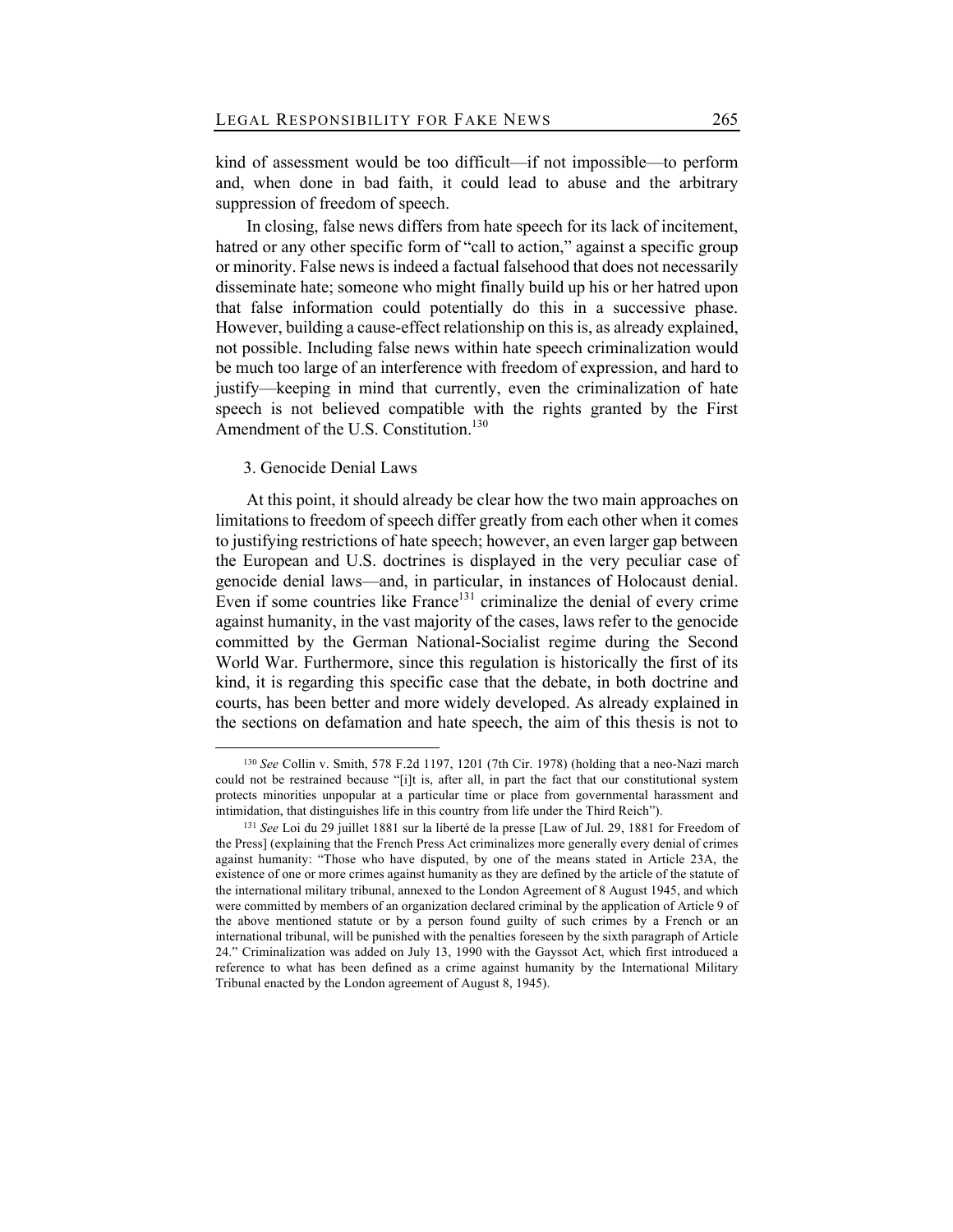give an overlook of these provisions but to outline the differences of each one of these categories of crime with false news; nonetheless, I will briefly introduce the main traits of this kind of legislation.

The peculiarity of this set of norms is that they constitute *ad hoc* statutes, meaning that they target the denial, in this case, of a specific and wellestablished event. They were first introduced in those countries which had been directly affected by the Nazi regime: first Israel (1984), then France (1990), Austria (1992), and Germany (1994). Some statutes target genocide in general, while others have an even broader scope and use as a reference rulings made by international courts, treaties, or other decisions of independent bodies.<sup>132</sup> Genocide denial laws are the closest category to false news; indeed, in this case, legislators decided to criminalize any false statement on a fact. The reasoning behind this choice is that regulators had considered these utterances able to "strip from Holocaust victims the fundamental respect to which they are entitled $"^{133}$  and thus they are harmful enough to justify a limitation. Both the Human Rights Committee and the ECtHR have considered Holocaust denial to also be an incitement to hatred against the Jewish community.<sup>134</sup> However, it must be specified that the courts took into account the consequential harm that is caused by such statements, stating; "as a consequence, both the Committee and the Court upheld Holocaust denial prohibitions not because the denial of the Holocaust is a lie and *as such* not protected by freedom of expression."135 Currently, Holocaust denial finds a general consensus amongst countries;  $136$ nonetheless, laws prohibiting such speech are not generally accepted and often criticized, especially by those who follow U.S. doctrine. For example, the American philosopher, jurist, and scholar Ronald Dworkin, perfectly expressed that of course "denying that the Holocaust ever existed is a monstrous insult to the memory of all the Jews and others who perished in it" but at the same time "it is implausible that allowing fanatics to deny the Holocaust would substantially increase the risk of fascist violence in

<sup>&</sup>lt;sup>132</sup> LUDOVIC HENNEBEL & THOMAS HENNEBEL, GENOCIDE DENIALS AND THE LAW 242 (2011).

<sup>133</sup> Lidsky, *supra* note 99, at 1093.

<sup>134</sup> OSTER, *supra* note 15, at 231.

<sup>135</sup> *Id*.

<sup>136</sup> Hennebel & Hochmann, *supra* note 132, at 122 (citing JUDY AITA, UNITED NATIONS CONDEMNS DENIAL OF THE HOLOCAUST (2007). "In January of 2007, the United States General Assembly passed a resolution (to coincide with International Holocaust Commemoration Day) condemning Holocaust denial. The resolution – passed by general consensus, with only Iran explicitly dissenting – called on all 192 UN member states to 'unreservedly reject any denial of the Holocaust as a historical event, either in full or in part, or any activities to this end." *Id.*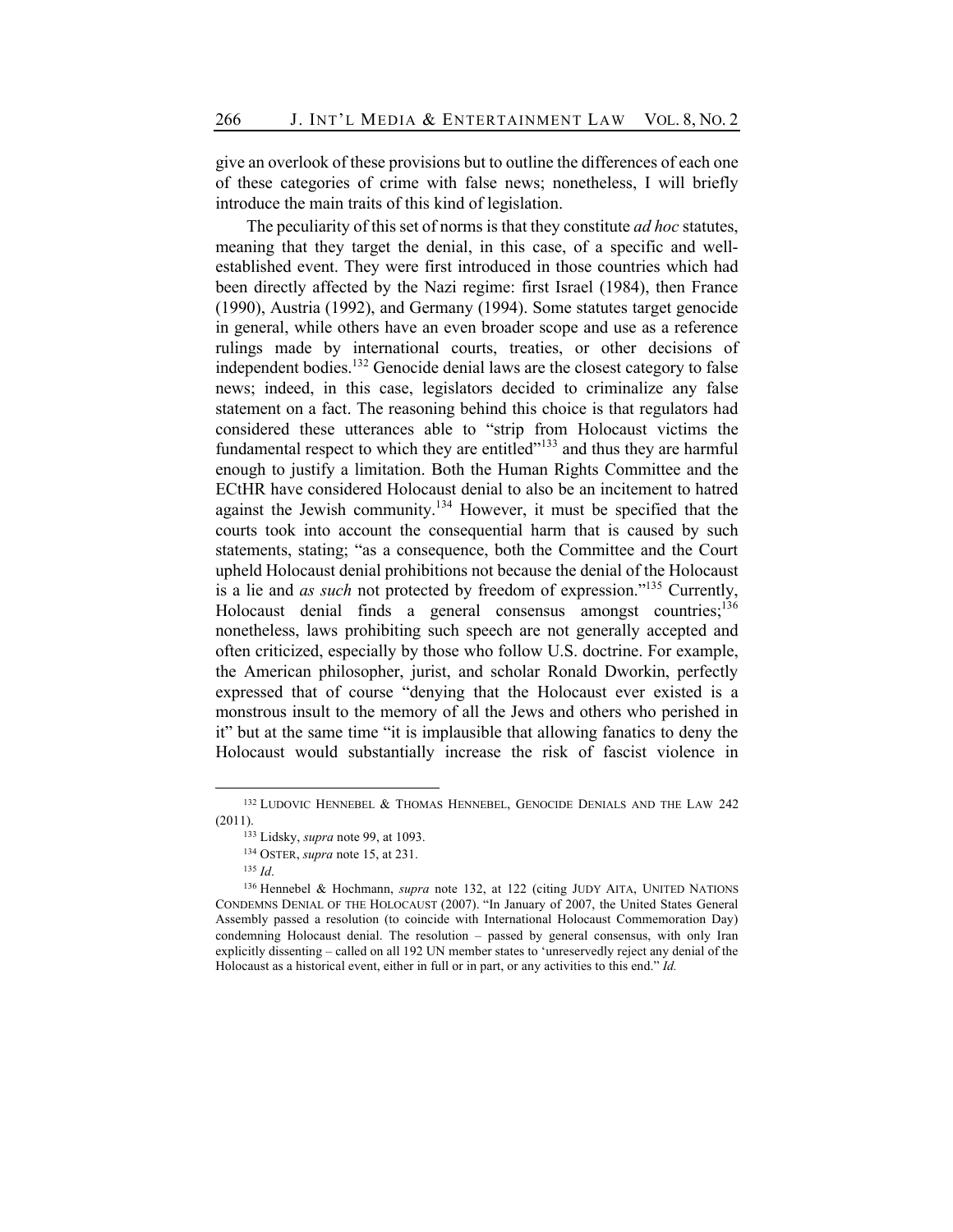Germany."<sup>137</sup> Dworkin then vaguely recalls Milton's idea on freedom of speech and states that this "Auschwitz lie" should be challenged and refused by public discourse, no matter how hard it may be, otherwise we would be unfairly limiting freedom of speech: "censorship is different. We must not endorse the principle that opinion may be banned when those in power are persuaded that it is false and that some group would be deeply and understandably wounded by its publication.<sup>5,138</sup> Nevertheless, Dworkin's opinion could be challenged in that this case does not involve *opinions* but *facts* that, in spite of what is asserted by deniers, have clearly been proven.<sup>139</sup>

A special mention must go to the French framework, specifically to the Gayssot Act; indeed, this law introduced a significant change in how to refer to the denied event. Instead of "unilaterally imposing history,"<sup>140</sup> by requiring that the Holocaust cannot be denied, the French law refers to the International Military Tribunal (IMT) Charter and decisions. The State delegated to an independent body the decision on what should be identified as a crime against humanity, without detailing a specific truth to be maintained inside the same  $law.<sup>141</sup>$ 

Now, it is important to identify what really differentiates genocide denial from any other false news. Indeed, the former is nothing more than a subset of the latter; stating that the Holocaust did not happen means giving false information about a fact. Hence, where is the difference? Why is only this case criminalized? Provided that so far nobody has investigated this set of laws from the point of view of false news and that the consensus on it is all but unanimous, a plausible explanation will be given on why it was possible to "promote" a piece of false news to a crime. The key point that allowed legislators to adopt such legislation is the narrowness of it; that's the reason why we refer to them as *ad hoc* statutes, meaning that their scope includes only specific cases and, contrary to other "standard" regulations, they are not a generic description of the circumstances that can constitute a crime. A peculiar exception is provided by the above-mentioned Gayssot Act because it contains a provision open to any further qualification of a fact as a crime against humanity, first according to the IMT Charter and then to the rulings of the International Crime Court. Nonetheless, the majority of genocide

<sup>137</sup> Ronald Dworkin, *Should wrong opinions be banned?*, INDEPENDENT (May 27, 1995, 11:02 AM), https://web.archive.org/web/20170627093221/http://www.independent.co.uk/voices/shouldwrong-opinions-be-banned-1621519.html.

<sup>138</sup> *Id*.

<sup>&</sup>lt;sup>139</sup> *Id.* at 46. Nonetheless, there are some genocide cases that fall out of the scope of the Gayssot Act; for example, the Armenian genocide of 1915.

<sup>140</sup> *Id*. at 250.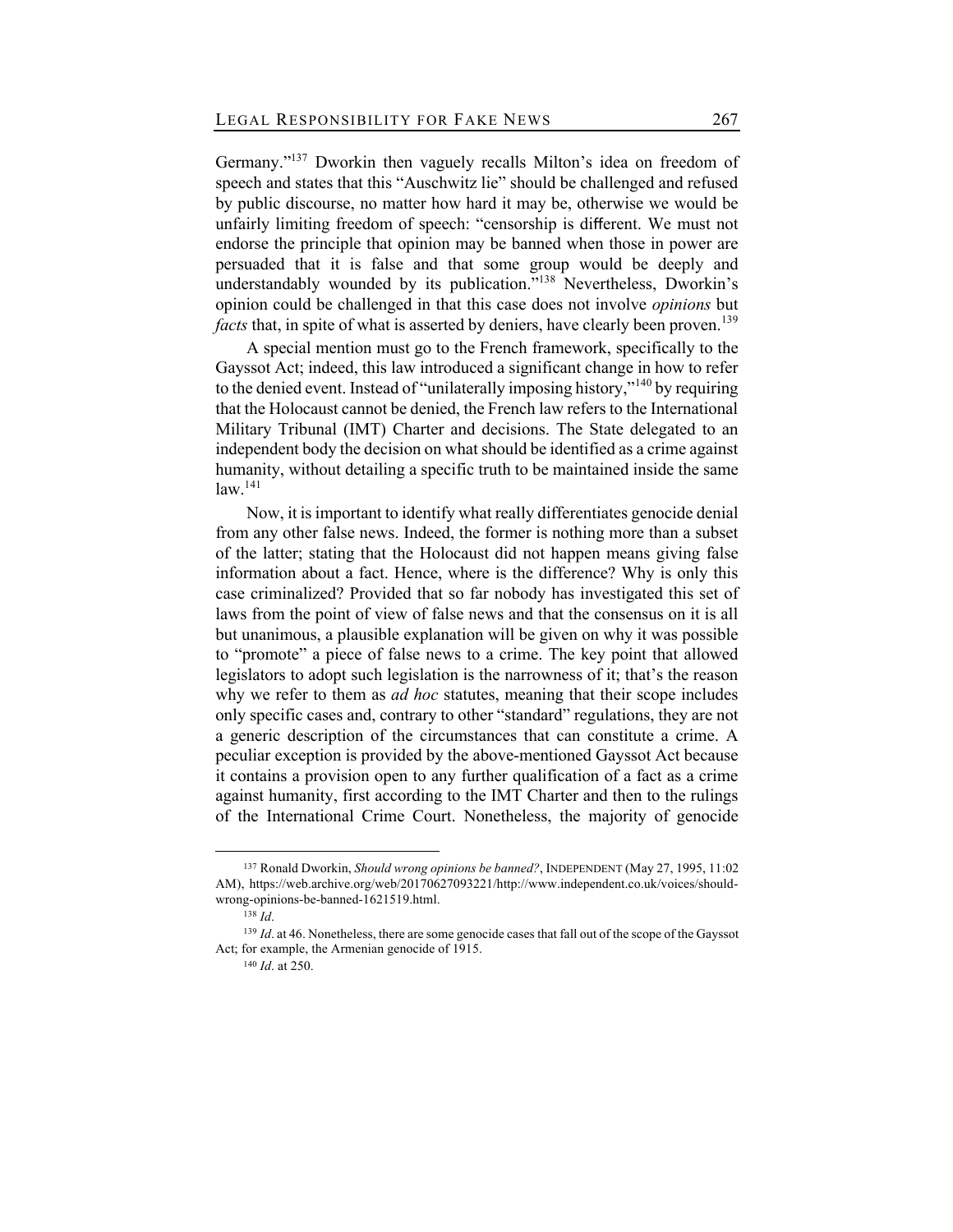denial laws contain a specification of which cases are believed as true by that legal system and consequently when a punishment may be imposed. This is exactly the principle that makes the criminalization of this kind of false news possible; a consensus on a historical fact and the understanding that its denial can, represent hatred and cause harm—moral harm—to the victims or to their descendants. Acknowledging that a fact is believed as true almost unanimously does not automatically imply that an objective truth exists; at least, it can be seen as the recognition of an *official* truth. It has already been stated more than once in this article that this is something that should be avoided because of the tremendous risks for freedom of speech if a government is allowed to impose its version of the truth; nonetheless, the peculiarity and severity of the facts included within the scope of such legislation make them acceptable for at least the majority of courts and academics. Indubitably, strong debate is still ongoing about this topic and it is far from being solved due to the deep ideological and philosophical roots upon which this peculiar limitation of speech is built, thus it is unlikely to reach complete consensus.

Finally, genocide denial is a small and peculiar subset of false news; it is so narrow, specific, and severe that it was feasible for states to impose a truth and to prohibit falsity about it. If not completely removed, this form of limitation on speech must not be broadened to other cases and should remain only as an extremely specific exception. Indeed, more than hate speech, genocide denial laws are strongly objected to by scholars who support the U.S. doctrine on freedom of speech, in which no truth may be established by the government and the possibility of expressing opinions must be given to everyone, regardless of the content, because only public debate has the power to affirm veracity without compromising human rights.

## V. LIABILITY OF INTERMEDIARIES

#### A. *Digital Intermediaries' Liability in the EU Framework*

If the debate on false news started in 2016 and has been at the center of discussion amongst both professionals and academics, it is also because of the important boost that digital intermediaries, and more specifically social networks, gave to the sharing of false information:

Social media platforms . . . have a dramatically different structure than previous media technologies. Content can be relayed among users with no significant third-party filtering, fact-checking, or editorial judgment. An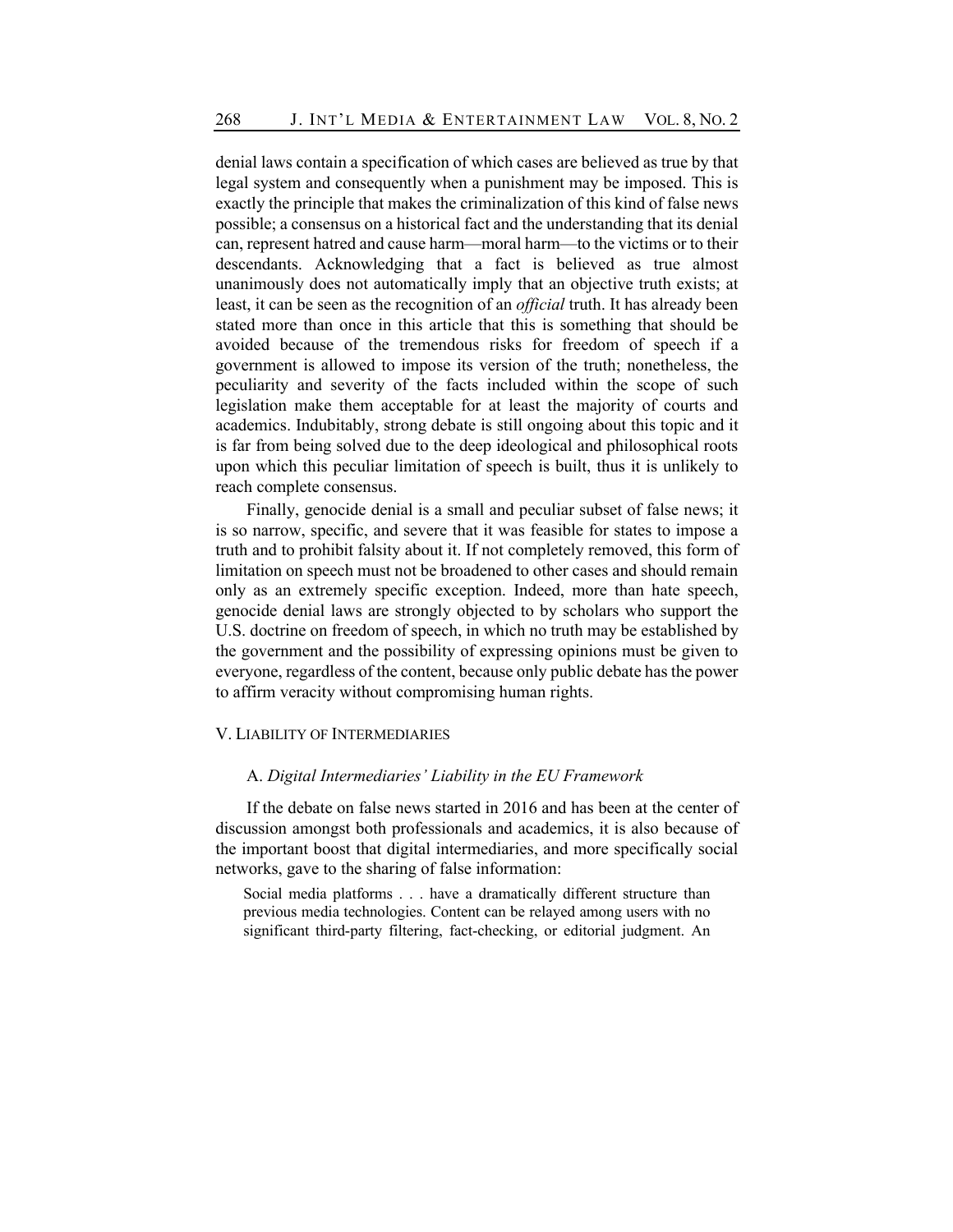individual user with no track record or reputation can in some cases reach as many readers as Fox News, CNN, or the New York Times.<sup>142</sup>

Several studies have attempted to understand whether such these dynamics influenced public opinion to the extent of changing the results of elections, and in particular the U.S. presidential election of 2016; however, the different conclusions that these studies have reached are proof of how little certainty can be found on this matter.<sup>143</sup> In this section, an outline will first be given of how digital intermediaries' liability has been designed in the European framework and then it will be shown that no obligation to remove or control content can be imposed on them.

The necessity of bringing clarity over the role—and thus responsibility—of digital intermediaries arose with the development of the Internet and of new possibilities for users to post their own content and thus reach an incredibly vast audience. Intermediaries assumed a fundamental role in communication and became a large part of the ecosystem; the contribution to freedom of expression had been more relevant because they provided individuals with a new efficient medium to express themselves. At the same time, digital intermediaries represented an amplifier for speech crimes that could reach a previously unimaginable target audience, leading to the necessity of striking a balance between complete indemnity for media operators and full liability for content that they did not generate. The most important provision in force is Directive 2000/31/EC (E-Commerce Directive), which basically transposed the concept of "innocent publication" into the European legal system.<sup>144</sup> Indeed, in its section named "Liability of intermediary service providers," in Articles 12 to 15, the general principle in which a provider that constitutes only a passive medium for communication and, at the same time, has no information about the unlawfulness of the content, should not be considered liable for the user's dissemination is enshrined. More specifically, Articles 12 and 13 deal with providers which merely have a strong technical role in the communication (i.e., "mere

<sup>144</sup> *See* Jan Oster, *Communication, Defamation and Liability of Intermediaries*, LEG. STUD., at 10 (Oct. 23, 2014). The authors provide more details about the "innocent publication" principle.

<sup>142</sup> Hunt Allcott & Matthew Gentzkow, *Social Media and Fake News in the 2016 Election* 211, NAT'L BUR. OF ECON. RES. (Jan. 2017), http://www.nber.org/papers/w23089.

<sup>143</sup> Chung, *supra* note 106; Caitlin Dewey, *Facebook Fake-News Writer: 'I Think Donald Trump is in the White House Because of Me'*, WASH. POST (Nov. 17, 2016), https://www.washingtonpost.com/news/the-intersect/wp/2016/11/17/facebook-fake-news-writer-ithink-donald-trump-is-in-the-white-house-because-of-me/?utm\_term=.9aaaad8caf28; Hannah J. Parkinson, *Click and Elect: How Fake News Helped Donald Trump Win a Real Election*, THE GUARDIAN (Nov. 14, 2016), https://www.theguardian.com/commentisfree/2016/nov/14/fakenews-donald-trump-election-alt-right-social-media-tech-companies; Max Read, *Donald Trump Won Because of Facebook*, N.Y. MAG. (Nov. 9, 2016), http://nymag.com/selectall/2016/11/donaldtrump-won-because-of-facebook.html.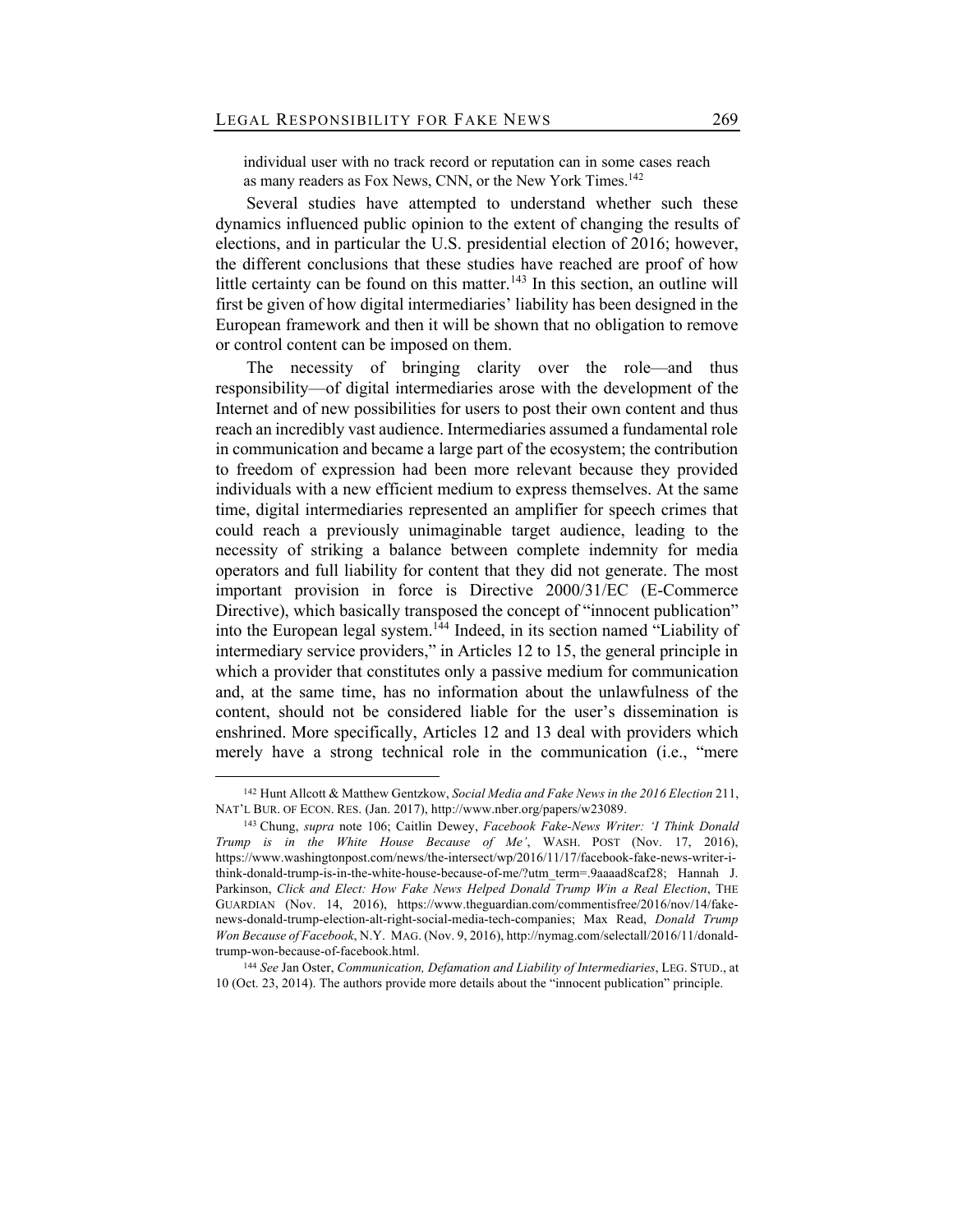conduit" and "caching" providers), so that they are seen more as "infrastructure"; Article 14 introduces a liability exemption for a content provider which does not have "actual knowledge of illegal activity" and "upon obtaining such knowledge or awareness, acts expeditiously to remove or to disable access to the information."145 Finally, Article 15 excludes a general obligation on providers to monitor content; they cannot be obliged to control all the information they manage and look for illegal content.

The provisions of the Directive were also taken into account by the European Court of Human Rights when it was called to judge several cases on a matter of intermediaries' responsibility, especially in the two leading cases of *Defii AS v. Estonia*<sup>146</sup> and *MTE and Index v. Hungary.*<sup>147</sup> In both situations, the Court had to deal with hate speech posted in the comment section of articles published on the applicants' websites; however, the judges came to different conclusions, even if they had followed the same basic principles. In *Delfi AS v. Estonia*, the Court found that the role of the provider (the news outlet Delfi) was not merely passive or technical and "that the objective pursued by the applicant company was not merely the provision of an intermediary service."148 Hence, since the news outlet had a role different from being a mere intermediary and "it was in a position to assess the risks related to its activities and that it must have been able to foresee, to a reasonable degree, the consequences which these could entail,"<sup>149</sup> and thus the Court found the interference of Estonia legitimate in its right to impart information. This judgment has been severely criticized because it appeared to be in contrast with the provision that there is no general obligation to monitor;<sup>150</sup> however, it must be born in mind that it is not the duty of the ECtHR to apply the Directive, but to assess the domestic court's judgment in accordance with the ECHR, and more specifically in this case, with Article 10. Moreover, other factors led the Court to such a decision, such as the fact that Delfi permitted comments to be posted anonymously, and that they could have foreseen such comments given their past experience, and that the system they put in place was not sufficient enough to filter hate speech content, even if it was directly offensive and not particularly elaborate. The second judgment of *MTE and Index v. Hungary* concerned a very similar case of

<sup>145</sup> Directive on Electronic Commerce 2000, SI 2000/31/EC, art. 12-15 (Eng.).

<sup>146</sup> Delfi AS v. Est., 64669/09 Eur. Ct. H.R. (2015).

<sup>147</sup> Magyar Tartalomszolgáltatók Egyesülete and Index.hu ZRT v. Hung., 22947/13 Eur. Ct. H.R. (2016).

<sup>148</sup> *Id*. at § 128.

<sup>149</sup> *Id*. at § 129.

<sup>150</sup> *European Court Strikes Serious Blow to Free Speech Online*, ARTICLE 19 (Oct. 14, 2013), https://www.article19.org/resources/european-court-strikes-serious-blow-free-speech-online.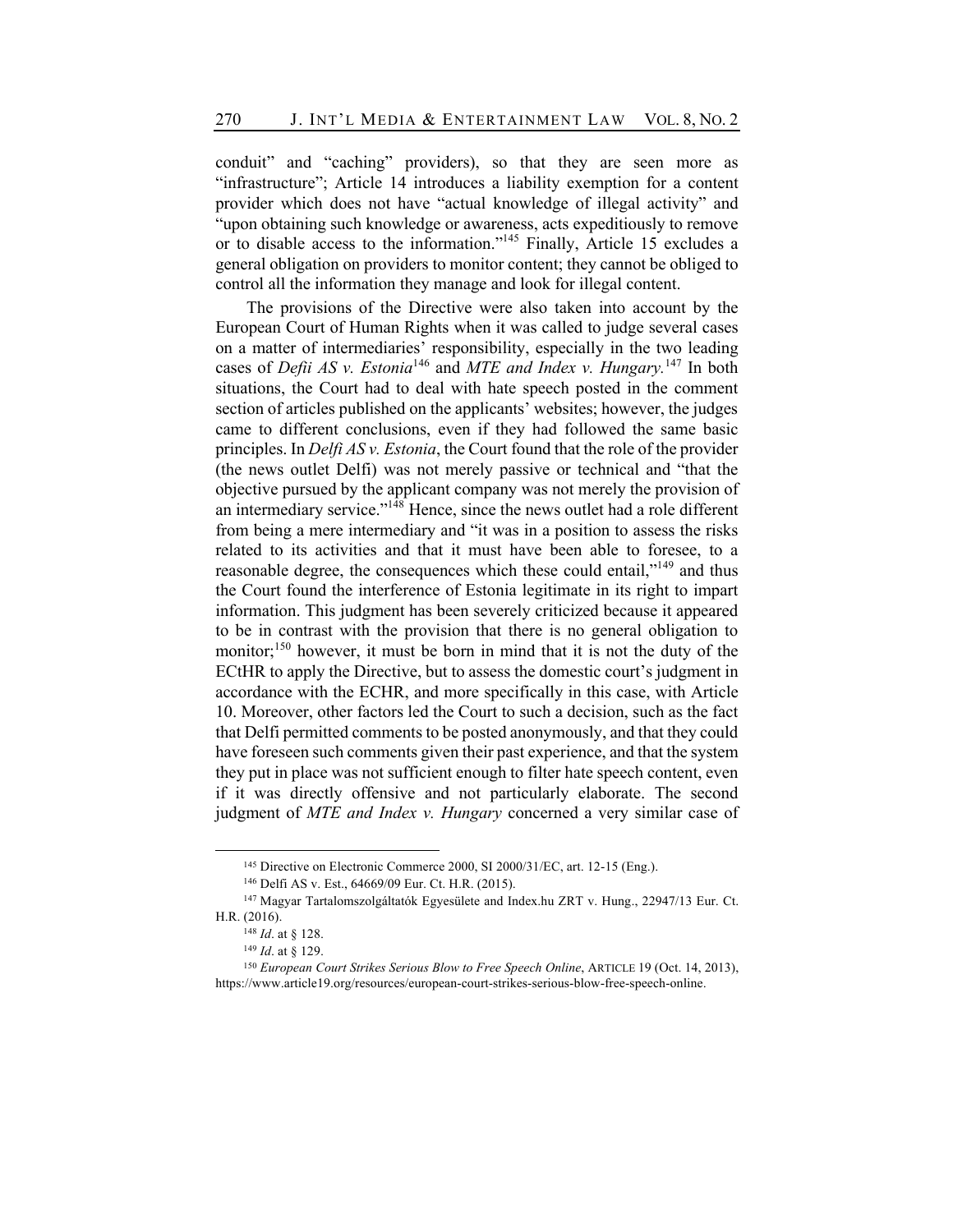anonymous comments posted under an article. In this second ruling, however, the Court saw an illegitimate interference with the right granted by Article 10 of the ECHR and opted for non-liability of the digital intermediary. If the principles upon which the judgment was made are the same, the differences with the *Delfi* case are important enough to justify a different conclusion. First of all, the Court found that in this situation "the incriminated comments did not constitute clearly unlawful speech, and they certainly did not amount to hate speech or incitement to violence;"<sup>151</sup> hence, it was not possible to affirm that the provider had knowledge of the illegal content as in the previously examined case. Another difference the Court found was in the nature of the applicant; MTE was a non-profit organization and the business nature of the website was less evident than in the *Delfi* case. These points, combined with other smaller differences, changed the outcome of a ruling that seemed to concern a fact scenario that was thoroughly similar to *Delfi v. Estonia*—to the extent that some commentators saw the second judgment as an interpretation or even a rewriting of the previous one.<sup>152</sup>

These cases by the ECtHR, when analyzed together with the most significant judgment of the Court of Justice of European Union (CJEU), $^{153}$ give a detailed picture of how digital intermediaries' liability should be evaluated: when the provider has a merely passive or technical role, it cannot be held liable for third parties' content. Moreover, the "notice and take down" system—also provided by Article 14(1)(b) of the E-Commerce Directive— "could function in many cases as an appropriate tool for balancing the rights and interests of all those involved."<sup>154</sup> In general, the leading principle that must be followed is the one outlined in Article 15, that there is no general obligation to monitor.

## B. *Digital Intermediaries' Liability for False News*

As explained in the previous section, it is not possible to impose liability on digital intermediaries if they are a mere medium of a communication, if they have no knowledge of the illegal content and, if notified, they promptly

<sup>151</sup> Directive on Electronic Commerce 2000, *supra* note 145, at § 64.

<sup>152</sup> Sophie Stalla-Bourdillon, *MTE v Hungary: Is the ECtHR rewriting Delfi v Estonia?*, PEEP BEEP (Feb. 2, 2016), https://peepbeep.wordpress.com/2016/02/02/mte-v-hungary-is-the-ecthrrewriting-delfi-v-estonia; *MTE v. Hungary: The ECtHR Rules Again on Intermediary Liability*, EUR. DIG. RTS., (Feb. 10, 2016), https://edri.org/mte-v-hungary-the-ecthr-rules-again-onintermediary-liability.

<sup>153</sup> *See* Case C-360/10, *Belgische Vereniging van Auteurs, Componisten en Uitgevers CVBA (SABAM)* v. *Netlog NV*, 2012; Case C-70/10, Scarlet Extended SA v. Société belge des auteurs, *compositeurs et éditeurs SCRL (SABAM)*, 2011.

<sup>154</sup> Directive on Electronic Commerce 2000, *supra* note 145, at § 91.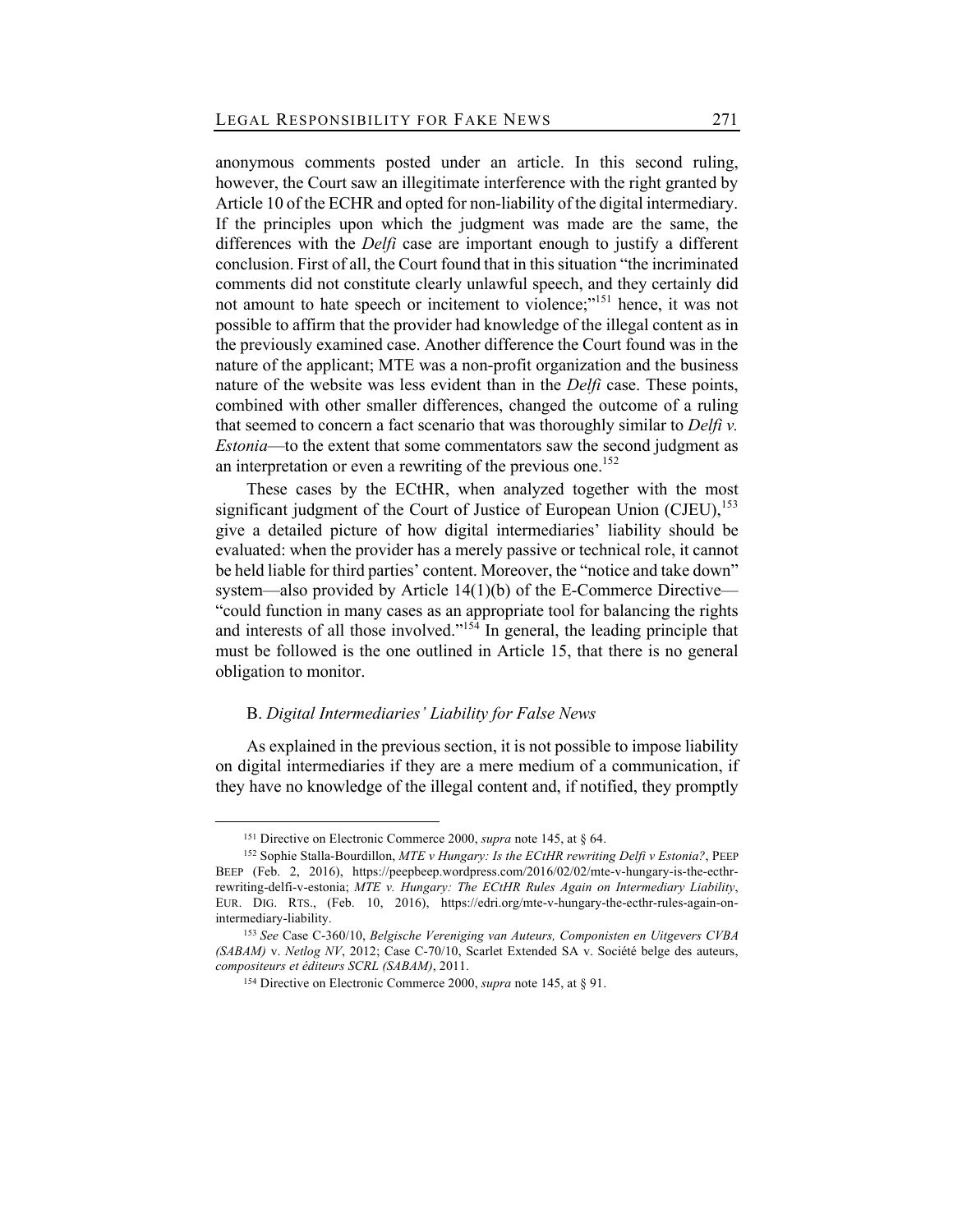removed the unlawful information. However, in the case of false news, what is at the center of attention is not the behavior of the intermediary, but rather the qualification of the content itself. Indeed, this was the conclusion in the previous section of this article with the general principle that false news should not create liability for the author. It logically follows that, if it is not unlawful to publish a piece of false information, if there is no illegality in the content, the intermediary cannot be punished based on that communication. Evidently, there is no ground to impose on the digital intermediary an obligation—and hence a punishment if not fulfilled—to delete, remove, or even flag false content, content that may be inappropriate but not illegal.

However, it may be worth analyzing the case of legislation, still framed within the European Union system, that imposes an obligation to detect and remove false news on social media.<sup>155</sup> The rationale behind this intervention would be to presume the effect of a shared piece of false news to be more severe than the content itself so that only in this successive phase of "publicity" an action should be taken. Leaving out any other issues of legitimacy of such a law that punishes only the sharer of a piece of information and maybe not its author, this regulation would be in evident contrast with what was established both by the ECtHR, the CJEU, and the E-Commerce Directive. First, no "illegal activity or information" is conducted via the services provided by the intermediary, and second, more importantly, the provider would be involved in the difficult and expensive activity of monitoring and fact checking all content that is posted by users. This duty evidently goes against the principles set by Article 15 of the E-Commerce Directive and the case law of both ECtHR and the CJEU, basically placing an obligation on the providers to monitor the information shared via their services—with the monitoring not limited to only illegal information that could be published but now also extended to false news. This activity, other than requiring an unreasonable amount of human, economic, and technical resources, could lead to unexpected and unwanted results;<sup>156</sup> a private company would be entitled (and forced) to express judgment on the truthfulness of all content posted by its users. Some actors have already introduced a proactive tool in order to flag and fact check content. Facebook, for example, signed the Code of Principles of the International Fact-checking

<sup>155</sup> *See* Politi, *supra* note 2; ANGELO M. CARDANI, AGCOM, *RELAZIONE ANNUALE 2017 SULL'ATTIVITÀ SVOLTA E SUI PROGRAMMI DI LAVORO* (2017) (discussing that President Mr. Cardani requested an intervention by legislators, after not being able to rely on the digital companies' selfregulation).

<sup>156</sup> Krishna Bharat, *How to Detect Fake News in Real-Time*, NEWCO (Apr. 27, 2017), https://shift.newco.co/how-to-detect-fake-news-in-real-time-9fdae0197bfd. The author discusses the problem of detecting, even evident, false news and does not have an easy solution.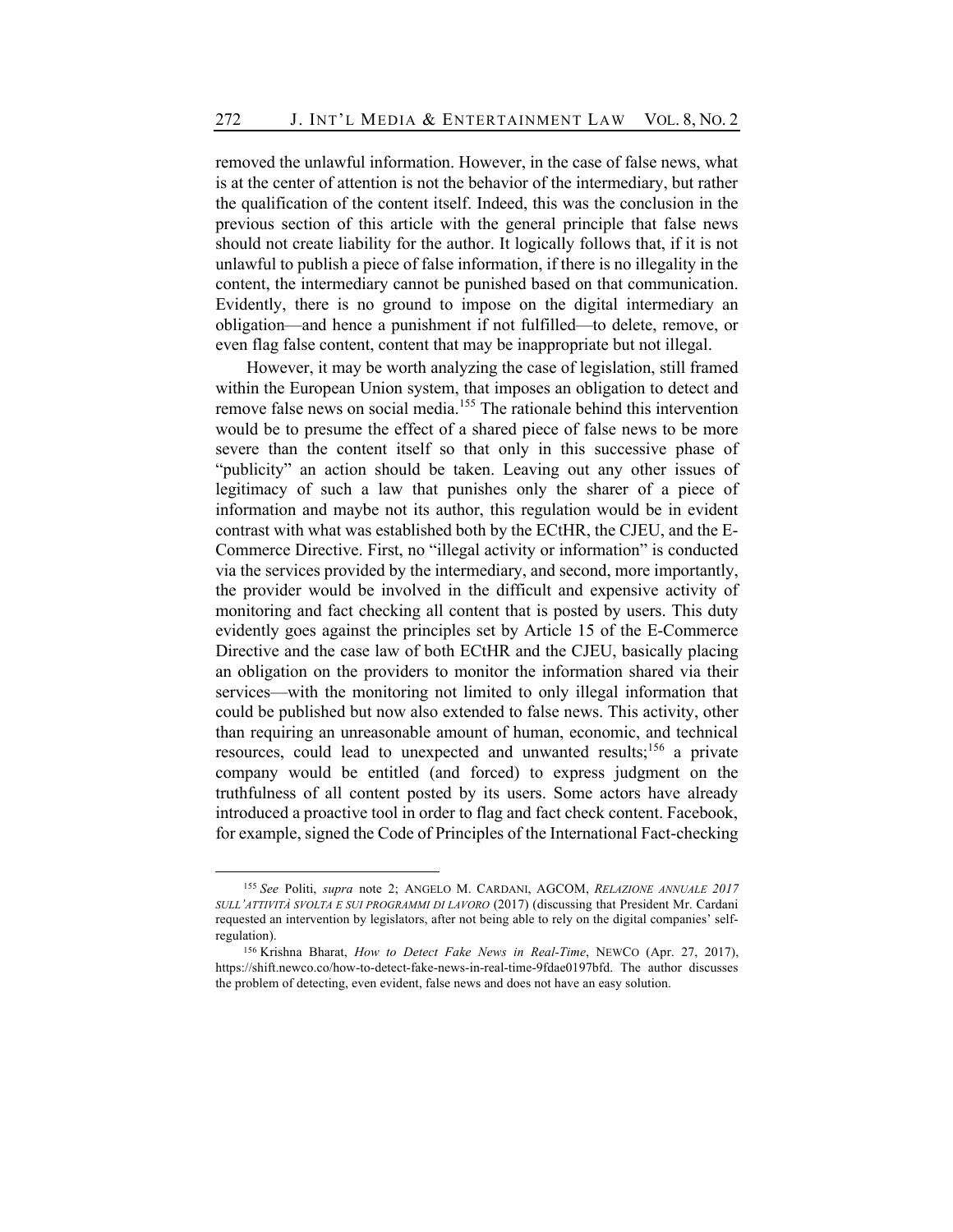Network (IFCN) at Poynter Institute in October 2016.<sup>157</sup> According to the social network, "if the fact checking organizations identify a story as fake, it will get flagged as disputed and there will be a link to the corresponding article explaining why. Stories that have been disputed may also appear lower in News Feed."<sup>158</sup>

In conclusion, there is no ground to impose an obligation on digital intermediaries to block, remove, limit or flag false news. Undoubtedly, it is desirable for companies who operate as social networks to adopt measures to maintain a correct and clean environment for their users; nonetheless, this should be carried out within the scope of their independent choices as private companies and in accordance with their terms and conditions. It is also true that new issues of ethics and morals would arise when a private company gains enough power to self-regulate speech at a worldwide level; however, this discussion falls out of the scope of this article and represents another critical topic that should be deeply analyzed.<sup>159</sup>

## VI. CONCLUSION

Over the recent years, false news has been a hot topic for discussion in the journalistic world, as well as for governments and regulators in general; new laws have been approved, and others demanded by those who believe false information to be dangerous and harmful to society. Because of the technical difficulty of finding and punishing the authors of such falsities in the digital environment, attention has shifted to intermediaries, such as social networks. It has required them to be proactive, adopting measures that could prevent the sharing of false news. If on the one hand it is true that false news has found fertile ground to grow and spread on the Internet, on the other hand the such news did not come to bear in 2016; moreover, the necessity of fighting this issue with legislative means is far from being proven necessary.

The common mistake made by several authors—both academic and professional—is to include in their discussion on false news what is already punished by law, such as defamation, hate speech, fraud, and perjury. Thus, the first step is to correctly understand the scope of this issue; hence, this article defined false news as all of the false statements that are in a grey area

<sup>&</sup>lt;sup>157</sup> International Fact-Checking Network Fact-Checkers' Code of Principles, POYNTER, https://www.poynter.org/international-fact-checking-network-fact-checkers-code-principles.

<sup>158</sup> Adam Mosseri, *Addressing Hoaxes and Fake News*, FACEBOOK NEWSROOM (Dec. 15, 2016), https://newsroom.fb.com/news/2016/12/news-feed-fyi-addressing-hoaxes-and-fake-news.

<sup>159</sup> *See* Brett G. Johnson, *Speech, Harm, and the Duties of Digital Intermediaries: Conceptualizing Platform Ethics*, 32 J. MED. ETHICS, 16 (2017) (introducing an excellent starting point for this discussion).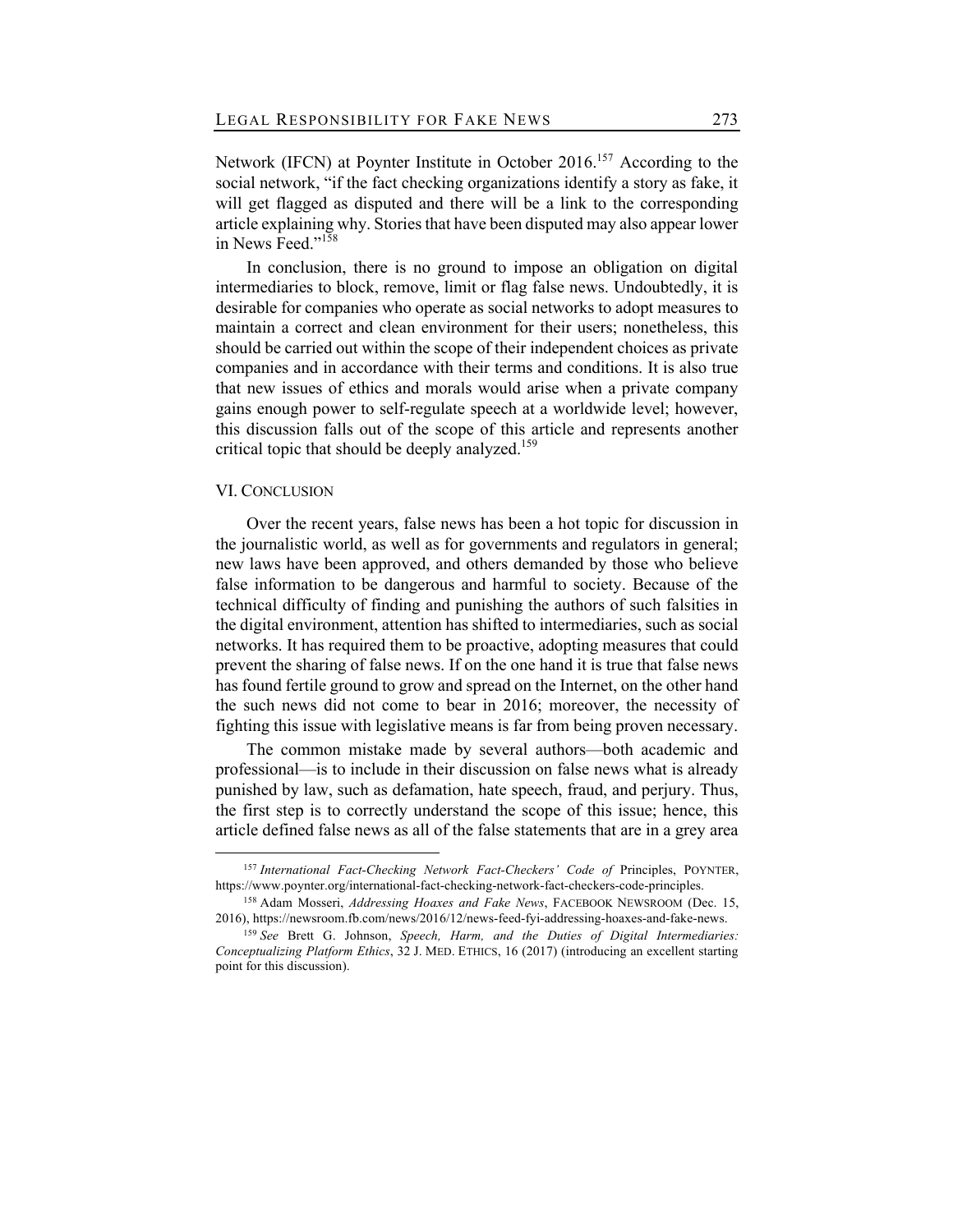between information irrelevant to the public and falsity that is already punished by law. It was then illustrated how false news produces consequences but not harm; the lack of harm should guide legislators in not adopting measures against the discussed form of falsity. Indeed, it was described how harm to others should be taken as guidance when assessing the necessity of new criminalization or liability, in turn endorsing the standard U.S. approach on freedom of speech.

Finally, the main research question can be answered. To what extent should the law prescribe responsibility for false news, and subsequently, what is the role of digital intermediaries? It is accurate to say that, if correctly understood and defined, law per se should not prohibit false news. Any action taken by the state concerning a piece of news that lacks the fundamental elements to be considered an existing crime or generate liability (e.g. defamation, fraud, or hate speech) is to be considered an arbitrary and unjustified interference with freedom of speech. Indeed, the main characteristic of false news is to produce not *harm* but *consequences*; the harm to others framework was utilized to show exactly how this specific kind of falsity lacks the elements to be criminalized and thus limit freedom of speech.

As a direct consequence of this, intermediaries, especially digital ones, cannot be the target of an obligation to block, remove, limit, or flag false news. First, such an obligation cannot be derived from the leading European framework set by the E-Commerce Directive because there is no "illegal activity or information" conducted via the services provided by the intermediaries.<sup>160</sup> Second, if a specific regulation were put in place to create a new obligation, it would hold intermediaries responsible for a content that, as demonstrated, is not unlawful *per se*. Finally, due to the commitment and work that identifying false news practically requires, an obligation of this kind would violate the principle that there is no general obligation to monitor set by Article 15 of the E-Commerce Directive, which without doubt represents a standard in the regulation of the digital environment. Certainly, it is desirable for companies who run services as social networks to adopt measures in order to maintain a correct and clean environment for their users; nonetheless, this should be carried out within the scope of their independent choices as private companies and in accordance with their terms and conditions. It is also true that new issues of ethics and morals would arise when a private company gains enough power to self-regulate speech at a

<sup>160</sup> Directive 2000/31/EC of the European Parliament and of the Council of 8 June 2000 on certain legal aspects of information society services, in particular electronic commerce in the Internal Market ("Directive on electronic commerce").